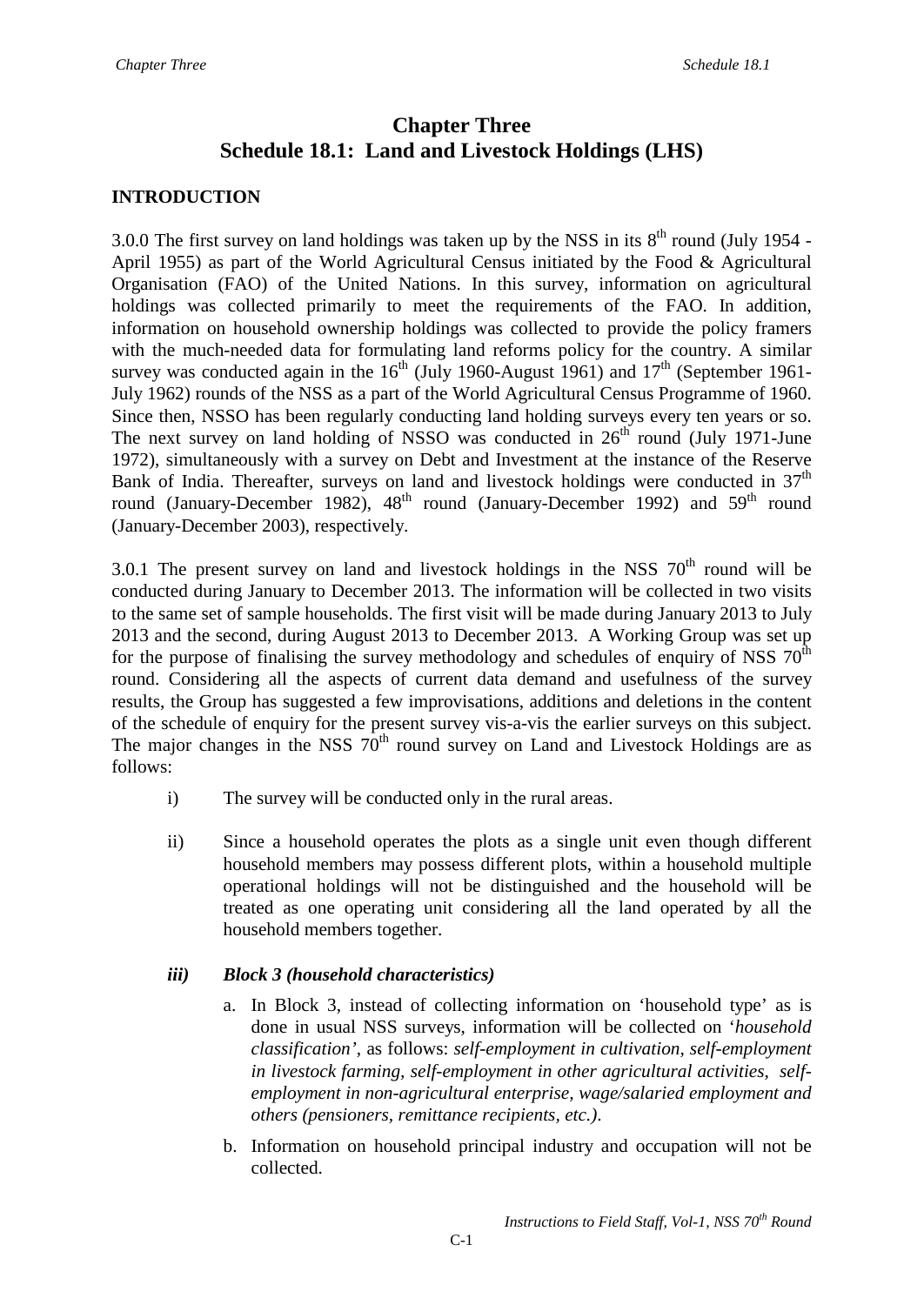c. An item has been added in Block 3 for collecting information on whether the household operated any land on *Jhum* cultivation during last 365 days.

### *iv) Block 4 (demographic and other particulars of household members)*

- a. In this block, information will be collected for each household member on age, sex, general educational level.
- b. For the households which have operated any land for agricultural activities during last 365 days, information will be collected for each of the household members on whether the household member is associated with household operational holding.

### *v) Block 5 (***particulars of land of the household and its operation during July 2012 to December 2012/ January 2013 to June 2013/July 2012 to June 2013)**

- a. In visit 1, information on land of the household and its operation will be collected for the fixed period: July 2012 to December 2012 instead of referring to the kharif season and in visit 2, information on land of the household and its operation will be collected for the fixed period: January 2013 to June 2013 instead of referring to the rabi season.
- b. In determining 'land use', reference will be made to the activities carried out in the plots during the fixed reference periods of July 2012 to December 2012 in visit 1 and January 2013 to June 2013 in visit 2. It may be noted that this is a departure from the 'land use' information for kharif/rabi, collected in NSS and  $48<sup>th</sup>$  and  $59<sup>th</sup>$  round survey on LHS, when in visit 1 information on 'land use' during kharif was collected and in visit 2 information on 'land use' during rabi was collected.
- c. In visit 1, listing of only those plots will be made in Block 5 which were either 'owned and possessed' or 'leased in' or 'otherwise possessed' or 'leased out' during the major part of the reference period, July 2012 to December 2012. In visit 2, in Part A of Block 5, all the plots listed in visit 1 will be listed. In Part B of Block 5, the plots not listed in visit 1 but were either 'owned and possessed' or 'leased in' or 'otherwise possessed' or 'leased out' during the major part of the reference period (January 2013 to June 2013) of visit 2 will be recorded.
- d. Use of land for *Jhum* cultivation will be identified in item 'land use' separately for the period July 2012 to December 2012 in visit 1 and January 2013 to June 2013 in visit 2 and information on *land use* will be collected in terms of the following:

*'only crop production on jhum land', 'only crop production on land other than jhum land', 'only farming of animal/fishery', 'both crop production and farming of animal /fishery', 'other agricultural uses' and 'other uses'.*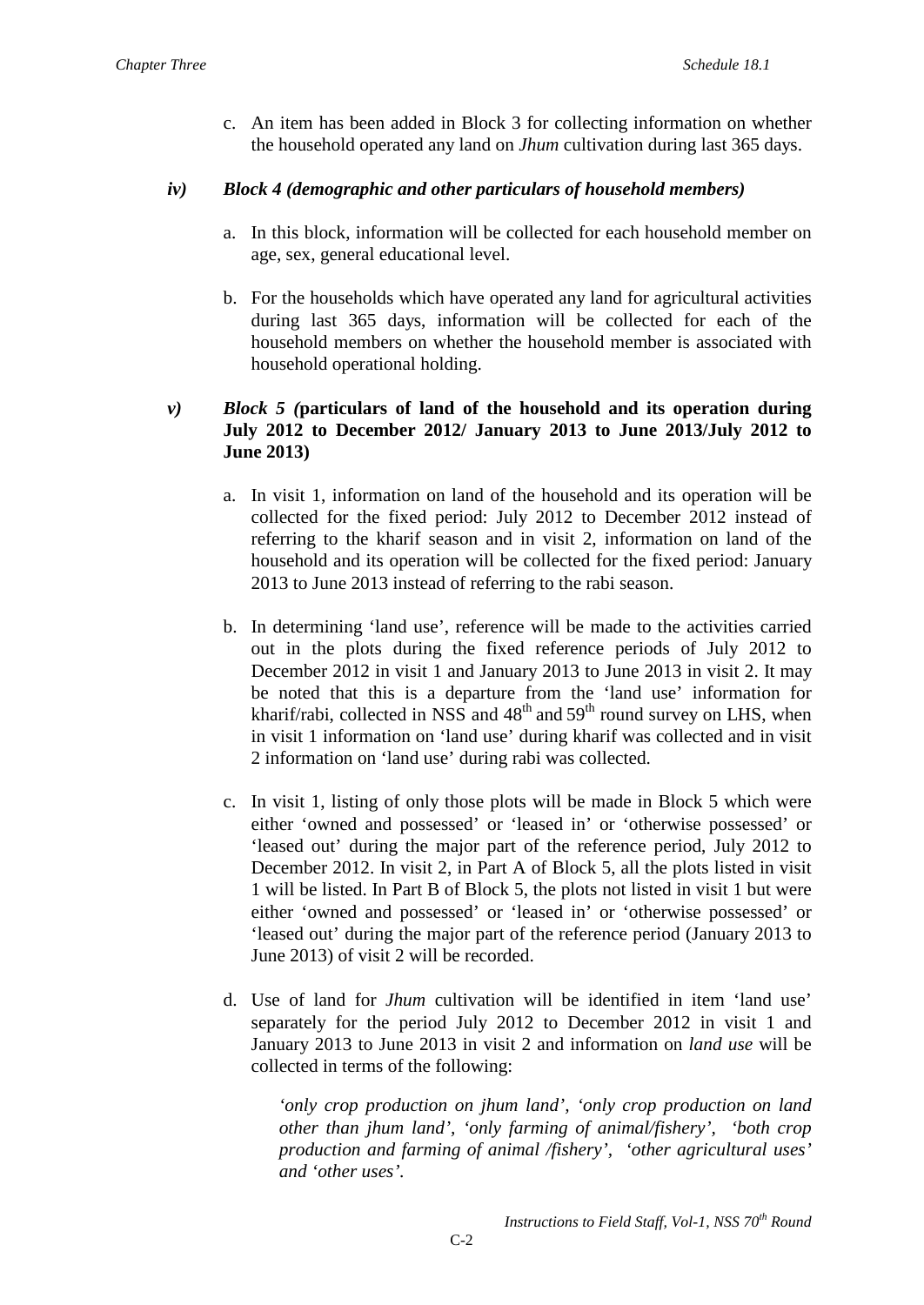- e. For the plots used for crop production/farming of animals, types of crop production/animal farming activities will be recorded.
- *vi) Block 7 (livestock, poultry, duckery, etc., owned by the household as on the date of survey)*
	- a. Information on number of livestock owned by the household as on the date of survey will not be collected separately for cross breed / non-descript varieties and information on the purpose for which the cattle/buffaloes are used (viz., for breeding only, for work only, for breeding and work both, others) will also not be collected. Only number of different categories of livestock and poultry birds owned by the household as on the date of survey will be recorded.

3.0.2 **Structure of Schedule 18.1 (LHS):** Broad structure of the Schedule for collection of information in visit 1 and visit 2 are given below:

| <b>Block</b>   | description of the Block<br>$visit(s)$ in which information |                                    |  |
|----------------|-------------------------------------------------------------|------------------------------------|--|
| no.            |                                                             | will be collected                  |  |
| Block 0        | descriptive identification of sample household              | visit 1 and visit 2                |  |
| <b>Block 1</b> | identification of sample household                          | visit 1 and visit 2                |  |
| <b>Block 2</b> | particulars of field operations                             | visit 1 and visit 2                |  |
| Block 3        | household characteristics                                   | only in visit 1                    |  |
| Block 4        | demographic and other particulars of household              | only in visit 1                    |  |
|                | members                                                     |                                    |  |
| Block 5        | particulars of land of the household and its operation      | visit 1(July 2012 to December      |  |
|                | during July 2012 to December 2012/January 2013 to           | 2012) and visit 2 ( <i>January</i> |  |
|                | June 2013                                                   | 2013 to June 2013)                 |  |
| Block 6        | some general information of household operational           | visit 1(July 2012 to December      |  |
|                | holding for July 2012 to December 2012/January 2013         | 2012) and visit 2 (January         |  |
|                | to June 2013                                                | 2013 to June 2013)                 |  |
| Block 7        | livestock, poultry, duckery, etc., owned by the             | only in visit 1                    |  |
|                | household as on the date of survey                          |                                    |  |
| Block 8        | some general information of household operational           | only in visit 2                    |  |
|                | holding for the whole agricultural year: July 2012-         |                                    |  |
|                | June 2013                                                   |                                    |  |
| Block 9        | remarks by investigators (FI/ASO)                           | visit 1 and visit 2                |  |
| Block 10       | comments by supervisory officer(s)                          | visit 1 and visit 2                |  |

## 3.0.3 **Retention of copy of visit 1 Schedule in the respective NSRO/SRO**

3.0.3.1 In NSS  $70^{th}$  round survey on LHS (Schedule 18.1) in Part A of visit 2, Block 5, the plots recorded in visit 1 are to be listed with the same serial number as assigned to those plots in visit 1. This is essential to track the details of the plots listed in visit 1 and their use in January 2013 to June 2013. Besides, in the summary block (*Block 8 of visit 2 Schedule*) of the household operational holding for the whole agricultural year 2012-13, information on area, land use, etc., for the plots in visit 1 will be required. Thus, it is essential that copy of the Schedules canvassed in visit 1 are retained in the respective NSRO/SRO and the relevant information on lists of plots and other particulars collected in visit 1 are used in visit 2 so that discrepancy in the plots of visit 1 and those listed in visit 2 does not arise.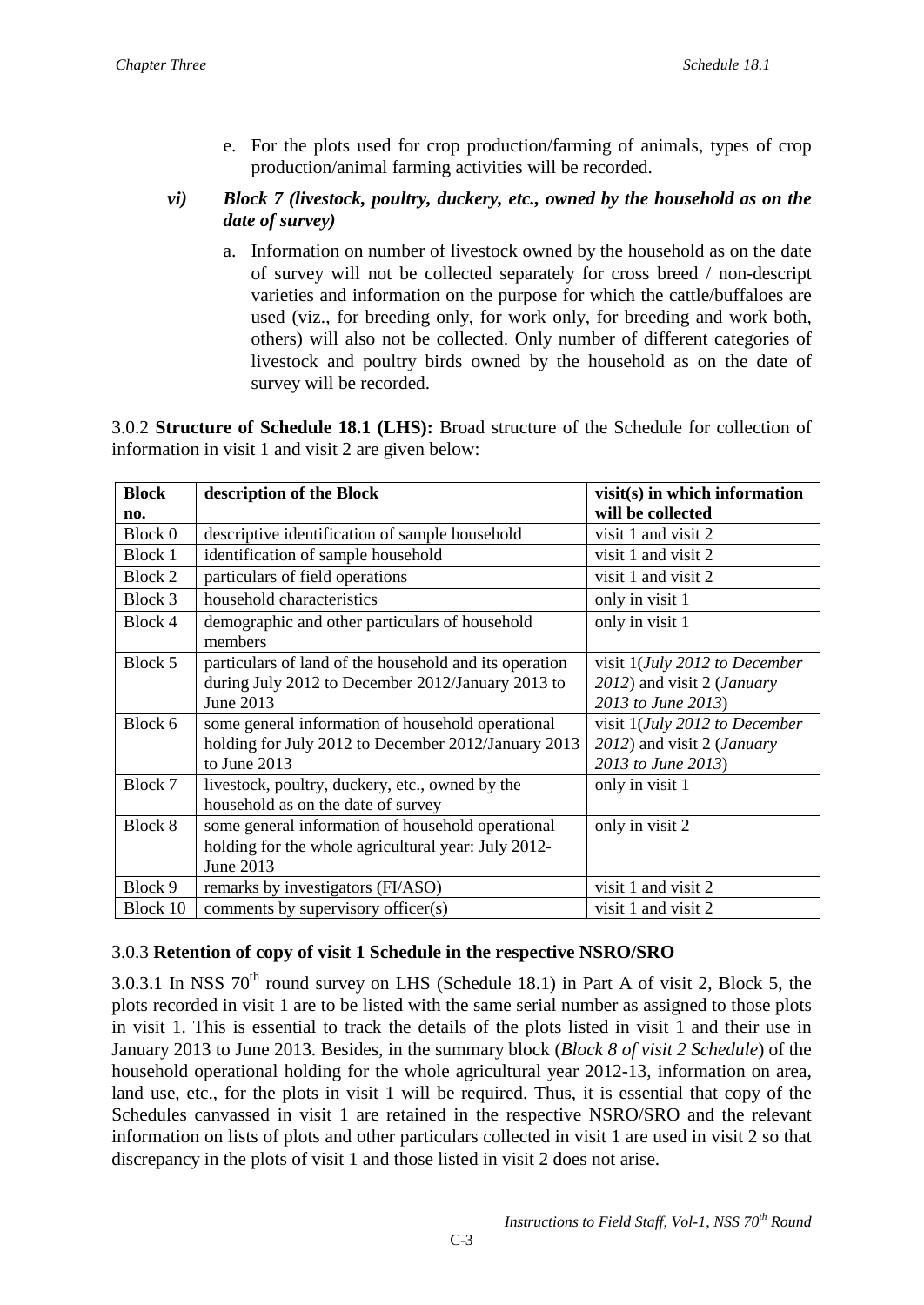# 3.0.4 **Reference period of the Survey on LHS**

3.0.4.1 *Reference period for different items in the Schedule:* Particulars of household characteristics (Block 3), demographic particulars of household members (Block 4), inventory of livestock (Block 7) will be collected only in the first visit and will relate to the position as on the date of survey. The information pertaining to household operational holding, on the other hand, will refer to the periods July 2012 to December 2012 (in visit 1) and January 2013 to June 2013 (in visit 2) as well as the agricultural year 2012-13 as a whole (in visit 2). Particulars of a holding operated by the sample household in July 2012 to December 2012 will be collected in the first visit, while particulars of those operated in January 2013 to June 2013 will be collected in the second visit. Information relevant for the holding operated by the household during the agricultural year 2012-13 will also be collected in the second visit and will refer to the whole agricultural year 2012-13.

## 3.0.5 **Concepts and definitions**

3.0.5.1 Concepts and definitions for various terms used in this Schedule have been discussed in Chapter One.

# **DETAILS OF THE SCHEDULE**

# **Block 0: Descriptive identification of sample household**

3.0.6 This block is meant for recording descriptive identification particulars of the sample household and the sample village to which the sample household belongs. All the items in this block are self-explanatory. The name of the hamlet to which the sample household belongs will be recorded against the fifth item 'hamlet name'. On the other hand, for a sample village with no hamlet group selection, a dash (-) is to be recorded against this item. Name of the head of the household will be recorded in Item 6 and the entry against the last item (Item 7), viz., 'name of informant', will be the name of the principal informant, i.e., the person from whom the bulk of the information is collected.

# **Block 1: Identification of sample household**

3.1.0 The identification particulars for items 1, 4, 6-12 will be copied from items 1, 4, 6-12 of Block 1 of the listing schedule (Schedule 0.0). The entries against items 2, 3, 5 and 16 are already printed in the schedule.

3.1.1 *Item 13***:** *Sample hamlet-group number***:** The entry against this item will be either 1 or 2 whenever hamlet group has been formed in the selected village. Otherwise, the entry against this item will always be 1. The information will be obtained from the headings of block 5 of Schedule 0.0 where the hamlet group number has been recorded. The sample hamlet-group number of the household recorded in visit 1 will be copied in item 13 in visit 2.

3.1.2*Item 14***:** *Second stage stratum number***:** This item will be copied from the headings of column (7), column (9), column (11) and column (13) of Block 5 of Schedule 0.0. Entry will be any of 1, 2, 3 or 4 depending upon the second stage stratum number to which the sample household belongs. The second stage stratum number assigned to a particular household in visit 1 will be copied in item 14 in visit 2.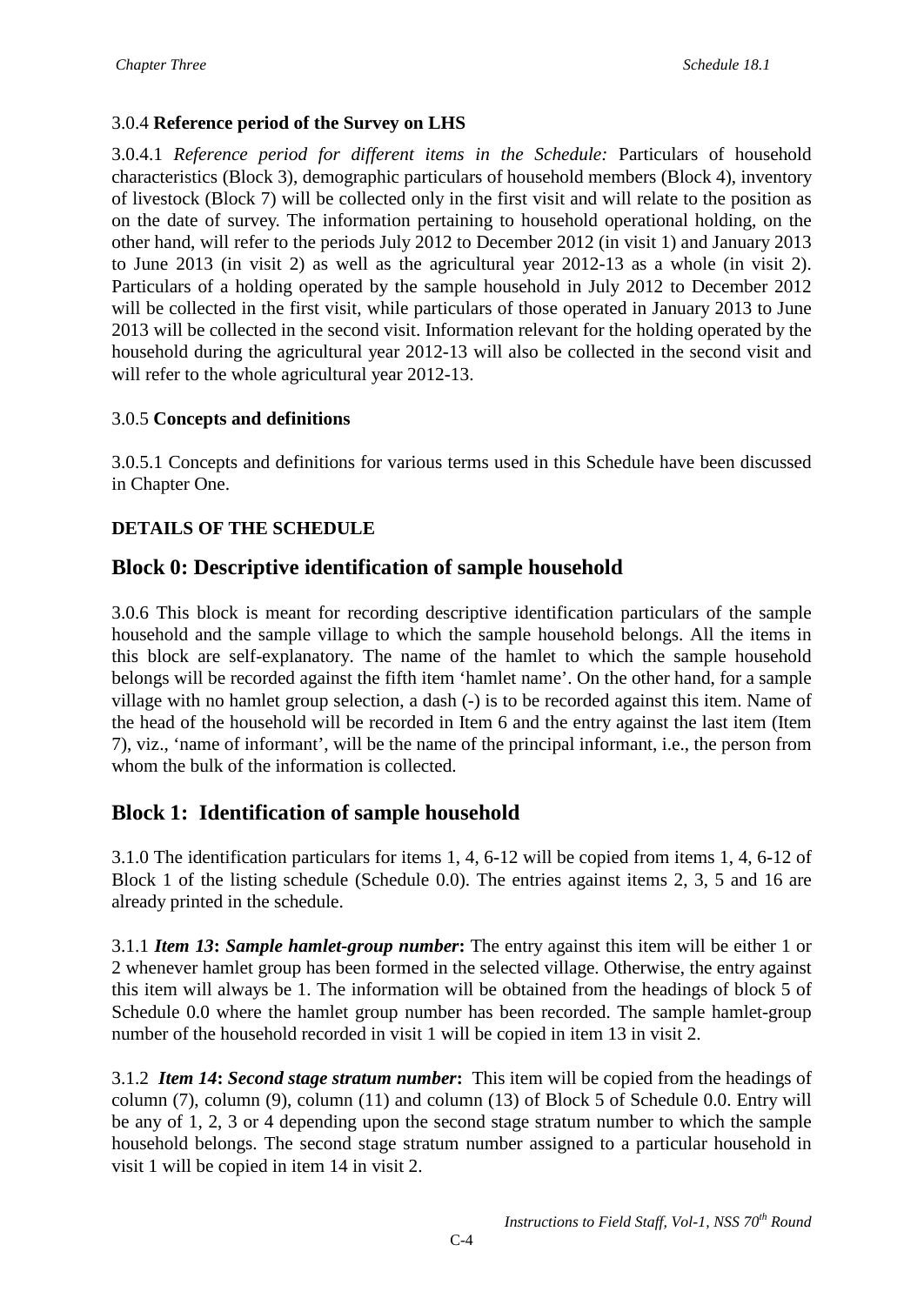3.1.3 *Item 15***:** *Sample household number***:** This is same as the order of selection of the sample household and will be copied from column (7), column (9), column (11) and column (13) of Block 5 of Schedule 0.0. The sample household number assigned to a particular household in visit 1 will be copied in item 15 in visit 2.

3.1.4 *Item 17: Serial number of informant:* For visit 1 Schedule, serial number of the person recorded in column (1) of block 4 of visit 1 Schedule 18.1 from whom the bulk of the information is collected will be entered. Information is desired to be collected from one of the household members. In extreme cases, where this cannot be done, information may be collected from a person other than the household member who is supposed to know the requisite information. In such a case, '99' should be recorded against this item. It may be noted that in visit 2 Schedule there is no Block 4 (*demographic and other particulars of household members*) and the listing of the members of the household will not be done in visit 2. For visit 2 Schedule, entry in Item 17 will correspond to the serial number recorded in column (1) of block 4 of visit 1 Schedule from whom bulk of the information is collected in visit 2. However, if information in visit 2 is collected from a person who was not recorded as a member of the household during visit 1, entry will be 99. It is desirable to get information in visit 2 from the informant of visit 1.

3.1.5*Item 18***:** *Response code***:** This item is to be filled in at the end of the interview. It is meant to classify the informant according to the degree of his co-operation as well as his/her capability to provide the required information. The codes are:

| informant co-operative and capable     |   |
|----------------------------------------|---|
| informant co-operative but not capable | 2 |
|                                        | 3 |
|                                        |   |
|                                        |   |

3.1.6 *Item 19***:** *Survey code***:** For the schedules of visit 1, the survey codes are as follows:

household surveyed:

original .....................1 substitute................... 2 household casualty ...........................3

If the originally selected sample household has been surveyed, code 1 will be entered against this item. However, if the originally selected household could not be surveyed for whatever might be the reason, a substituted household will be surveyed and in such cases, code 2 will be entered. It may be noted that in case a substituted household has been surveyed in visit 1 this substituted household will be surveyed in visit 2. If neither the originally selected household nor the substituted household could be surveyed, i.e., if the sample household is a casualty, code '3' will be recorded. In such cases, only the Blocks 0, 1, 2, 9 and 10 will be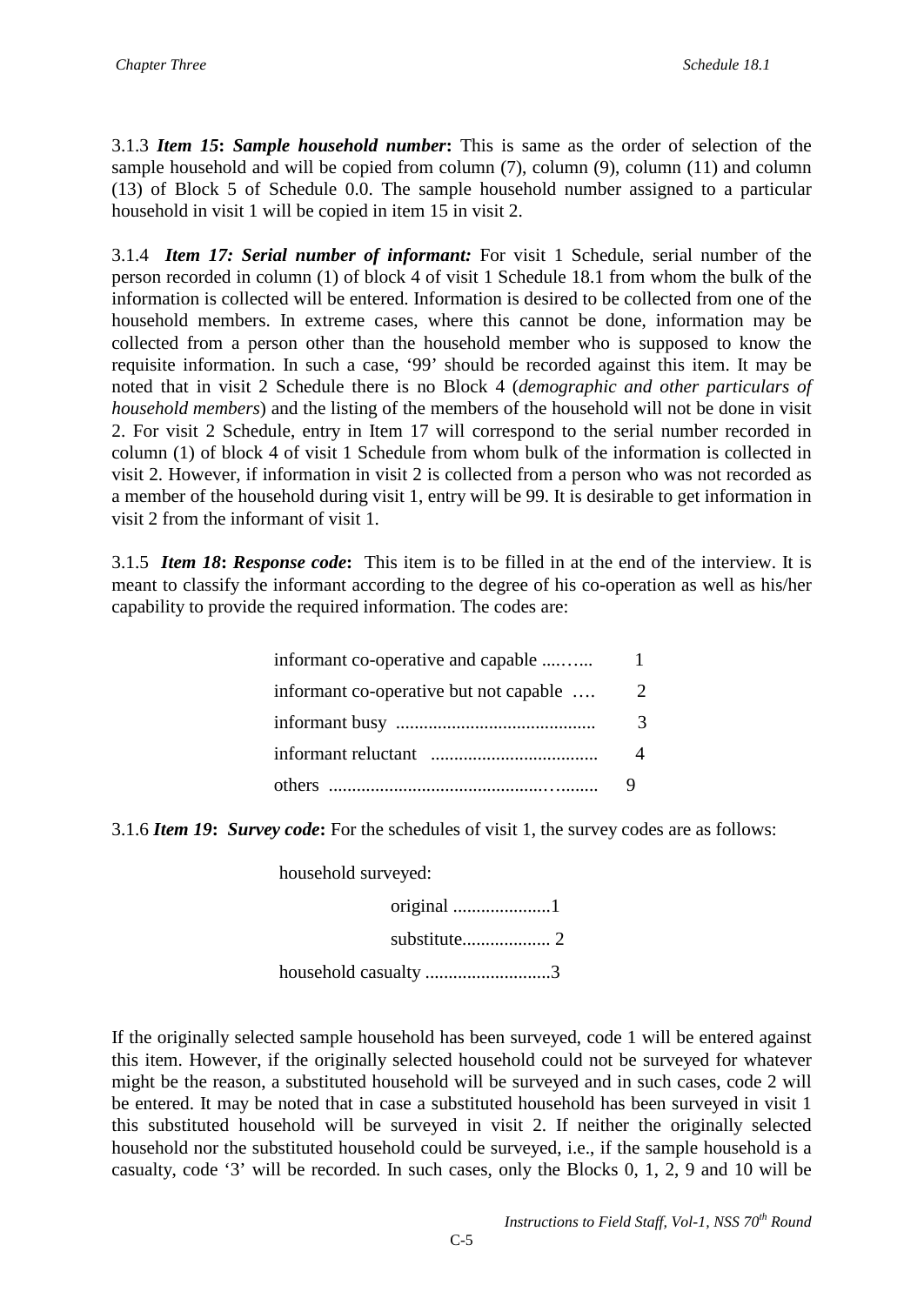filled in and on the top of the front page of the schedule the word 'CASUALTY' will be written and underlined.

For the schedules of visit 2, the survey codes are as follows:

| casualty 3 |  |
|------------|--|

In visit 2, all the households surveyed in visit 1 will only be surveyed and no substitution of the households will be made for the households surveyed during the first visit. Code 1 will be recorded if the household surveyed during visit 1 is also surveyed during visit 2. If the household surveyed during visit 1 cannot be surveyed in visit 2, the household will be treated as casualty and code 3 will be recorded in this item. In case of casualty of the household, only Blocks 0, 1, 2, 9 and 10 will be filled in and on the top of the front page of the schedule the word 'CASUALTY' will be written and underlined.

3.1.7 *Item 20***:** *Reason for substitution of original household for visit 1 and reason for casualty of the household in visit 2:* In visit 1 Schedule, in case the originally selected sample household could not be surveyed, the reason for not surveying the original household will be recorded against this item, irrespective of whether a substituted household could be surveyed or not.

In visit 1 Schedule, this item is applicable if the entry against item 19 is either 2 or 3. Otherwise, this item is to be left blank.

In visit 2 Schedule, this item will be filled in if entry in item 19 of visit 2 Schedule is 3, i.e., if the household is a casualty. It may be noted that code structure for this item in visit 2 Schedule is same as those of visit 1 Schedule. The codes are as follows:

| members away from home    | $\mathcal{D}_{\mathcal{L}}$ |
|---------------------------|-----------------------------|
| informant non-cooperative | 3                           |
|                           | 9                           |

### **Block 2: Particulars of field operations**

3.2.0 The identity of the investigators (FI/ASO), field officer (FO)/superintending officer (SO), date of survey/ inspection/ scrutiny of schedules, despatch, etc., will be recorded in this block against the appropriate items in the relevant columns. Employee codes of field officials are to be recorded against item (ii) of srl. no. 1(a) and 1(b) (for central sample only). If the schedule is required to be canvassed for more than one day, the first day of survey is to be recorded against the item serial number 2 (i).

3.2.1 *Item 4: Total time taken to canvass the schedule by the team of investigators (FI/ASO) (in minutes):* Total time taken to canvass schedule 18.1 will be recorded in this item in whole number in minutes. The 'total time taken to canvass the schedule' means the actual time spent in canvassing the schedule and will not include the time taken by the investigators (FI/ASO) to finalise the schedule.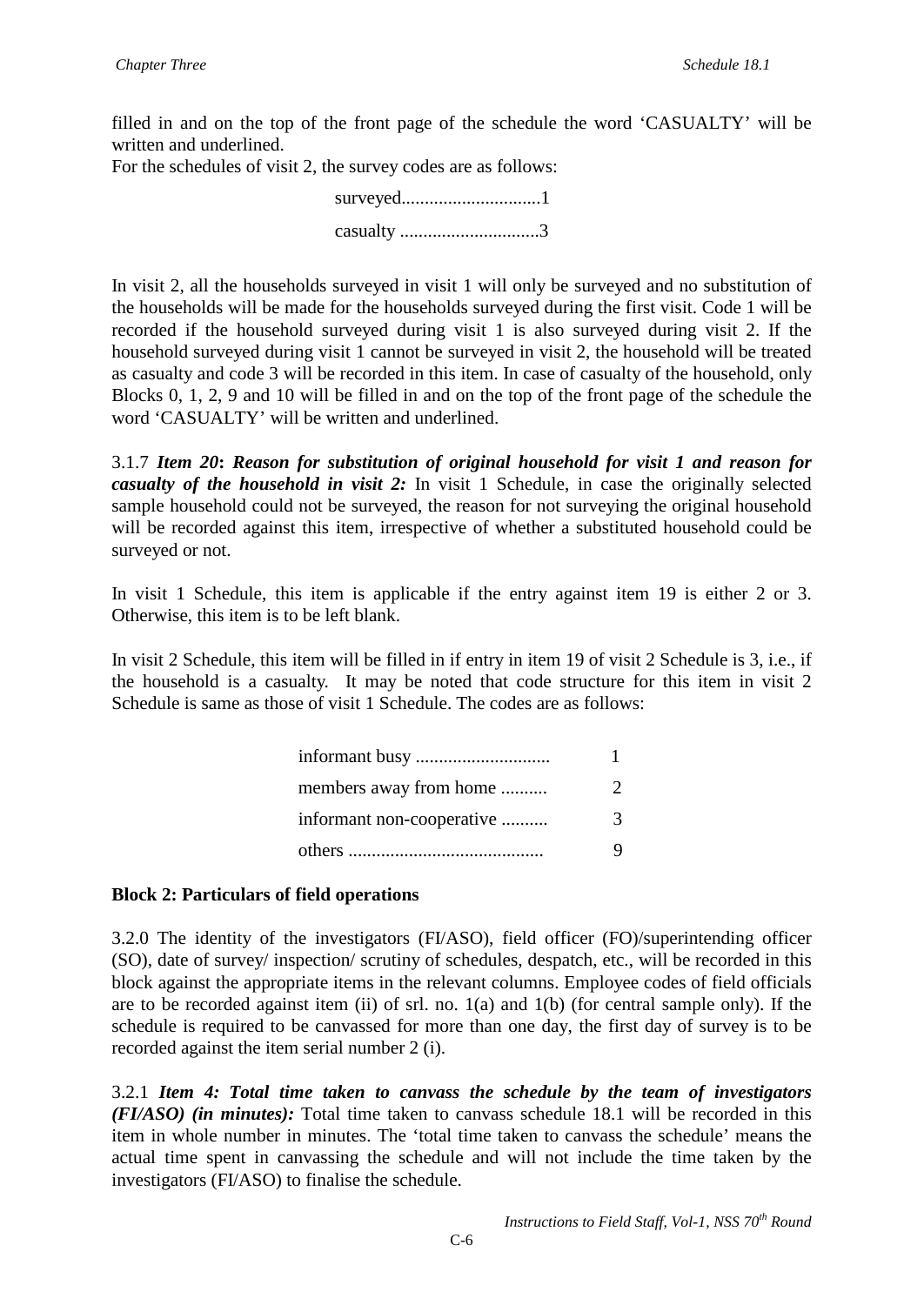3.2.2 *Item 5: Number of investigators (FI/ASO) in the team who canvassed the Schedule:*  Total number of field investigators (FI) and assistant superintending officers (ASO) in the team who actually canvassed the schedule in the selected household will be recorded in this item.

3.2.3 *Item 6: Whether any remarks have been entered by FI/ASO/ supervisory officer:* In block 9, remarks of investigators (FI/ASO) and in block 10, comments of any supervisory officer(s) are to be recorded when some difficulty is encountered in collection of data or some of the items of information seem doubtful in nature. Besides the remarks blocks, sometimes remarks are also recorded in the available blank spaces in the schedules. These remarks may help to make proper assessment of the entries made in the schedule. In items 6(i) and 6(ii), entry will be 1 against the appropriate cell if relevant remarks have been entered, else entry will be 2.

# **Block 3: Household characteristics**

3.3.0 Certain household characteristics, such as, household size, household classification, religion, social group, whether operated any land for agricultural activities during last 365 days, whether the household operated any land on *Jhum* cultivation during last 365 days and whether any member of the household stayed away from the village for some days for employment during last 6 months will be collected in this block. It may be noted that Block 3 will be filled-in in visit 1 only.

3.3.1 *Item 1: Household size:*The size of the sample household i.e. the total number of persons normally residing together (i.e., under the same roof) and taking food from the same kitchen (including temporary stay aways and excluding temporary visitors) will be recorded against this item. This number will be same as the last serial number recorded in column (1) of block 4.

3.3.2 *Item 2: Household classification:* In usual NSS rounds, information is collected on 'household type'. In NSS  $70<sup>th</sup>$  round survey on LHS, information on household type will not be collected. Instead, information on 'household classification' will be collected with the following code structure:

*self-employment in:* 

| other agricultural activities3                     |  |
|----------------------------------------------------|--|
| non-agricultural enterprise 4                      |  |
|                                                    |  |
| others (pensioners, remittance recipients, etc.) 9 |  |

The relevant code for a household will be determined on the basis of source of major income (net income and not gross income) of the household during last 365 days. In determination of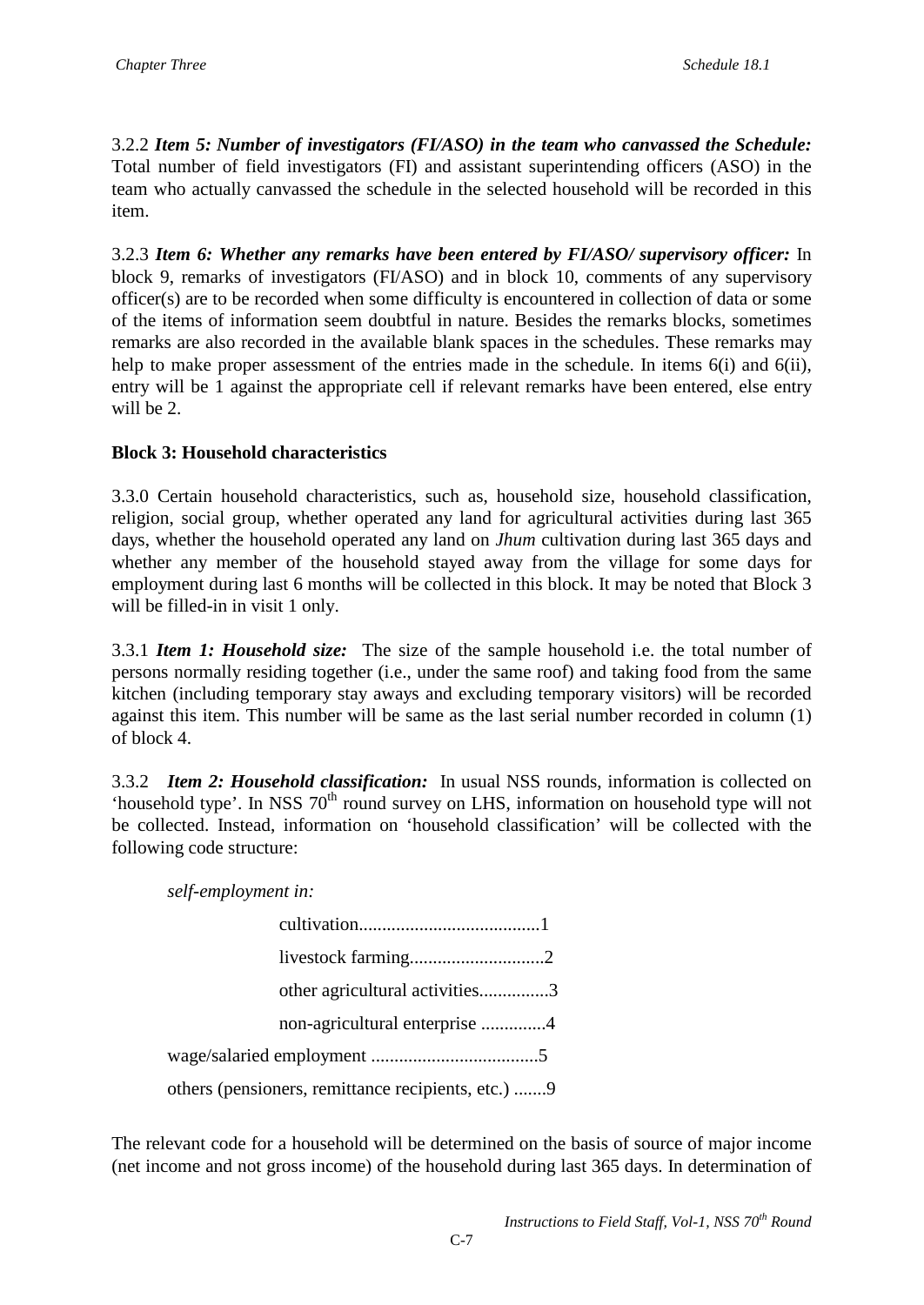household's income, incomes of servants and paying guests will not be taken into account. It may be noted that of the 6 codes to be used for recording *household classification*, codes 1 to 4 refer to those cases where major income of the household is received from self-employment activities in *cultivation* (code 1), *livestock farming* (code 2), *other agricultural activities* (code 3) and *non-agricultural enterprises* (4). Code 5 is applicable when major income of the household is from *wage/salaried employment* and code 9 is applicable when major income of the household is from the *non-economic activities such as income from pensions, remittance, etc*. Definitions of different terms are given in Chapter One. Other agricultural activities will include all the activities in the agricultural sector, except cultivation and livestock farming activities, like plantation, orchard, forestry, logging, fishery, etc.

3.3.3 *Item 3: Religion:* The religion of the household will be recorded against this item in codes. If different members of the household claim to belong to different religions, the religion of the head of the household will be considered as the religion of the household. The codes are:

| Hinduism $\dots$ 1 |                   |  |
|--------------------|-------------------|--|
|                    |                   |  |
| Christianity  3    | Zoroastrianism  7 |  |
|                    |                   |  |

3.3.4 *Item 4: Social group:* Whether or not the household belongs to scheduled tribe, scheduled caste or other backward class will be indicated against this item in terms of the specified codes which are:

scheduled tribe - 1, scheduled caste - 2, other backward classes - 3, others - 9.

Those who do not come under any one of the first three social groups will be assigned code 9 meant to cover all other categories. In case different members belong to different social groups, the group to which the head of the household belongs will be considered as the 'social group' of the household.

3.3.5 *Item 5: Whether operated any land for agricultural activities during last 365 days (yes -1, no -2):* If a household had operated some land owned or taken on lease or otherwise possessed and engaged in agricultural activities like cultivation of field crops, horticultural crops, animal husbandry, fishery, piggery, bee-keeping, vermiculture, sericulture, etc., on that land during last 365 days code 1 will be assigned to that household else code 2 will be assigned.

3.3.6 *Item 6: If 1 in item 5, whether the household operated any land on Jhum cultivation during last 365 days (yes – 1, no – 2):* For those households who had operated any land for agricultural activities during last 365 days (*i.e., for the households with code 1 in item 5*), information will be collected on *whether the household had operated any land on Jhum cultivation during last 365 days.* If the household has operated any land on Jhum cultivation, code 1 will be recorded, else code will be 2.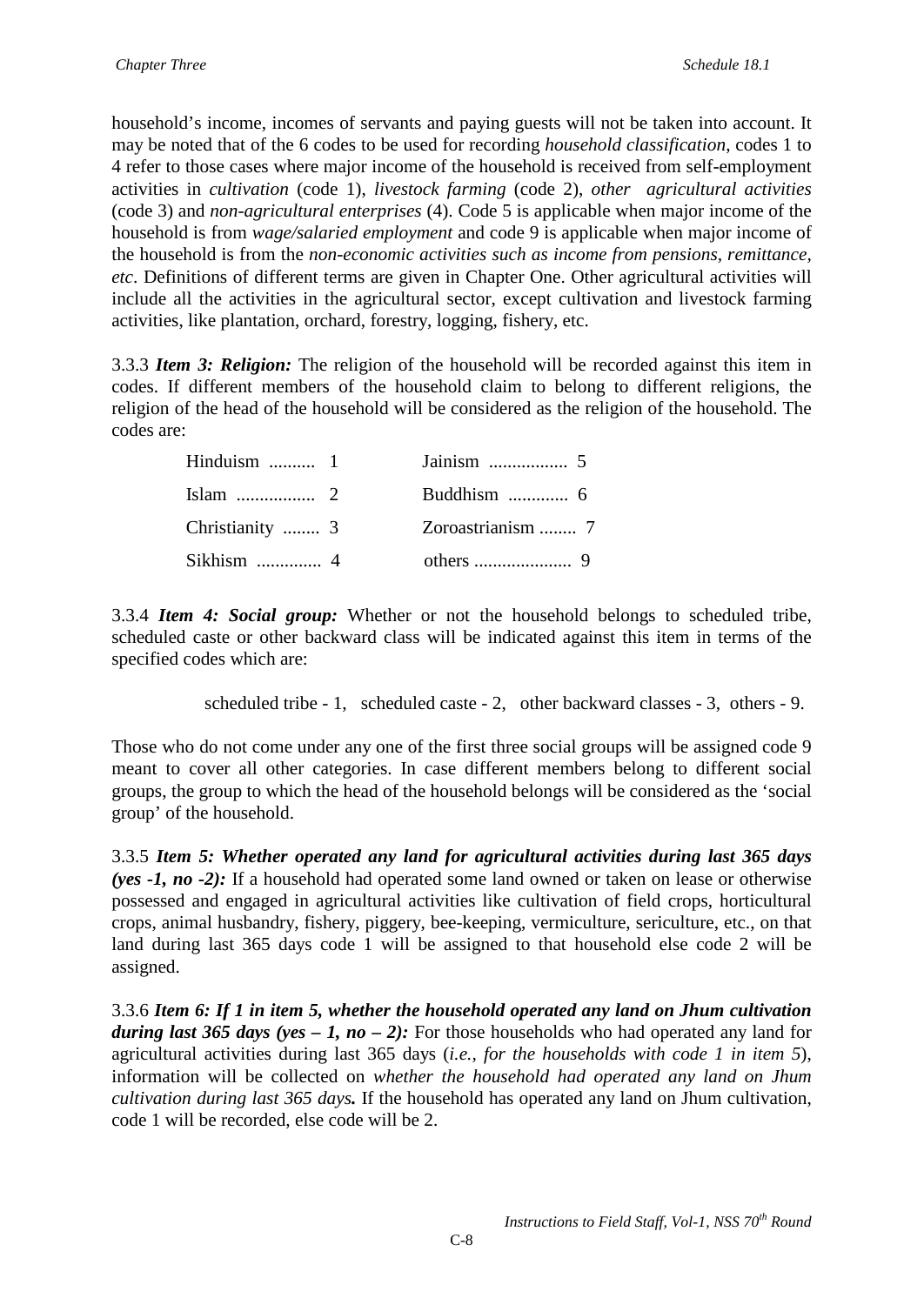3.3.7 *Item 7: Whether any member of the household stayed away from the village continuously for 15 days or more for employment during last 6 months:* If, during last 6 months, any household member had stayed away from the village continuously for 15 days or more and engaged in economic activities, entry will be 1, else 2 will be recorded. Employment purpose will include the cases like to *take up employment, to take up better employment, transfer of service/ contract, proximity to place of work*, etc. It is essential that the criterion of continuous absence of minimum 15 days from the village for employment purpose during last 6 months preceding the date of survey is to be satisfied for making entry in this item. If the household member had initially left the village in search of employment and subsequently was engaged in economic activities during his/her period of staying away from the village, such cases will also be considered as 'for employment'. However, if a household member had stayed-away from the village for 15 days or more but was not engaged in economic activities during the period of staying away from the village, code 2 will be assigned in such cases.

### **Block 4: Demographic and other particulars of household members**

3.4.0 All members of the sample household will be listed in this block. Demographic particulars like relation to head, sex, age, general education and association with the household operational holding if the household has operated any land for agricultural activities during last 365 days will be recorded in this block. It may be noted that Block 4 will be filled-in in visit 1 only.

3.4.1 *Column (1)***:** *Serial number***:** All the members of the sample household will be listed in Block 4 using a continuous serial number in column (1). The head of the household will appear first followed by head's spouse, the first son, first son's wife and their children, second son, second son's wife and their children and so on. After the sons are enumerated, the daughters will be listed followed by other relations, dependants, servants, etc.

3.4.2 *Column (2)***:** *Name of member***:** The names of the members corresponding to the serial numbers entered in column (1) will be recorded in column (2).

3.4.3 *Column (3)***:** *Relation to head***:** The relationship of each member of the household to the head of the household (for the head, the relationship is 'self') will be recorded in this column. The codes are:

|                            | father/mother/father-in-law/mother-in-law 7 |  |
|----------------------------|---------------------------------------------|--|
|                            | brother/sister/brother-in-law/sister-in-law |  |
| spouse of married child  4 | /other relatives8                           |  |
|                            | servant/employees/other non-relatives 9     |  |

3.4.4 *Column (4)***:** *Sex (male-1, female-2):* The sex of each member of the household will be recorded in this column in terms of the codes, '1' for male and '2' for female. For eunuchs, code '1' will be recorded.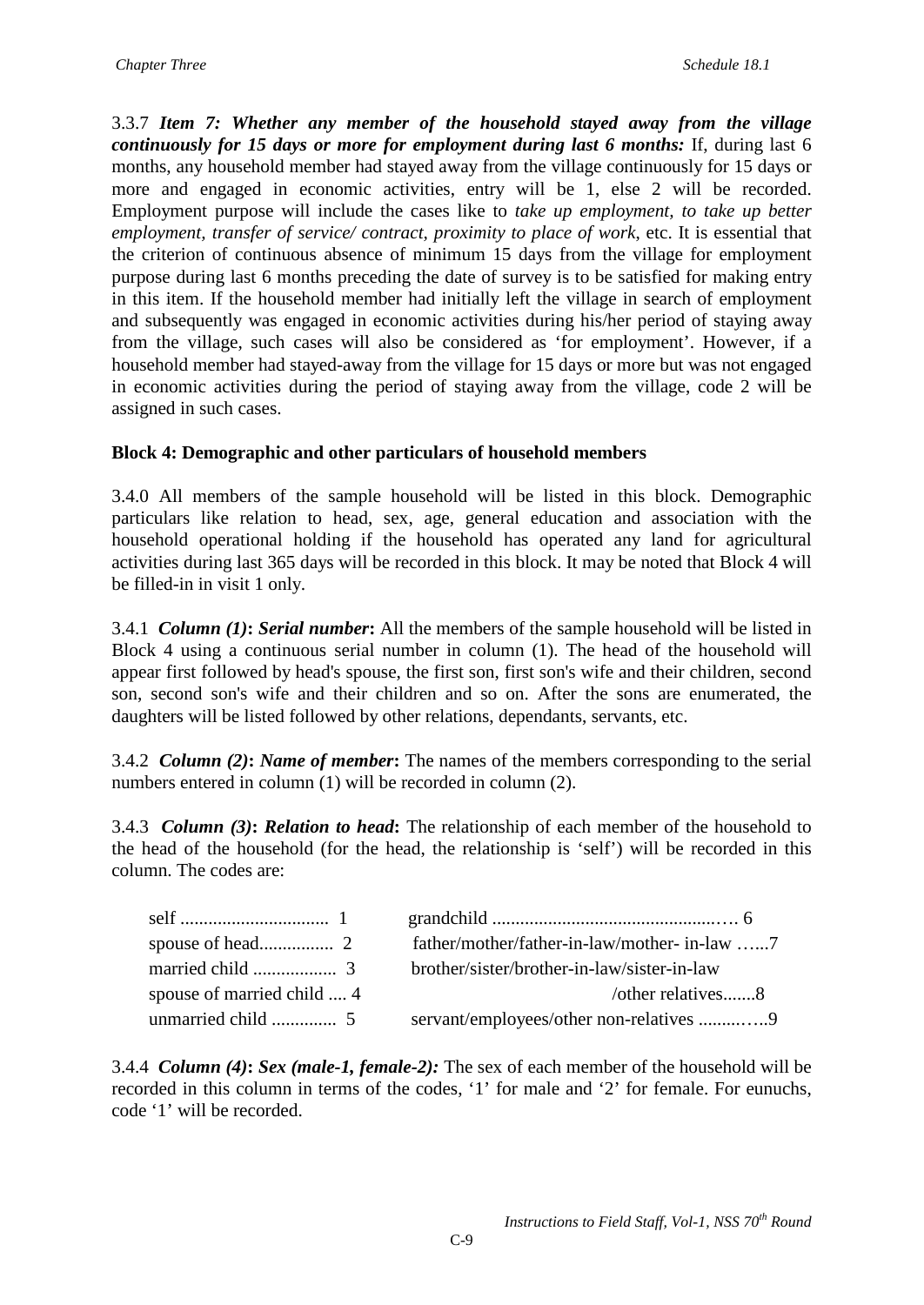3.4.5 *Column (5)***:** *Age (years)***:** The age in completed years of all the members listed will be ascertained and recorded in this column. For infants below one year of age, '0' will be entered. Ages above 99 will be recorded in three digits.

3.4.6 *Column (6)***:** *General Educational Level***:** In column (6), the highest level of education successfully completed by the members of the household considering general/ technical/ vocational education will be recorded in codes which are given below:

|                                    | 01 |
|------------------------------------|----|
| literate without formal schooling: |    |
| EGS/NFEC/AEC                       | 02 |
|                                    | 03 |
| others                             | 04 |
| literate:                          |    |
|                                    | 05 |
|                                    | 06 |
|                                    | 07 |
|                                    | 08 |
|                                    | 10 |
|                                    | 11 |
|                                    | 12 |
|                                    | 13 |

A person who can both read and write a simple message with understanding in at least one language is to be considered literate. Those who are not able to do so, are to be considered not literate and will be assigned code 01. Some persons achieve literacy by attending Non-formal Education Courses (NFEC) or Adult Education Centres (AEC) or by attending primary schools created under Education Guarantee Scheme (EGS). Such persons will be given code 02. Persons who have become literate through attending Total Literacy Campaign (TLC) will be given code 03. Persons who are literate through means other than formal schooling or the two ways enumerated above will be given code 04. Those, who are by definition literate through formal schooling (excluding schools created under EGS) but are yet to pass primary standard examination will be assigned code 05. Similarly codes 06, 07, 08, and 10 to 13 will be assigned to those who have passed the appropriate levels. The criteria for deciding primary, middle, secondary, etc., levels will be at par with those as followed in the concerned states/union territories. Persons who have attained proficiency in Oriental languages (e.g., Sanskrit, Persian, etc.) through formal but not through the general type of education will be classified appropriately at the equivalent level of general education standard. Those who have completed some diploma or certificate course in general, technical education or vocational education which is equivalent to below graduation level, code 11 will be assigned. On the other hand, those who have obtained degree or diploma or certificate in general, technical education or vocational education, which is equivalent to graduation level, will be given code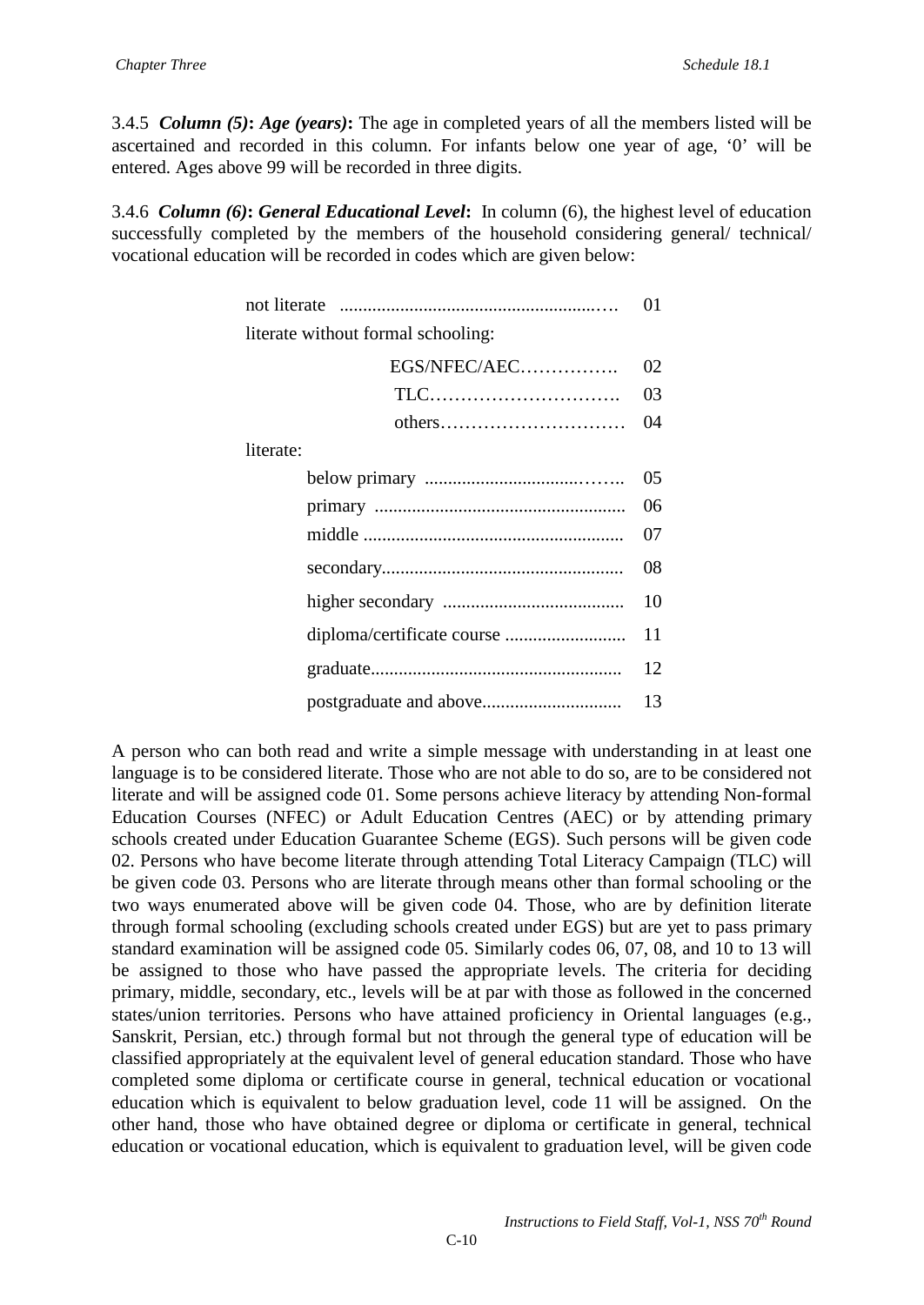12. Code 13 will be assigned for them who have obtained degree or diploma or certificate in general or technical education which is equivalent to post-graduation level and above.

3.4.7 *Column (7)***:** *Whether associated with the household operational holding***:** For the households which had operated some land for agricultural activities during the last 365 days (i*.e., for the households with entry 1 in item 5 of Block 3*), in column (7), information will be collected for each of the household member on *whether associated with household operational holding* in terms of the following codes:

> main operator of the household operational holding ...........................1 other member associated with the household operational holding........2 not associated with household operational holding..............................3

It may be noted that within a household, the household will be considered as one operating unit when the household operated some land for agricultural activities and multiple operational holdings will not be identified within a household. The main operator of the household operational holding will be the one who takes major decisions regarding the household operational holding. If no single operator takes major decisions, main operator will be the senior most operator. For persons of age less than 5 years, entry will be made as 3 without any probing.

### **Block 5: Particulars of land of the household and its operation during July 2012 to December 2012 /January 2013 to June 2013**

3.5.0 Block 5 will be canvassed in both visit 1 and visit 2 in the selected households. In visit 1, information on land and its operation will be collected for the period July 2012 to December 2012 and in visit 2, information on land and its operation will be collected for the period January 2013 to June 2013. Besides, in visit 2, information on 'whether possessed for major part of the agriculture year July 2012 to June 2013', 'whether owned for major part of the of the agriculture year July 2012 to June 2013' and 'type of crop production/ livestock farming for the agriculture year July 2012 to June 2013' will be collected.

3.5.1 *Plots to be listed in Visit 1 Schedule:* In visit 1, the plots of the household to be listed in Block 5 of Schedule 18.1 can be categorised in the following categories:

- a. owned and possessed,
- b. leased-in
- c. otherwise possessed.
- d. leased-out

In visit 1, all the plots of the household which were either 'owned and possessed' or 'leased in' or 'otherwise possessed' or 'leased out' during the major part (3 months or more) of the reference period (July 2012 to December 2012) will be recorded. For listing of homestead land also against serial numbers 97 and 98, plots, which were either 'owned and possessed' or 'leased in' or 'otherwise possessed' for 3 months or more for the period July 2012 to December 2012 will be considered.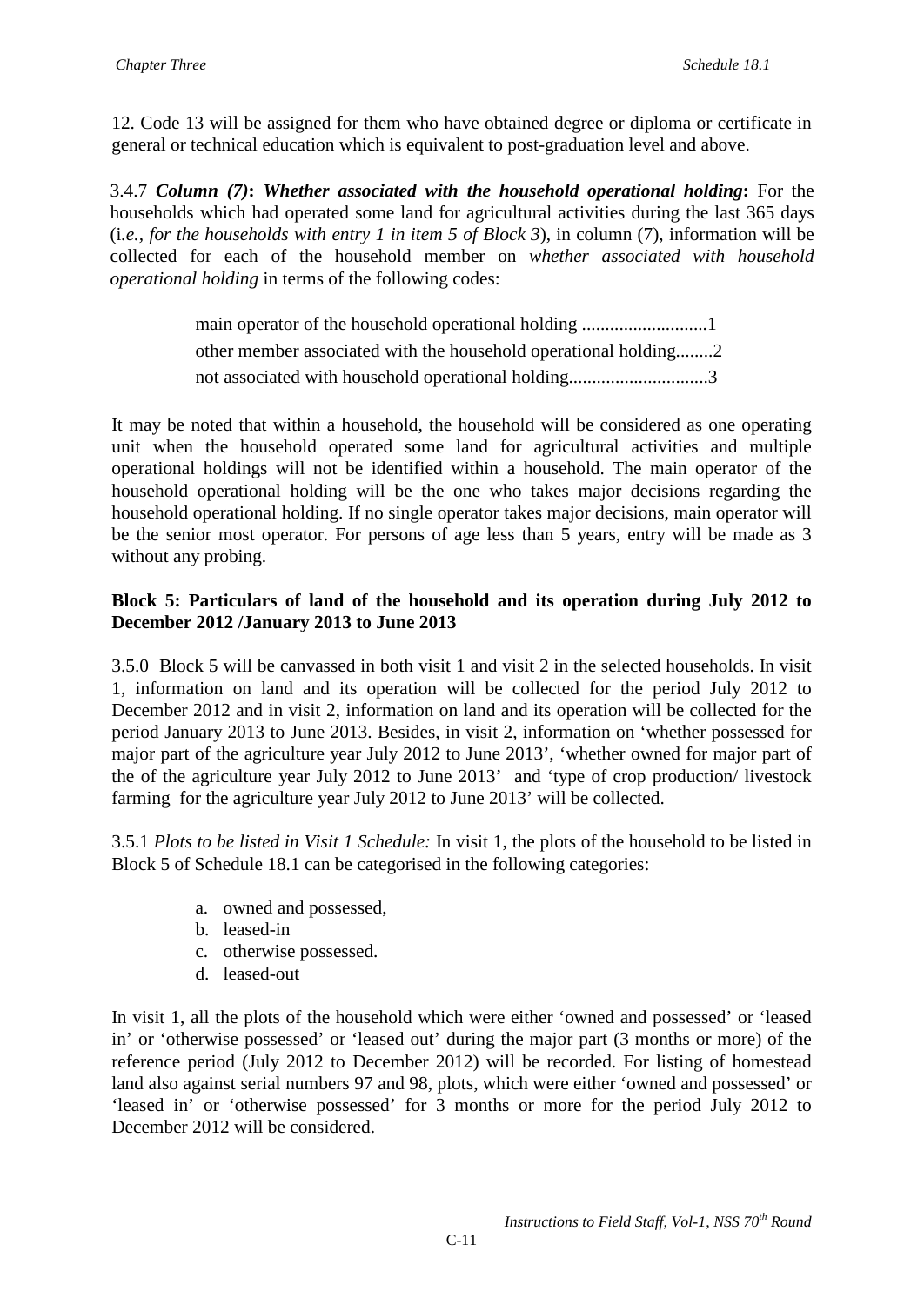3.5.2 *Plots to be listed in Visit 2 Schedule:* For listing the plots in visit 2, Block 5 of Schedule 18.1 is split in three parts (Part A, Part B and Part C) and listing in these three parts will be done as follows:

- a. *Part A: Plots listed in block 5 of visit 1 (excluding homestead land):* In Part A of Block 5, all the plots of the household listed in visit 1 (*excluding homestead land*) will be listed.
- b. *Part B: Plots not listed in part A but were either 'owned and possessed' or 'leased in' or 'otherwise possessed' or 'leased out' during the major part of January 2013 to June 2013 (excluding homestead land):* In Part B of Block 5, plots not listed in part A but either 'owned and possessed' or 'leased in' or 'otherwise possessed' or 'leased out' during the major part (3 months or more) of January 2013 to June 2013 (excluding homestead land) will be listed.
- c. *Part C: Homestead land:* Part C is for listing homestead land against printed serial numbers 97 and 98. For listing of homestead land plots which were either 'owned and possessed' or 'leased in' or 'otherwise possessed' for 3 months of more for the period January 2013 to June 2013 will be considered.

3.5.3 Particulars of lands of domestic servants and paying guests who are listed as normal members of the sample household will not be taken into account of the sample household for this Schedule.

3.5.4 Information will be collected in this block for each plot separately. A plot will be considered to be a distinct patch of land demarcated generally by a strip of raised land. If a part of a plot is leased out and the remaining part is owned and possessed then these two parts are to be treated as two separate plots. If one part of a plot is leased-in and another part is owned, these will be treated as two separate plots. Similarly, if the use of different parts of a plot is different, each part will be treated as a separate plot. Thus, a survey number or subsurvey number may be constituted of more than one plot. On the other hand, if a patch of land is constituted of two or more survey numbers or sub-survey numbers, the same will not be considered as one plot. Instead, each such survey or sub-survey number will mean a separate plot. Use of the plot here will mean 'land use' as given in column (13) of visit 1/visit 2 Schedule and is as follows:

> *only crop production:* on jhum land on land other than jhum land only farming of animal/fishery both crop production and farming of animal /fishery other agricultural uses other uses (*non-agricultural uses)*

Thus, if a part of a land is used for crop production and another part is used for 'other agricultural uses', these two parts of the land will be treated as two separate plots. Similarly, if in a part of land, crop production and in another part farming of animal/fishery activities are undertaken, these two parts of the land will be treated as separate plots. However, if both 'crop production' and 'farming of animal/fishery activities' are undertaken in a plot, like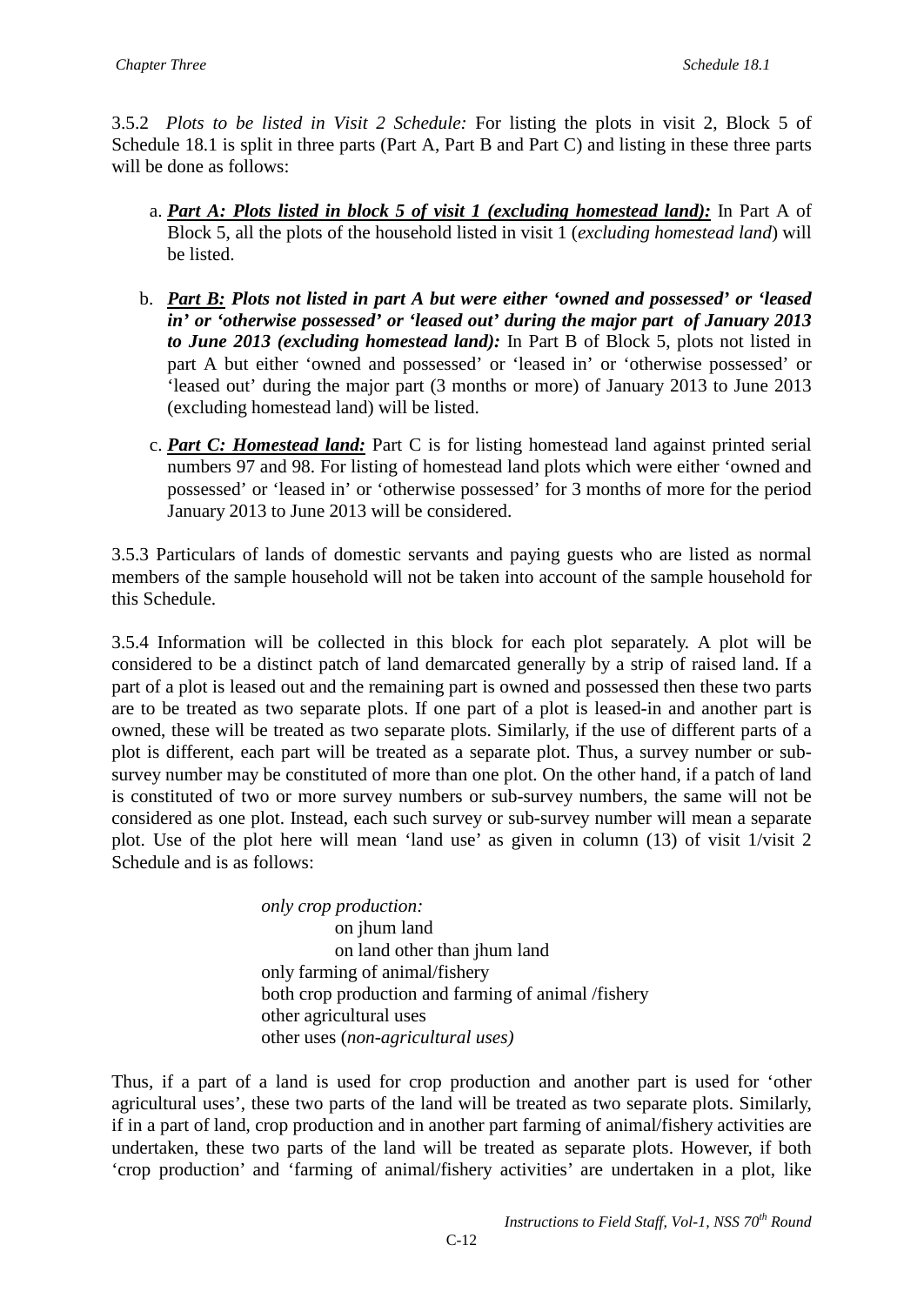growing of water-chestnut (*singara*) and fishery activities when undertaken in a pond, it will not be treated as two plots but as one plot in which both crop production and fishery activities are undertaken simultaneously. Similarly if the kind of 'land use' changes during the reference period – for example, if during reference period farming of animal was previously undertaken and subsequently crop production activities are undertaken in the same plot, the 'land use' will be 'both crop production and farming of animal/fishery'.

3.5.5 *Listing of the plots in visit 1 and visit 2 will be made in the following sequence:*

**(i) In visit 1**: In block 5, only the plots which were either 'owned and possessed' or 'leased in' or 'otherwise possessed' or 'leased out' during the major part (3 months or more) of the reference period (July 2012 to December 2012) of visit 1 will be listed. In Visit 1 of Block 5, the plots will be listed sequentially as under following a continuous serial number:

- a. owned and possessed,
- b. leased-in
- c. otherwise possessed.
- d. leased-out

**(ii) In visit 2**: In Visit 2 of Block 5, the plots will be listed sequentially as under:

- 1. In Part A of Block 5: All the plots listed in visit 1 Schedule (*excluding homestead land)* will be listed in Part A of visit 2 Schedule with the serial numbers same as those assigned to the plot in visit 1. **Extra care has to be taken to ensure that plot serial numbers assigned to a particular plot in visit 1 are not changed in visit 2 under any circumstances.**
- 2. In Part B of Block 5: Once all the plots listed in visit 1 Schedule have been recorded in Part A in the visit 2 Schedule, next in Part B of Block 5 of visit 2 Schedule all the plots (*excluding homestead land*) which were either 'owned and possessed', 'leased-in', or 'otherwise possessed' or 'leased out' for 3 months or more during the period January 2013 to June 2013, but not listed in visit 1, will be listed. The listing of the plots in part B will be made following a continuous serial number after the last number recorded in Part A of this Block, sequentially as follows:
	- a. owned and possessed,
	- b. leased-in
	- c. otherwise possessed.
	- d. leased-out

It may be noted that for both visit 1 and visit 2 schedules, serial numbers 97 and 98 are already printed in Column (1) of Block 5 wherein the details of the homestead land will be recorded.

3.5.6 While listing the plots in visit 1 and visit 2 Schedules respectively, the following points may be noted: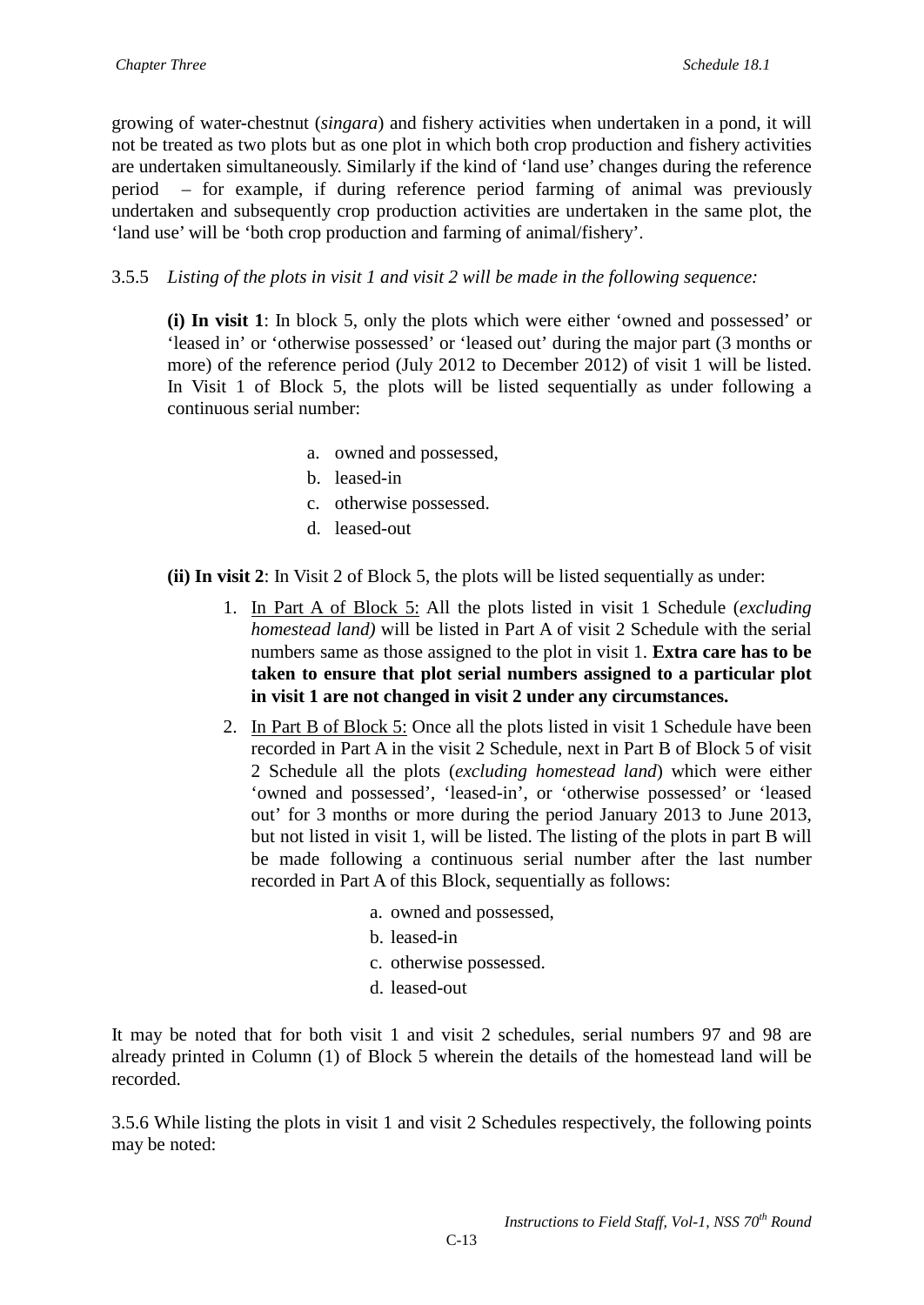3.5.6.1 For listing the plots in Block 5 in visit 1 and visit 2 Schedules, special care is to be taken to ensure that the plots used for non-agricultural purposes are not missed out.

3.5.6.2 A plot constituted exclusively of an orchard or a plantation (either of perennial crops, like coconut, arecanut, tea, etc., or of fruit plants and trees, like orange, mangoes, vines, etc.) will be considered as being operated in both July 2012 to December 2012 and January 2013 to June 2013, provided some trees / plants remain standing on the land in both of these periods.

3.5.6.3 A plot used only in agricultural production relating to livestock, poultry, pisciculture, etc., i.e., activities other than crop production, will be treated as being operated so long as the livestock rearing activity in undertaken in that plot.

3.5.7 **Column (1): srl. no. of plot:** A running serial number will be given to each of the plots in the specified order mentioned above. In visit 1 Schedule, all the plots of the household will be recorded following a continuous serial number according to the procedure given in para. 3.5.5. It may be noted that in visit 1, once the listing of all the plots (*excluding homestead land*) has been exhausted, details of the homestead land will be recorded against serial numbers 97 and 98 which are already printed in Block 5. In visit 2 Schedule, in Part A of Block 5, all the plots listed in visit 1 (*excluding homestead land*) will be listed first. Next in Part B of Block 5 of visit 2 Schedule all the plots (*excluding homestead land*) which were either 'owned and possessed', 'leased-in', or 'otherwise possessed' or 'leased out' for 3 months or more during the period January 2013 to June 2013, but not listed in visit 1, will be listed with a running serial number after the last serial number of the plots listed in Part A. Listing of the plots will be made in the order mentioned in para. 3.5.5. **In no case, a serial number assigned to a plot in first visit will be altered in second visit.** In both visit 1 and visit 2 Schedule in Block 5, three serial numbers 97, 98 and 99 have already been printed in last three rows of the block. Serial numbers 97 and 98 are meant for homestead land. In visit 1, the part of homestead land in which agricultural operation was carried out by the household in July 2012 to December 2012 will be reported against '97' and the remaining land, against '98'. Similarly, in visit 2, the part of homestead land in which agricultural operation was carried out by the household in January 2013 to June 2013 will be reported against '97' and the remaining land, against '98'. The row with serial number '99' will give the column totals for the relevant columns. It may be noted that in most cases, there will be a gap between the last serial number entered by the investigator and serial number '97' printed in Block 5. No attempt is to be made to bridge the gap in the last serial number recorded in Block 5 and the serial numbers printed in the Schedule by altering the serial number printed in the schedule.

3.5.7.1 In visit 1 Schedule provision has been made to record 15 plots (excluding srl. no. 97 and 98) in Block 5 and two pages of the Block (Block 5) have been provided: the first page containing provision to record details of 10 plots and the second page containing provision to record 5 plots as well as the details of homestead land (srl. nos. 97 and 98 respectively) and srl. no. 99 (grand total). In case more than 15 plots are to be recorded in visit 1 for any household, additional sheets of Block 5 may be used and these additional sheets may be firmly stapled with the main Schedule. In such cases, the details of the homestead land (against printed srl. nos. 97 and 98) and grand total (against printed srl. no. 99) will be recorded in the last page of Block 5 and the rows against plot srl. nos. 97, 98 and 99 will be left blank in all other pages. Similarly, if in Part A/Part B of Block 5 of visit 2 Schedule, more plots are to be listed than there is space, additional sheet(s) of Block 5 will be used. These additional sheets may be firmly stapled with the main Schedule. In such cases, the details of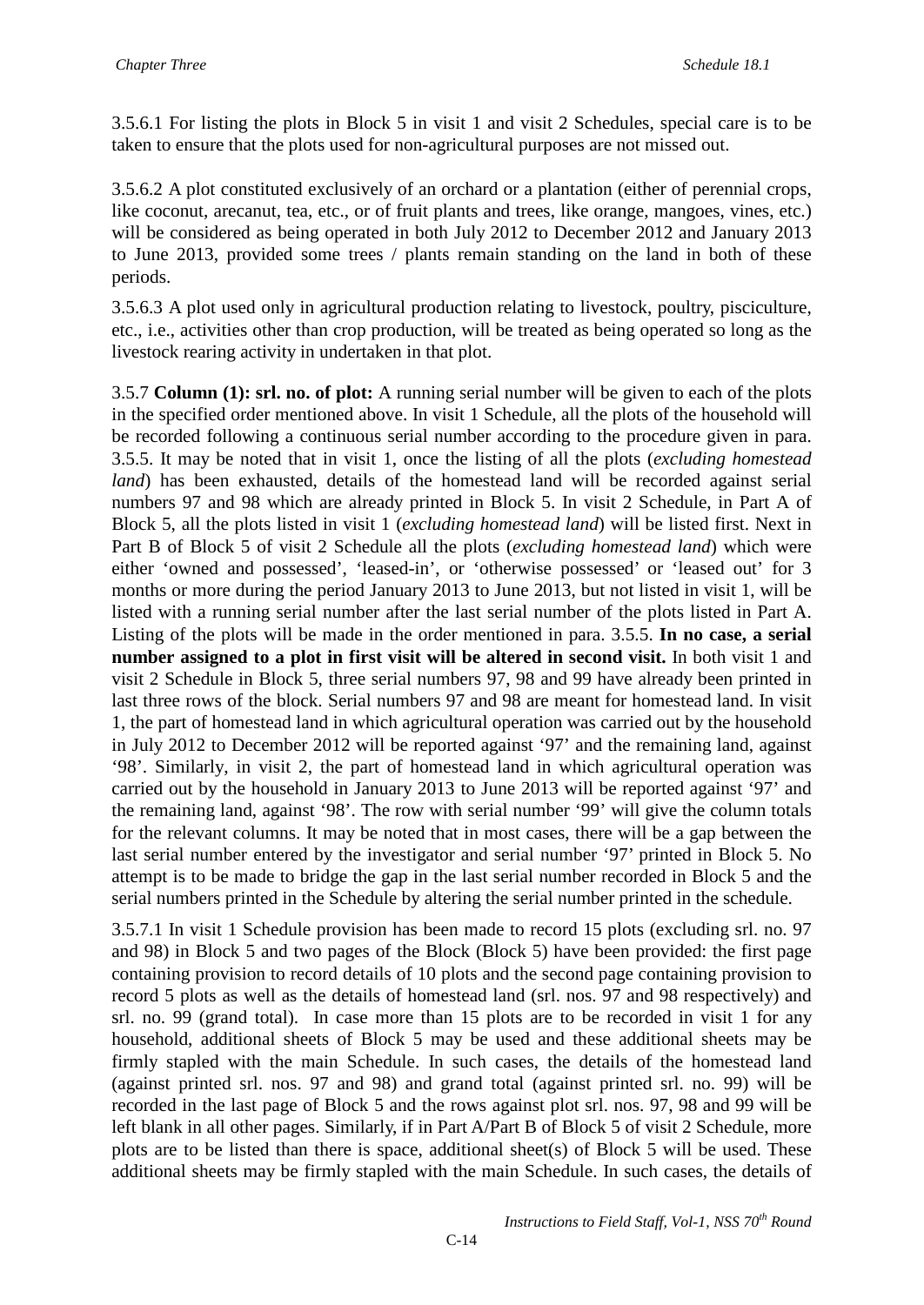the homestead land (against printed srl. nos. 97 and 98) and grand total (against printed srl. no. 99) will be recorded in the last page and the rows against plot srl. nos. 97, 98 and 99 will be left blank in all other pages.

3.5.7.2 It may be noted that in Block 5 of visit 1 Schedule a dummy column (Column 5) has been provided. This column is shaded. This shaded dummy column is not meant for recording any information. This column has been added in visit 1 to ensure that column numbers of different items of information are same between visit 1 and visit 2 Schedules.

3.5.7.3 If in visit 2, it is found that a plot was missed out in the listing in visit 1 for one reason or the other, necessary corrections may be intimated to DP Centre for modifying visit 1 schedule by incorporating such plot(s) in visit 1 Schedule. However, in such cases, 'srl. no.' to be assigned to such plot(s) in modified visit 1 Schedule will be the next to the highest serial number given during visit 1 and the plots to be listed in Part B of visit 2 Schedule will be given continuous serial number after listing such plot(s) in Part A.

3.5.8 *Column (2): Survey no. or other identification particulars***:** If the survey number (or sub-survey number) of a plot is available, then the same will be recorded against this item. If a plot (with a survey number) is sub-divided and the sub-divided parts of the plot have no sub-number, the letter 'P' will be recorded after the survey number to indicate that the entry represents only a part of the plot. On the other hand, if it is found that several plots have been amalgamated into one and no new survey number has been assigned to the consolidated plot, then the survey numbers of all the constituent plots will be recorded in column (2), separated by commas. If the informant is unable to furnish the survey number (or sub-survey number), other identification of the plot such as name of place, name of plot, etc., will be recorded in this column.

3.5.9 *Column (3): Location:* In this item, *location* of the plot, listed in column (1) will be recorded in terms of the following codes:

| outside village but within the district   | 2 |
|-------------------------------------------|---|
| outside the district but within the state | 3 |
| outside the state but within the country  | 4 |

It may be noted that in visit 1 Schedule, *location* code will be recorded for all the plots listed in column (1). However, in visit 2 schedule, *location* code will not be recorded for the plots listed in Part A of the Block where all the plots which are listed in Block 5 of visit 1 are recorded and the relevant column of the visit 2 Schedule is shaded. *Location* code will also not be recorded for the homestead land in visit 2, i.e., for the plots with serial numbers 97 and 98. However, in visit 2 Schedule *location* codes of the plots recorded in Part B of Block 5 will be recorded.

3.5.10 *Column (4): Kind of possession for the major part of the period July 2012 to December 2012/ January 2013 to June 2013***:** The code structure for visit 1 Schedule (reference period July 2012 to December 2012) is as follows:

| $\overline{1}$           |
|--------------------------|
| $\overline{\phantom{a}}$ |
| -3                       |
| $\boldsymbol{\varDelta}$ |

*Instructions to Field Staff, Vol-1, NSS 70th Round*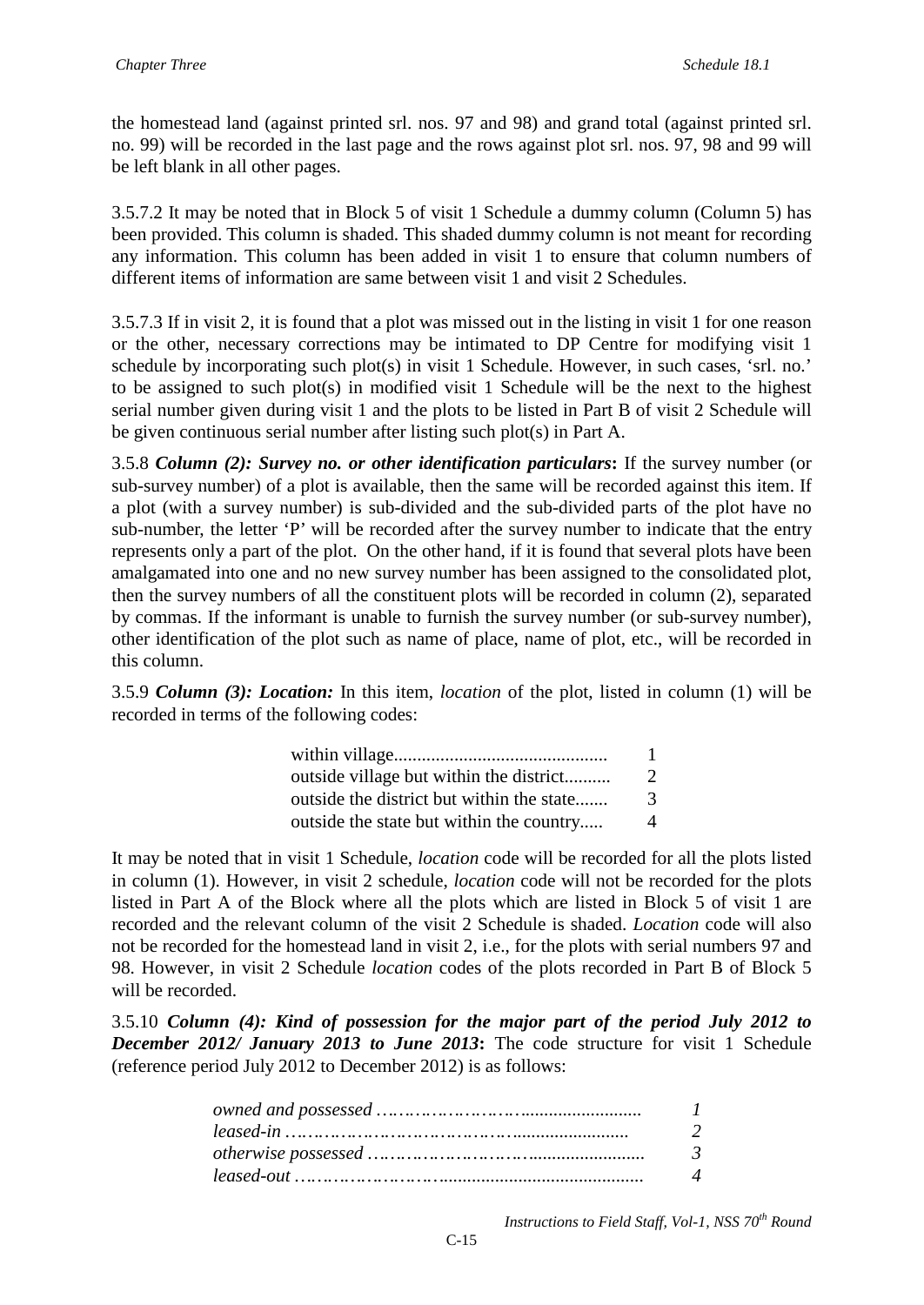For visit 2 Schedule (reference period January 2013 to June 2013), the code structure will be as follows:

| plots listed in visit 1 but not covered in codes 1 to 4 above 5 |  |
|-----------------------------------------------------------------|--|

Definitions of owned, leased-in, leased-out and otherwise possessed land have been given in Chapter One. If a plot was owned and possessed by the household for major part (3 months or more) of the period July 2012 to December 2012, code 1 will be recorded in visit 1 and if a plot was owned and possessed by the household for the major part of the period January 2013 to June 2013, code 1 will be recorded in visit 2. Similarly, code 2, 3 or 4 will be recorded. In visit 1, code 4 will be assigned to those plots which are leased-out for major part (3 months or more) of the period July 2012 to December 2012 and in visit 2, code 4 will be applicable for the plots which were leased-out for the major part of the period January 2013 to June 2013. Code 5 will be applicable for those plots listed in visit 1 Schedule for which codes 1 to 4 are not applicable. For example, when a plot is leased-in for the major part of the period July 2012 to December 2012, code 2 is recorded in visit 1. In visit 2 this plot is listed in Part A. However, if during January 2013 to June 2013 this plot was no longer leased-in by the household, codes 1 to 4 are not applicable in visit 2 and code 5 will be recorded in visit 2 Schedule for that plot.

3.5.10.1 It may be noted that for recording homestead land of the household serial numbers 97 and 98 are already printed in Schedule of visit 1 and visit 2. If a part of the homestead land on which the household has carried out agricultural production (srl. no. 97) is leased-in and another part is owned, the kind of possession code as on the date of survey will correspond to that which accounts for the larger share of the area. Similar procedure will be adopted for assigning the kind of possession code for the homestead land recorded against srl. no. 98.

3.5.11 *Area of land:* Information will be collected on the total geographical area of the plot listed against column (1) of Block 5 in both visit 1 and visit 2. Besides in visit 2, additional information will be collected in respect of those plots listed in Part A/Part C of Block 5 on whether there was any change in the area of the plot recorded in visit 1.

3.5.11.1 **C***olumn (5) of visit 2: Is there any change in the area of the plot recorded in visit 1?:* For the plots listed in Part A/Part C of visit 2 Schedule additional information will be collected on 'is there any change in the area of the plot recorded in visit 1?'. If any change in the area recorded in visit 1 for the period July 2012 to December 2012 is reported in visit 2 for the period January 2013 to June 2013 for a particular plot, entry will be 1, else 2 will be recorded in column (5) of visit 2 Schedule. It may be noted that in visit 2 Schedule, column (5) has been shaded for those plots to be listed in Part B since this column is not applicable.

3.5.11.2 *Column (6): Area of land (0.000 ha):* The total geographical area of the plots listed in column (1), will be recorded in this column in hectare in three places of decimals in both visit 1 and visit 2. It may be noted that column (6) (of both visit 1 and visit 2) to be used for recording area is split vertically into two parts to record the integral part of area in the left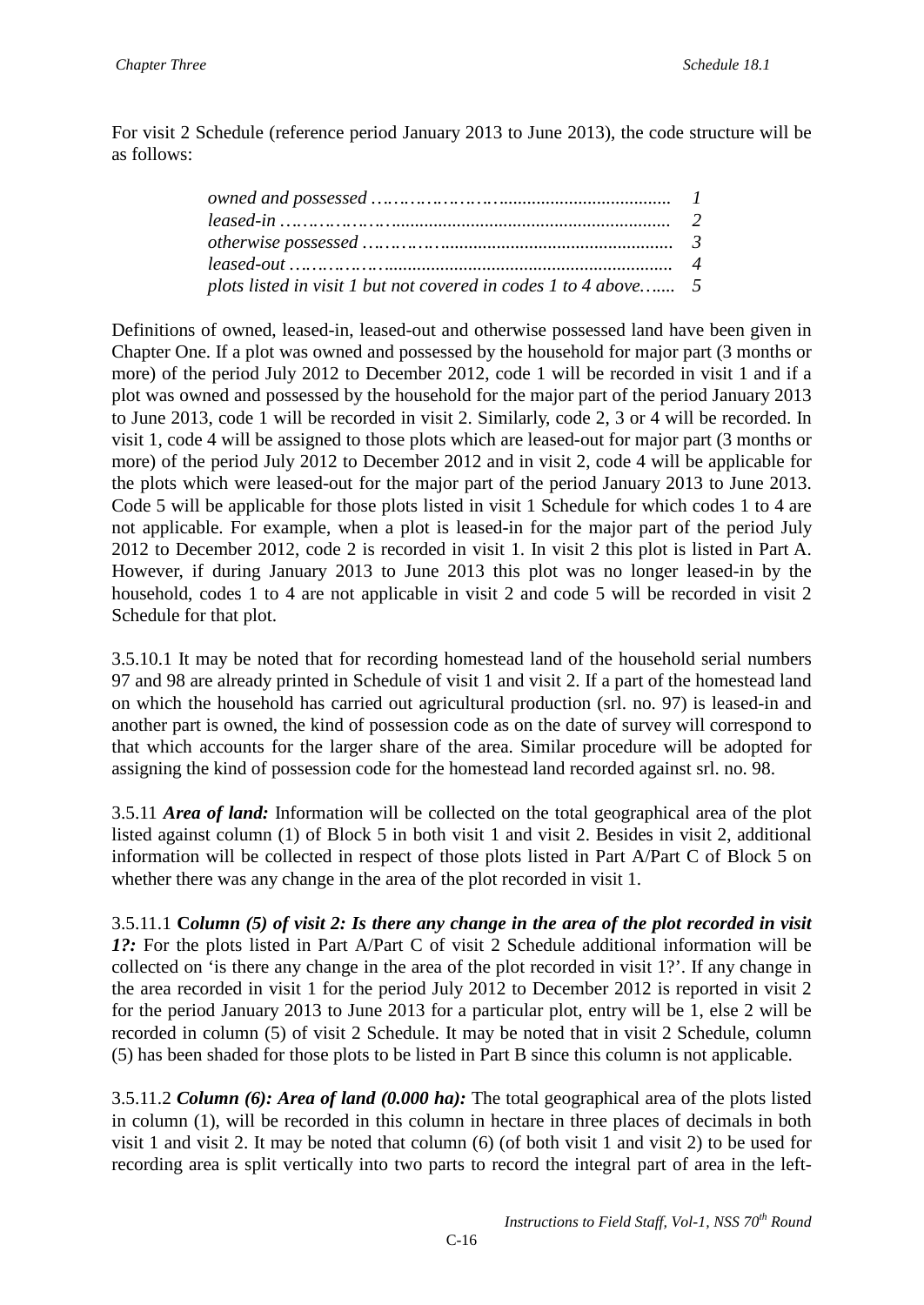hand part and the decimal part (which is to be recorded in three places) in the right-hand part. For visit 1, geographical area of the plot will refer to the area for the major part of the period July 2012 to December 2012 and in visit 2, it will refer to the major part of the period January 2013 to June 2013.

3.5.12 *Column (7): Type of possession***:** For plots with code any of 2 or 3 in column (4), type of possession will be recorded in column (7) of visit 1 and visit 2 Schedules in terms of the following codes:

| leased in: |  |
|------------|--|
|            |  |
|            |  |
|            |  |

A lease contract may be written or oral. If the lease contract is a recorded lease, code 1 will be recorded and if the lease contract is not recorded (i.e., oral), code will be 2. Code 9 will be applicable for those plots which are not leased-in, i.e., for otherwise possessed land. For visit 1, type of possession of the plot will refer to the situation for the major part of the period July 2012 to December 2012 and in visit 2, it will refer to the major part of the period January 2013 to June 2013.

3.5.13 *Column (8): Duration of possession***:** For the plots with codes any of 1, 2 or 3 in column (4), the period for which the land was actually possessed by the household without break will be considered as the 'duration of possession'. The duration of possession will be recorded in column (7) of visit 1 and visit 2 Schedule. In visit 1, duration of possession of the plots listed in Block 5 with codes any of 1, 2 or 3 in column (4) will be calculated considering the period up to and including July 2012 to December 2012 and in visit 2, it will be calculated for the plots with codes any of 1, 2 or 3 in column (4) considering the period up to and including January 2013 to June 2013. It will be recorded in terms of codes given below:

| at least one agricultural season but less than one agricultural year  2 |  |
|-------------------------------------------------------------------------|--|
| at least one agricultural year but less than two agricultural years  3  |  |
|                                                                         |  |

Seasons of an agricultural year, say, for the agricultural year July 2012 to June 2013, will be identified with reference to the fixed periods July 2012 to December 2012 and January 2013 to June 2013 and similarly seasons of any agricultural year will be identified. If a plot was in possession for less than one agricultural season, code will be 1. When a plot was in possession for at least one agricultural season but not for the whole agricultural year, code will be 2. Similarly, codes 3 and 4 will be recorded as the case may be.

3.5.14 **Particulars of leased-in or leased-out plots:** For the plots which were either leased-in or leased-out, i.e., where kind of possession code is either 2 or 4 in column (4), information on the following particulars will be collected: (i) no. of lessor/lessee households and (ii)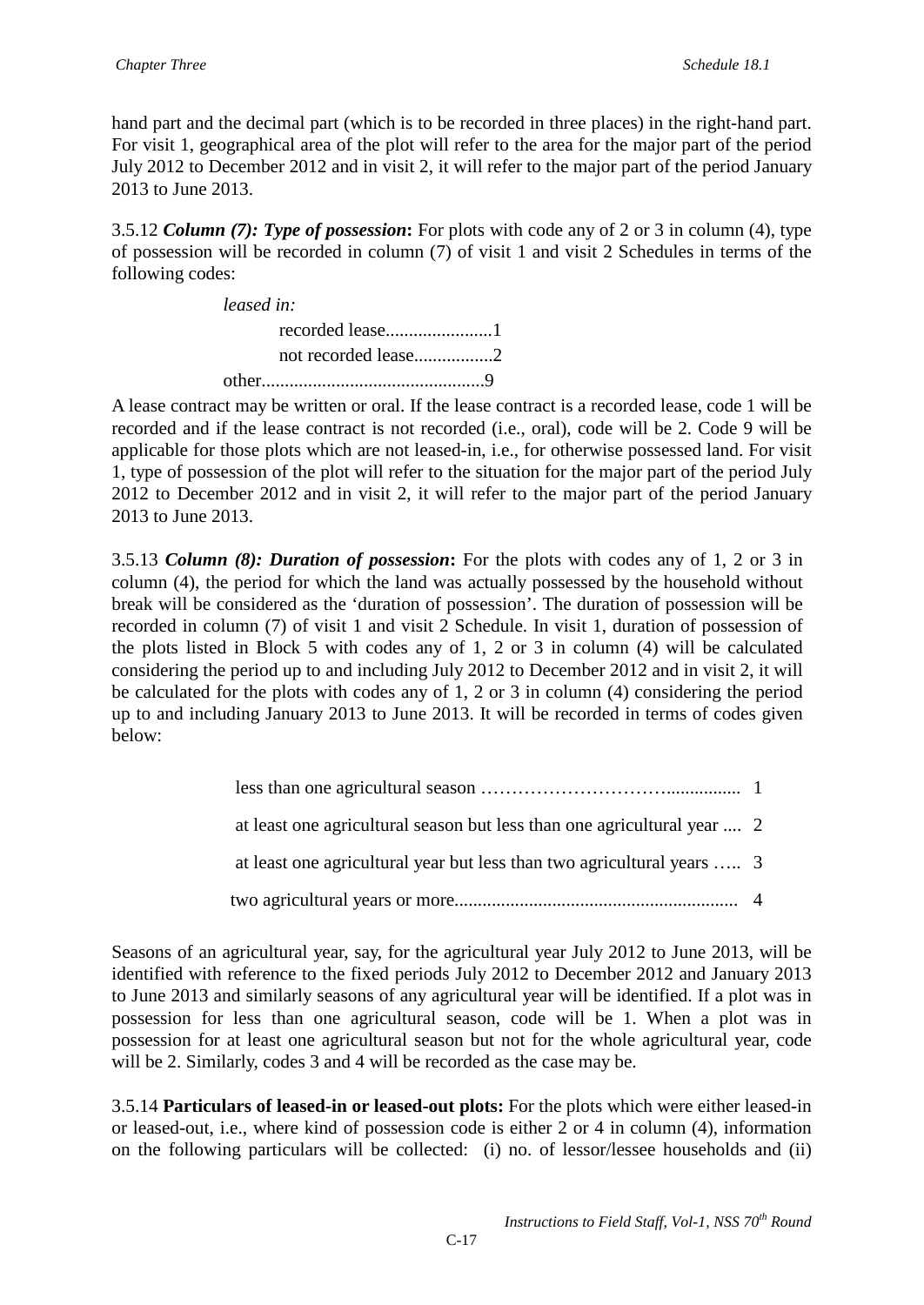terms of lease. For collection of information for these two items, the situation obtaining for major part of the reference period for the respective plot will be considered.

3.5.14.1 *Column (9): No. of lessor / lessee households:* When a plot of land is leased-out by the sample household, the number of households to which the plot is leased-out by the household will be the number of lessee households. Similarly when a plot is leased-in by the sample household, the number of households from which such plot is leased-in by the household will be the number of lessor households. In column (9), number of lessor or number of lessee household, as the case may be recorded in visit 1 and visit 2 Schedules for the plots with entry either of 2 or 4 in column (4) of Block 5.

3.5.14.2 **C***olumn (10): Terms of lease:* When a plot of land is leased-out by the sample household, the terms of lease on which the area is leased-out to the lessee household will be recorded in column (10) of visit1 and visit 2 Schedules. Similarly, when a plot of land is leased-in by the sample household from a lessor household, the terms of lease on which such plot is leased-in from the lessor household will be recorded in column (10). The codes for *terms of lease* are as follows:

|                                                   | 4 |
|---------------------------------------------------|---|
| for share of produce together with other terms  5 |   |
|                                                   | 6 |
|                                                   |   |
|                                                   | Q |
|                                                   |   |

It may be noted that leasehold under crop-sharing basis will mean that the owner of land receives a stipulated share of the produce but he/she does not participate in the work nor does he/she manage or direct or organise the agricultural operations on the plot of land which he/she has leased out. Leasehold under service contract will mean that an employer has given some land to an employee for cultivation in lieu of the services provided by him/her (including labour input) under the condition that the land can be retained so long as the employee continues to serve the employer and no other specific terms of lease is contracted. The terms of lease for share of produce together with other terms, will also include the cases of purchase agreement of the produce. The term by which the mortgagor retains the ownership of land till the foreclosure of the deed but the possession of the land is transferred to the mortgagee will be considered as leasing-out under usufructuary mortgage. Sometimes, land owned by a household is looked after and used by a close relative. For example, a person staying away from his village may own a piece of land in the village which is looked after and used by his brother's household. All such land owned by the household but looked after and used by some relative's household, under no contract of payment of any kind to the owner, will be treated as leasing-out to 'relatives under no specified terms'. Lease on terms other than those specified for codes 1 to 7 will be treated as 'under other terms'. All rent free leases, other than to (or from) 'relatives under no specified terms', will be treated as lease 'under other terms'. It may be mentioned that if more than one portion of a plot is leased out under different terms to one lessee household, the code for the term which accounts for the major part of the area leased out will be recorded in this column.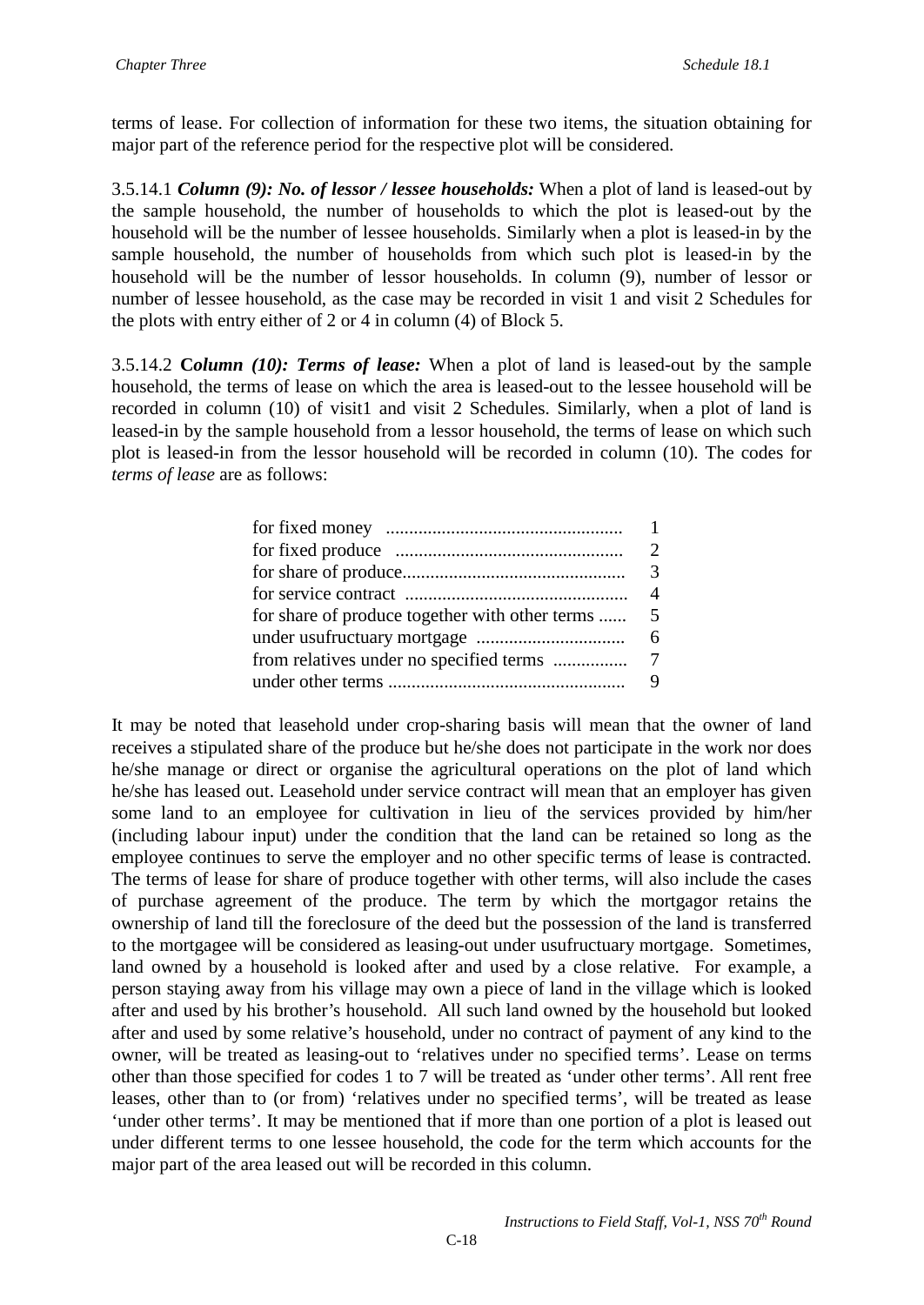3.5.15 *Column (11): If 4 in col. 4, use of the leased-out land by the lessee household during July 2012 to December 2012 /January 2013 to June 2013:* For the plots which are leasedout (i.e., for the plots with code 4 in column (4) of Block 5) by the sample household, the use of the leased-out land during July 2012 to December 2012 by the lessee household will be recorded in column (11) of visit 1 Schedule and its use during January 2013 to June 2013 will be recorded in column (11) of visit 2 Schedule in terms of the following codes:

> used for cultivation................1 other uses..............................9 not known.............................2

All activities relating to production of crops and related ancillary activities are considered as cultivation. Growing of trees, plants or crops as plantation or orchards (such as rubber, cashew, coconut, pepper, coffee, tea etc.) are not considered as cultivation activities for the purpose of this survey.

3.5.16 *Column (12)***:** *If 1 to 3 in column 4, whether flooded during July 2012 to December 2012 /January 2013 to June 2013:* Information will be collected in column (12) of visit 1 and visit 2 Schedules for the plots with code any of 1 to 3 in column (4). Information on whether the plot was flooded during July 2012 to December 2012 will be recorded in column (12) of visit 1 Schedule and whether the plot was flooded during January 2013 to June 2013 will be recorded in column (12) of visit 2 Schedule, in terms of the following codes:

Code 1 will be recorded if the plot was flooded and agricultural activities could not be carried out during the reference period. If the plot was flooded but agricultural activities were carried out during the reference period, code will be 2. Some plots may have been flooded but if the plot was not meant for agricultural activities then code will be 3. If a plot was not flooded, code 4 will be recorded.

3.5.17 *Column (13)***:** *If 1 to 3 in column 4, land use during July 2012 to December 2012 /January 2013 to June 2013***:** Land use refers to activities – such as growing crops, raising livestock, cultivating fish, etc., – carried out on the plot with the intention of obtaining products and/or benefits. In determining land use, reference will be made to the activities carried out during the fixed reference periods of July 2012 to December 2012 in visit 1 and January 2013 to June 2013 in visit 2. Thus, if in a plot, crop was grown during July 2012 to December 2012 and if the same activity of growing of crop continued during January 2013 to June 2013, the 'land use' in both the reference periods, viz., July 2012 to December 2012 in visit 1 and January 2013 to June 2013 in visit 2, will be 'crop production'.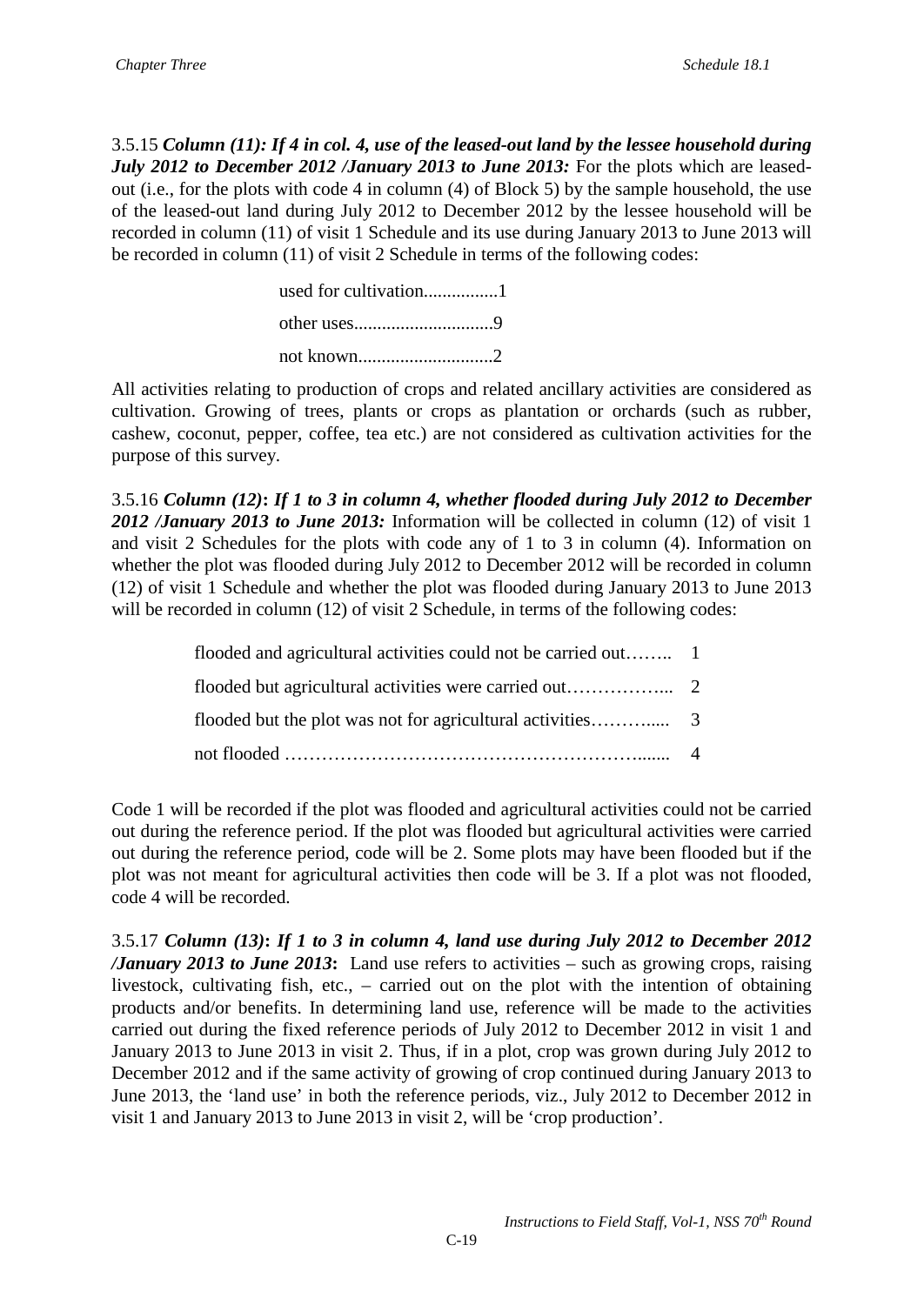3.5.17.1 Each plot, with code any of 1 to 3 in column (4) will be classified by its 'land use' in terms of the following codes.

| only crop production:                               |               |
|-----------------------------------------------------|---------------|
|                                                     | 1             |
|                                                     | $\mathcal{D}$ |
|                                                     | 3             |
| both crop production and farming of animal /fishery | $\Delta$      |
|                                                     | 5             |
|                                                     | 9             |
|                                                     |               |

If crop production is undertaken on *jhum* land code 1 will be recorded, on the other hand if crop production is undertaken on land other than *jhum* land, code will be 2. Production of crop will include growing of vegetables, cereals, pulses, oilseeds, fodder crop, fruits, sugarcane, coconut, etc. It may be noted that when in a plot, only farming of animal/fishery activity is undertaken, code 3 will be applicable. Code 4 will be applicable when both the activities of 'crop production and farming of animal/fishery' activities are undertaken in the same plot. Coverage of 'other agricultural uses' will be the activities other than crop production and farming of animal/fishery. Examples of such activities are growing of bamboo bushes, thatching grass, casurina trees, plants for fuel, plants used as reeds for matting. If in a plot both 'crop production' and 'other agricultural production' activities are undertaken, the activity which produced the major value of the produce will be the appropriate 'land use' for such plots. Similar approach will be followed when the activities of 'farming of animal' and 'other agricultural uses' are undertaken in the same plot. 'Other uses' (code 9) will include the cases other than those listed in codes 1 to 5, i.e., code 9 will be recorded when a plot is put only to *non-agricultural uses*. If a plot is used for both agricultural uses (for which applicable codes are 1 to 5) and non-agricultural uses (code 9), priority will be given for agricultural uses and the appropriate code of 'land use' for the plot will be any of 1 to 5 and the use of the plot for non-agricultural activities will not be considered for assigning 'land use' code in such cases.

3.5.18 *Column (14): Type of crop production/ livestock farming:* For the plots where the land use code is any of 1, 2, 3 or 4 in column (13) of visit 1 Schedule, information on type of crop production/livestock farming during July 2012 to December 2012 will be recorded in column (14) of visit 1 and for the plots where the land use codes were any of 1, 2, 3 or 4 in column (13) of visit 2 Schedule, information on type of crop production/livestock farming during January 2013 to June 2013 will be recorded in column (14) of visit 2 in terms of the following codes:

| type of crop production/ | code | type of crop production/ | code |
|--------------------------|------|--------------------------|------|
| livestock farming        |      | livestock farming        |      |
|                          | 01   | orchards                 | 07   |
|                          | 02   | plantation               | 08   |
|                          | 03   |                          | 10   |
| vegetables               | 04   | poultry/duckery          | 11   |
| fodder                   | 05   |                          | 12   |
|                          | 06   |                          | 13   |
|                          |      | farming of other animals | 19   |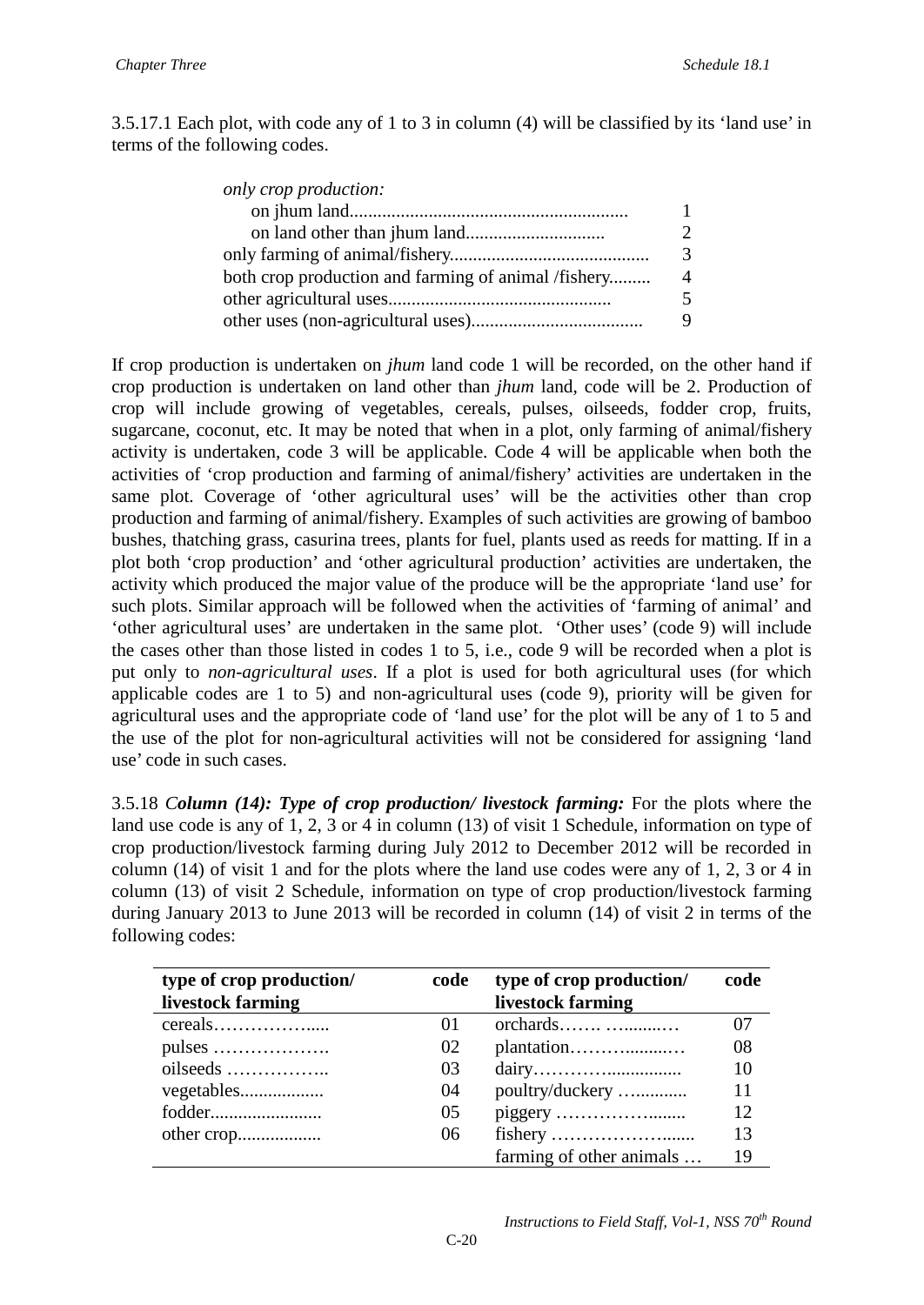If in a plot more than one type of crop production/livestock farming activities is undertaken during the reference period, the appropriate code will correspond to the one which has produced or is expected to produce the maximum yield in terms of value.

3.5.19 *Column (15): Whether more than one crop was grown in the plot during July 2012 to December 2012 /January 2013 to June 2013:* In visit 1 Schedule in column (15), information will be collected on whether more than one crop was grown in the plot during July 2012 to December 2012 where type of crop production code in column (14) of visit 1 Schedule is any of 01 to 08. In visit 2 Schedule in column (15), information will be collected on whether more than one crop was grown in the plot during January 2013 to June 2013 where type of crop production code in column (14) of visit 2 Schedule is any of 01 to 08. If more than one crop was grown during July 2012 to December 2012, entry will be 1 in column (15) of visit 1 Schedule, else entry will be 2 and if more than one crop was grown during January 2013 to June 2013, entry will be 1 in column (15) of visit 2 Schedule, else entry will be 2. The type of crop production will be distinguished only at the level of the code structure given in column (14) of visit 1/ visit 2. Thus, if in a plot two types of cereals are produced, say, during July 2012 to December 2012, it will not be treated as growing of more than one crop in the same plot and code 2 will be recorded in visit 1 Schedule, but if in a plot, say, cereals and oilseeds are grown in July 2012 to December 2012, these will be treated as growing of more than one crop and code 1 will be recorded in visit 1 Schedule.

3.5.20 *Column (16): Whether irrigated during July 2012 to December 2012 /January 2013 to June 2013 (yes -1, no -2):* For visit 1 Schedule, column (16) will be filled-in if type of crop production/livestock farming code is any of 01 to 08, in column (14) of visit 1 Schedule and for visit 2 Schedule, column (16), will be filled if type of crop production/livestock farming code is any of 01 to 08, in column (14) of visit 2 Schedule. Irrigation refers to purposefully providing land with water, other than rain, for improving crop production. Uncontrolled land flooding by overflowing of rivers or streams is not considered irrigation. However, when rainwater or uncontrolled overflow from rivers and streams is collected and later used on the land for crop production, it is considered irrigated. If the plot is irrigated during July 2012 to December 2012, code 1 will be recorded in column (16) of visit 1 Schedule, otherwise, code 2 will be recorded. Similarly, if the plot is irrigated during January 2013 to June 2013, code 1 will be recorded in column (16) of visit 2 Schedule, otherwise code 2 will be recorded. A plot will be considered as irrigated if the major part of the plot is irrigated.

3.5.21 *Column (17)***:** *Source of irrigation***:** If a plot is irrigated, the corresponding source of irrigation will be recorded in terms of code. The codes are:

| Δ |
|---|
| 9 |

In column (17), source of irrigation for July 2012 to December 2012 will be recorded in visit 1 Schedule and in column (17) of visit 2 Schedule, source of irrigation for January 2013 to June 2013 will be recorded. If a plot is irrigated by only one of the sources mentioned in codes 1 to 3, or only by the residual category of source '*others'* the relevant source code (1, 2, 3 or 9) will be recorded. However, if the plot is irrigated by more than one of the sources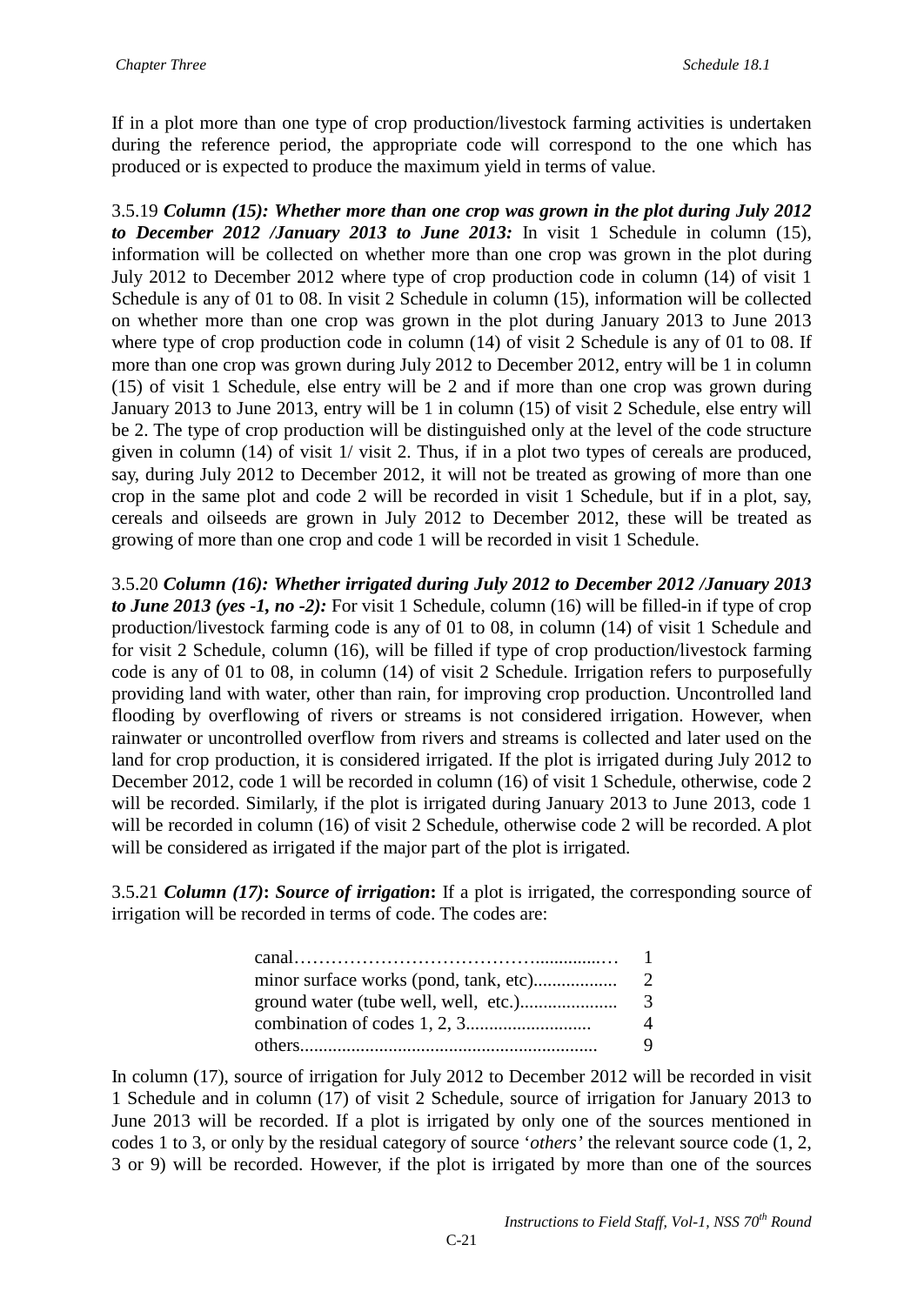mentioned in codes 1 to 3 and not through any other source, code will be 4. If a plot of land is irrigated directly from water of rivers or lakes, code 9 (others) will be recorded as the source of irrigation of such plots. It may be noted that if a plot is irrigated by one or more of sources mentioned in codes 1 to 3 as well as by source *others* (say, lake), the code for the source attributable to the largest share of the gross area will be considered for making entry. If a whole plot is irrigated once by source *others* (say, lake) and another by one or more of the sources mentioned in codes 1 to 3, then the code appearing first in the code list will be considered. Thus, if a whole plot is irrigated twice, say, once by 'tank' and another from 'lake', then code 2 will be assigned. When a plot is irrigated by lift irrigation, the source from which the plot is irrigated by lift irrigation will be the appropriate code. Lift irrigation is needed in regions where the topography does not permit direct flow of water from pond/river, etc., and water has to be lifted for irrigation.

3.5.22 *Column (18) of visit 2***:** *Whether possessed for major part of the of the agriculture year July 2012-June 2013:* This column is only for visit 2 Schedule. If a plot was in possession for at least 6 months of the reference period, July 2012 to June 2013, code 1 will be recorded in this column, else code will be 2.

3.5.23 *Column (19) of visit 2: If 1 in column 18, type of crop production/livestock farming for the agriculture year July 2012-June 2013:* This column is only for visit 2 Schedule. For each plot, which was possessed for major part of the agricultural year (i.e., if entry is 1 in column 18), type of crop production/livestock farming for the agriculture year July 2012 to June 2013 will be recorded in column (19) in terms of the following codes:

| type of crop production/ | code | type of crop production/      | code |
|--------------------------|------|-------------------------------|------|
| livestock farming        |      | livestock farming             |      |
|                          | 01   |                               | 08   |
|                          | 02   |                               | 10   |
|                          | 03   | poultry/duckery               | 11   |
|                          | 04   |                               | 12   |
| fodder                   | 05   |                               | 13   |
|                          | 06   | farming of other animals      | 19   |
| orchards                 | 07   | not used for crop production/ |      |
|                          |      | livestock farming/fishery     | 20   |

It may be noted that the code structure of column (19) is same as that of column (14) of Block 5 of visit 2 Schedule with an additional code (code 20) for plots 'not used for crop production/livestock farming/fishery'. If in a plot more than one type of crop production/livestock farming activities is undertaken, the appropriate code will correspond to that crop production/livestock farming activity which has produced or is expected to produce the maximum yield in terms of value.

3.5.24 *Column (20) of visit 2***:** *Whether owned for major part of the of the agriculture year July 2012-June 2013:* This column is only for visit 2 Schedule. If a plot was owned for 6 months or more during the reference period, July 2012 to June 2013, code 1 will be recorded in this column, else code will be 2.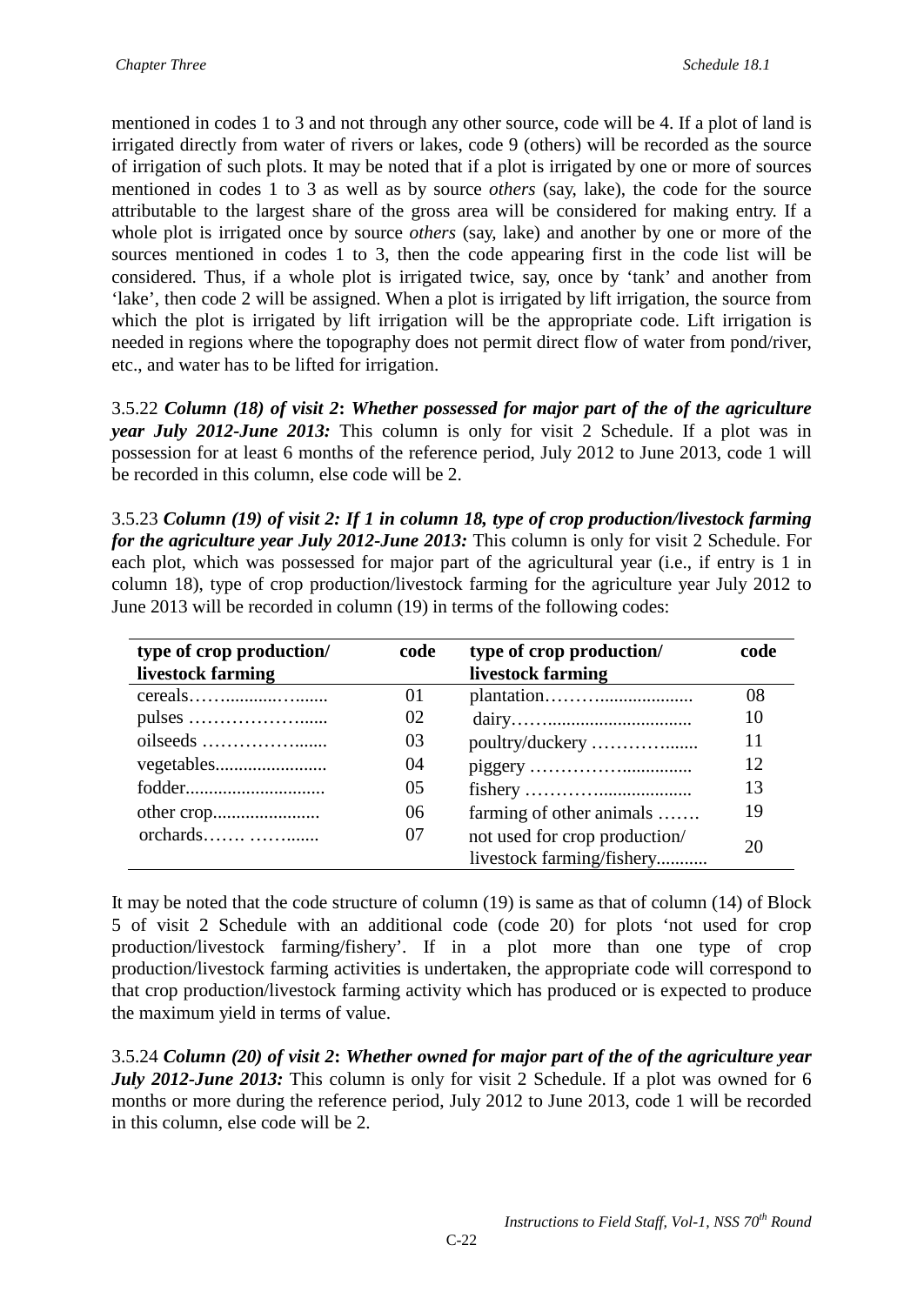## 3.6.0 **Block 6: Some general information of household operational holdings for July 2012 to December 2012 /January 2013 to June 2013**

3.6.0 This block will be filled in the visit 1 Schedule, if against at least one plot of Block 5, visit 1 Schedule, entry in column (13) is any of 1, 2, 3, 4, 5. Similarly, this block will be filled in the visit 2 Schedule, if against at least one plot of Block 5 of visit 2 Schedule, entry in column (13) is any of 1, 2, 3, 4, 5. This block will be used to record some general information on the household operational holding. In visit 1, information will relate to the household operational holding of July 2012 to December 2012. Information relating to the household operational holding of January 2013 to June 2013 will be recorded in visit 2. In visit 1, information on household operational holdings for July 2012 to December 2012 will be collected and the area possessed by the holding during the major part of the period (3 months or more) July 2012 to December 2012 will be considered to constitute the household operational holding for July 2012 to December 2012. Similarly, in visit 2, information on operational holdings for January 2013 to June 2013 will be collected and the area possessed by the holding during the major part (3 months or more) of the period January 2013 to June 2013 will be considered to constitute the operational holding for January 2013 to June 2013.

3.6.1 *Item 1: Area of the household operational holding (0.000 ha):* It is to be noted that once a household is identified to operate some land, all the plots possessed by the household during the major part of the reference period will be taken into account, irrespective of whether all the plots included in the holding are put to agricultural production or not. For visit 1 Schedule, the reference period is July 2012 to December 2012 and for visit 2 Schedule, the reference period is January 2013 to June 2013. If a household carries out any agricultural production during the reference period in any plot, all the plots possessed by the household during the major part of the reference period will be included in the household operational holding. Thus, plots put to uses other than agricultural production, such as, house sites, paths, buildings, etc., will also be included in the area of the household operational holding if possessed by the household during the major part of the reference period. In visit 1 Schedule, if entry in column (13) against at least one plot is any of 1 to 5, area of all the plots of the household listed in Block 5 of visit 1 Schedule with code any of 1 to 3 in column (4) will be considered. In visit 2 Schedule, if entry in column (13) against at least one plot is any of 1 to 5, area of all the plots of the household listed in Block 5 of visit 2 Schedule with code any of 1 to 3 in column (4) will be considered. When a piece of plot is jointly operated by two or more households, the area possessed by the sample household (i.e., the share of the sample household) will only be considered. It may be noted that column (3) of item 1 to be used for recording area is split vertically into two parts to record the integral part of area in the lefthand part and the decimal part (which is to be recorded in three places) in the right-hand part.

To calculate area of the household operational holding for July 2012 to December 2012 in visit 1, the following points are to be kept in mind:

- 1. For at least one plot, entry in visit 1 block 5 column (13) is any of 1 to 5.
- 2. When for at least one plot condition given in 1 above is satisfied, the total of the areas of all the plots of the household listed in block 5 visit 1 with code any of 1 to 3 in column (4) is to be considered as the area of the household operational holding for July 2012 to December 2012. It may be noted that areas of the leased-out lands (i.e., for the plots with code 4 in column (4) of Block 5) will not be included in the area of household operational holding.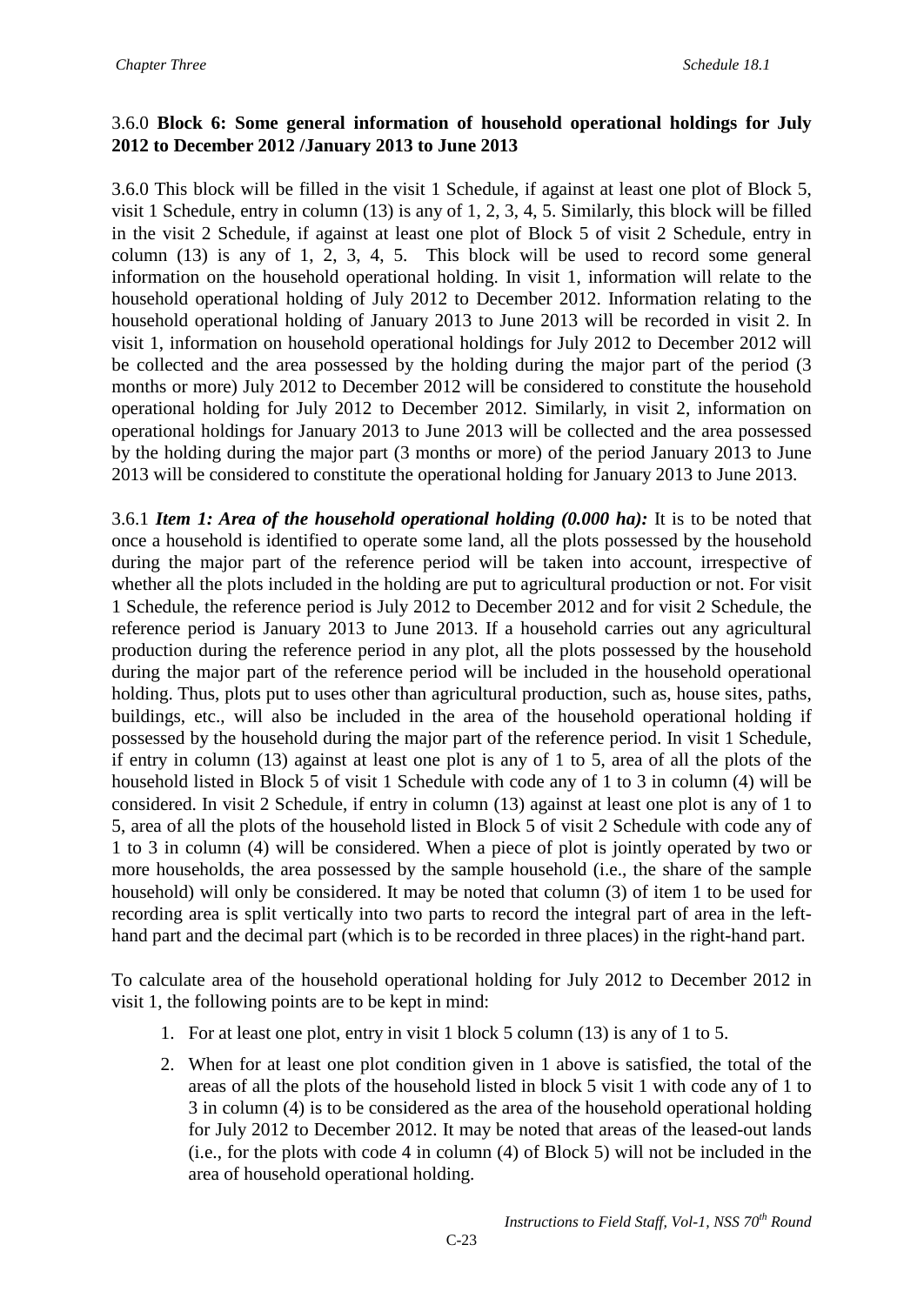Similarly to calculate area of the household operational holding for January 2013 to June 2013 in visit 2, the following points are to be kept in mind:

- 1. For at least one plot, entry in visit 2 block 5 column (13) is any of 1 to 5.
- 2. When for at least one plot condition given in 1 above is satisfied, the total of the areas of all the plots of the household listed in block 5 visit 2 with entry 1, 2 or 3 in column (4) of visit 2 is to be considered. It may be noted that areas of the leasedout plots (i.e., for the plots with code 4 in column (4) of Block 5) as well as the areas of the plots with code 5 in column (4) of Block 5 will not be included in the area of household operational holding.

3.6.2 *Item 2: Whether operated individually/jointly***:** If the household operational holding is managed solely by member(s) of the sample household, it will be treated as an individually operated holding and code 1 will be recorded against this item. On the other hand, if the household operational holding is operated by members of two or more households, it will be treated as a jointly operated holding and code 2 will be entered. An operational holding will be considered as joint operational holding, if members of two or more households are involved in making major decisions on various aspects of agricultural operations carried out in the holding and are jointly responsible for running the holding.

3.6.3 *Items 3 and 4: Number of partner households and percentage share of land of the household:* Items 3 and 4 will be filled in if the household operational holding is operated jointly, i.e., for those households with code 2 in Item 2. When the household operational holding is jointly operated, (i.e., entry is 2 against item 2), the number of partner households, including the sample household, will be recorded in item 3. In item 4, the percentage share of land of the sample household will be recorded in whole number. For the households with code 1 in item 2, items 3 and 4 will be left blank.

3.6.4 *Item 5: Type of holding:* As stated earlier, an operational holding may be constituted of land owned and/or land leased-in by the household and, in a few cases, may be constituted only of otherwise possessed land. Considering the type of possession of land included in the holding, an operational holding will be classified in the manner described below and the entry will be made in terms of code specified for different types of holdings:

holding constituted entirely of owned land (holdings constituted of owned land and otherwise possessed land will be treated as entirely owned holdings)………………....... <sup>1</sup>

holding constituted entirely of leased-in land (holdings constituted of leased-in land and otherwise possessed land will be treated as entirely leased-in holdings) ……………...... <sup>2</sup>

- holding constituted of both owned and leased-in land (holdings constituted of owned, leased-in and otherwise possessed land will also be classified under this class) ………... 3
- holding constituted entirely of otherwise possessed land ………...................................... 4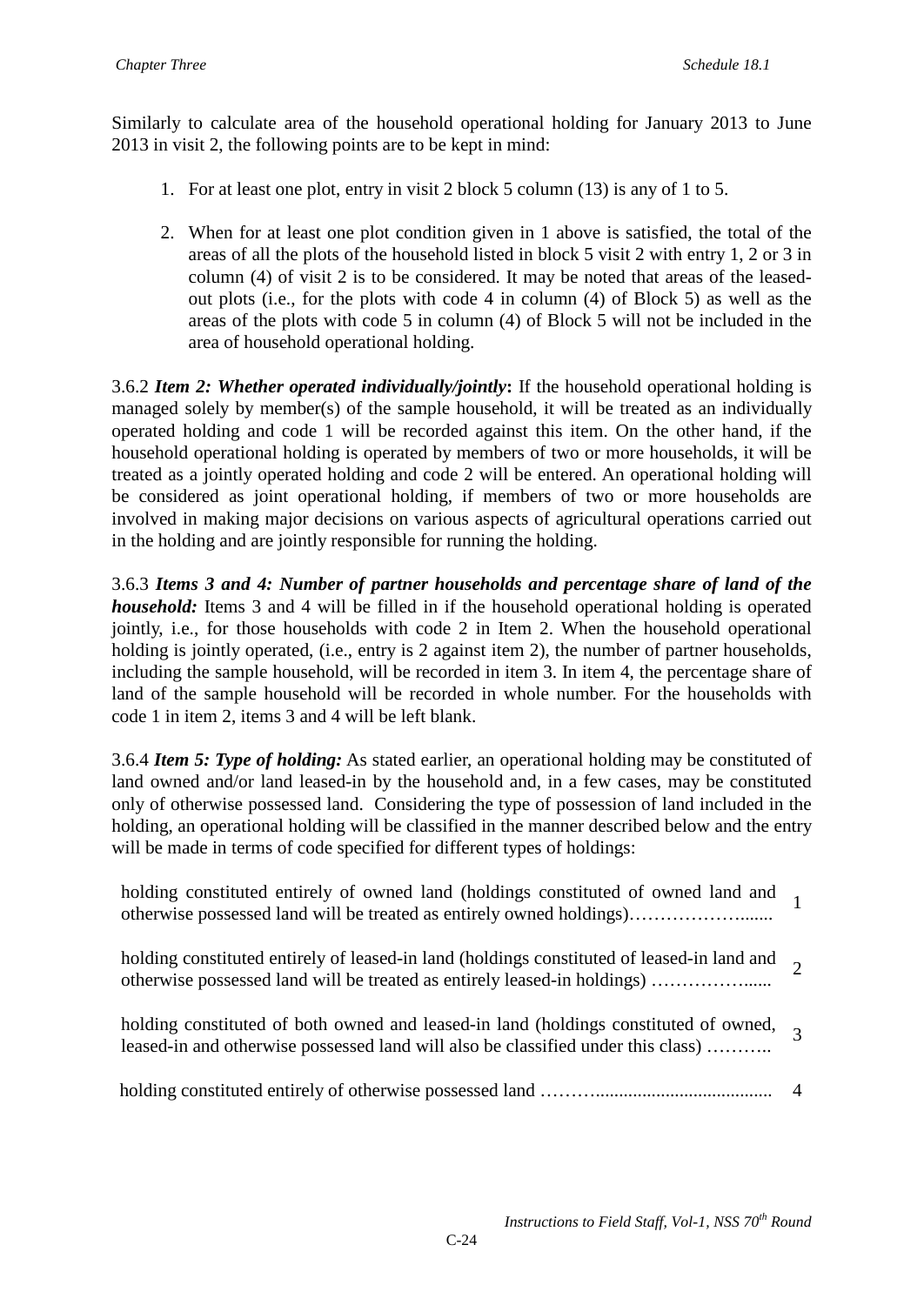3.6.5 *Item 6: Main use of the holding***:** The main use to which the operational holding is put will be recorded against this item in terms of code. The codes are:

| only crop production:                               |                         |
|-----------------------------------------------------|-------------------------|
|                                                     | 1                       |
|                                                     | $\mathcal{D}$           |
|                                                     | 3                       |
| both crop production and farming of animal /fishery | $\overline{4}$          |
|                                                     | $\overline{\mathbf{5}}$ |

The holding will be classified according to the main use it is put to by the household during July 2012 to December 2012 in the visit 1 and during January 2013 to June 2013 in visit 2. If the holding is put to more than one use, the use that generates the largest value of produce during the reference period will be treated as the main use of the holding and the corresponding code will be recorded against this item. However, when a holding is used for both crop production (either in *jhum* land or on land other than *jhum* land) and farming of animal/fishery, code 4 will be recorded irrespective of value of produce from such activities.

3.6.6 *Item 7: No. of parcels in the holding***:** The number of parcels constituting the household operational holding will be recorded in this item. A parcel of the household operational holding is a piece of land surrounded by land not included in the household operational holding. A parcel of land may consist of one or more plots. Guidelines to determine the number of parcels in the holding are given below:

- 1. Consider each of the cases as separate parcel of land where the lands (one plot or more than one plot) of the household operational holding is surrounded by land not included in the household operational holding. Each of such cases will be counted as one parcel.
- 2. For a household with operational holding, if in the homestead land no agricultural operations are carried out and that homestead land is surrounded by land not included in the household operational holding, it will not be counted as a parcel.
- 3. For a household with operational holding, if agricultural operations were undertaken in the homestead land and homestead land is surrounded by land not included in the household operational holding, it will be counted as a parcel.

Thus, if a household has operational holding, number of parcels in the holding will be at least 1.

3.6.7 *Items 8 and 9: Number of permanent attached farm workers during July 2012 to December 2012/ January 2013 to June 2013:* The number of permanent attached farm workers engaged in the operational holding during July 2012 to December 2012 will be ascertained for making entries in these items in visit 1 and the number of permanent attached farm workers engaged in the operational holding during January 2013 to June 2013 will be ascertained for making entries in these items in visit 2. A permanent attached farm worker need not mean that the same person will be working continuously; it will only refer to a position, i.e., if one person is terminated and another person is appointed in his/her place, it will be counted as 1 and not 2. In ascertaining the number of such workers, the period during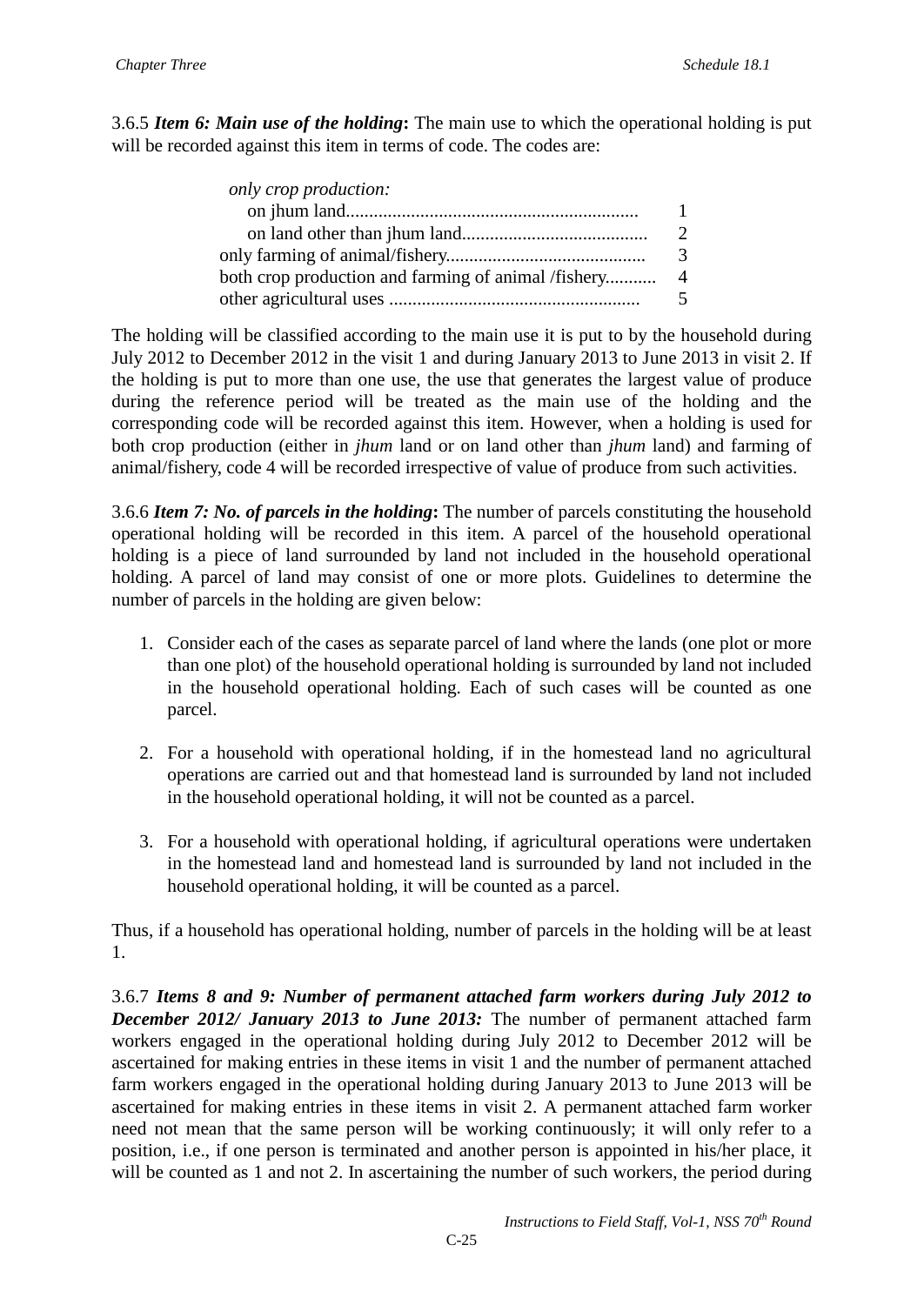which various agricultural operations (from preparation of soil to storing of grains) in respect of crop of the reference period are carried out will be taken into consideration. The number of attached farm workers so determined will be classified into two groups depending on the mode of payment. If the payment is a fixed amount to be paid in cash or kind, the attached farm worker will be enumerated against item 8. On the other hand, if a worker gets a share of produce in lieu of the services rendered by him/her, he/she will be accounted for against item 9. If there is no attached farm worker, 0 will be recorded in items 8 and 9.

## 3.7.0 **Block 7: Livestock, poultry, duckery, etc., owned by the household as on the date of survey**

3.7.1 This block will be filled in visit 1 only. In this block total number of livestock and poultry birds, owned by the household as on the date of survey will be recorded.

3.7.2 It may be noted that for each of the categories, cattle and buffalo, total number of young (age 2 years or less) and adult (age more than 2 years) separately for male and female will be recorded in Items 1 to 8. For other categories of livestock and poultry, duckery, etc., only the total number owned as on the date of survey will be recorded.

3.7.3 Livestock and poultry owned by the domestic servants, paying guests who are listed as normal members of the sample household will not be considered.

3.7.4 *Item 1 and item 2: Adult cattle:* Total number of male cattle of age more than 2 years owned by the household will be recorded in item 1 and total number of female cattle of age more than 2 years owned by the household will be recorded in item 2.

3.7.5 *Item 3 and item 4: Young cattle:* Total number of male cattle of age 2 years or less owned by the household will be recorded in item 3 and total number of female cattle of age 2 years or less owned by the household will be recorded in item 4.

3.7.6 *Item 5 and item 6: Adult buffalo:* Total number of male buffalo of age more than 2 years owned by the household will be recorded in item 5 and total number of female buffalo of age more than 2 years owned by the household will be recorded in item 6.

3.7.7 *Item 7 and item 8: Young buffalo:* Total number of male buffalo of age 2 years or less owned by the household will be recorded in item 7 and total number of female buffalo of age 2 years or less owned by the household will be recorded in item 8.

3.7.8 *Items 9 to 20:* In items 9 to 20, total number of livestock of different categories mentioned against the corresponding items will be recorded.

3.7.9 *Items 21 to 23: Poultry birds:* In item 21 total number of hen, cock and chicken owned by the household as on the date of survey will be recorded, total number of ducks owned by the household as on the date of survey will be recorded in item 22 and in item 23 number of other birds owned by the household will be recorded.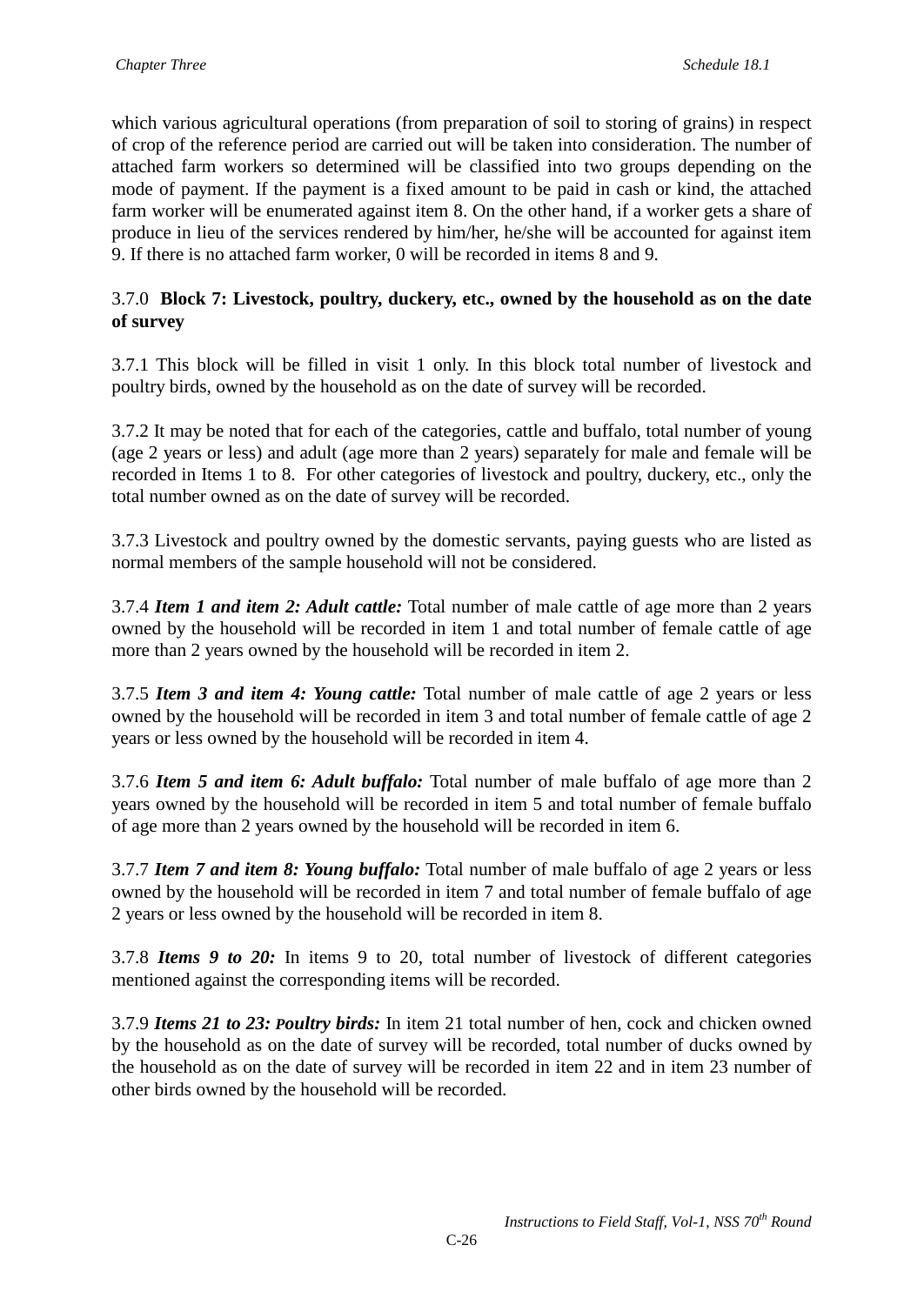# 3.8.0 *Block 8: Some general information of household operational holding for the whole agricultural year, July 2012- June 2013*

3.8.1 This block will be filled in for visit 2 only. Some general information on the household operational holding for the whole agricultural year: July 2012- June 2013 will be collected in this block. This block will be filled in only for households where against at least one plot in block 5, entry in column (13) of visit 1 / visit 2 Schedule is any of 1, 2, 3, 4 or 5 along with entry in column (18) as 1. It may be noted that except Item 10, all other items are repetitions of the items in Block 6. The only difference is that while the reference period for block 6 is the respective fixed reference periods (July 2012 to December 2012 in visit 1 and January 2013 to June 2013 in visit 2), that for block 8 it is the whole agricultural year 2012-13.

3.8.2 *Item 1: Area of the household operational holding (0.000 ha):* If in a plot of land listed in Block 5 of visit 2 Schedule some agricultural productions were undertaken and if the plot was in possession of the household for major part of the agricultural year July 2012 to June 2013, all the plots of the household possessed for major part of the agricultural year July 2012 to June 2013 will be included in the operational holding for the whole agricultural year. Since in some cases, area of a plot may be different in July 2012 to December 2012 and January 2013 to June 2013, area of the plots to be included in the operational holding of the whole agricultural year will be identified on the basis of maximum area between these two periods: July 2012 to December 2012 and January 2013 to June 2013. Thus, for the plots which were possessed for major part of the agriclutural year July 2012 to June 2013, the maximum of the area of the plot between the periods July 2012 to December 2012 and January 2013 to June 2013 will be considered. It may be noted that column (3) of item 1 to be used for recording area is split vertically into two parts to record the integral part of area in the left-hand part and the decimal part (which is to be recorded in three places) in the righthand part.

To calculate areas of the household operational holding for the whole agricultural year, the following steps are to be followed sequentially:

- 1. See if for at least one plot, entry in visit 1, block 5, column (13) is any of 1 to 5 or in visit 2, block 5, column (13), entry is any of 1 to 5 along with entry in column (18) of block 5 of visit 2 as 1 against at least one of such plot.
- 2. When for at least one plot, conditions given in 1 above are satisfied, consider all the plots of the household listed in visit 2, block 5 with entry 1 in column (18) of visit 2.
- 3. Among all the plots (recorded in both visit 1 and visit 2) being considered in 2 above, check if areas recorded during July 2012 to December 2012 and January 2013 to June 2013 are different or equal. If areas of the plots in both these periods are equal, consider the area. On the other hand, if areas recorded during these two periods are different, consider the higher of the two areas. For plots which are recorded only in visit 2 (say, the plots in Part B), and considered in 2 above, the areas recorded in visit 2 will be considered.

3.8.3 *Item 2: Whether operated individually/jointly***:** If the household operational holding for the agricultural year July 2012- June 2013 was managed solely by member(s) of the sample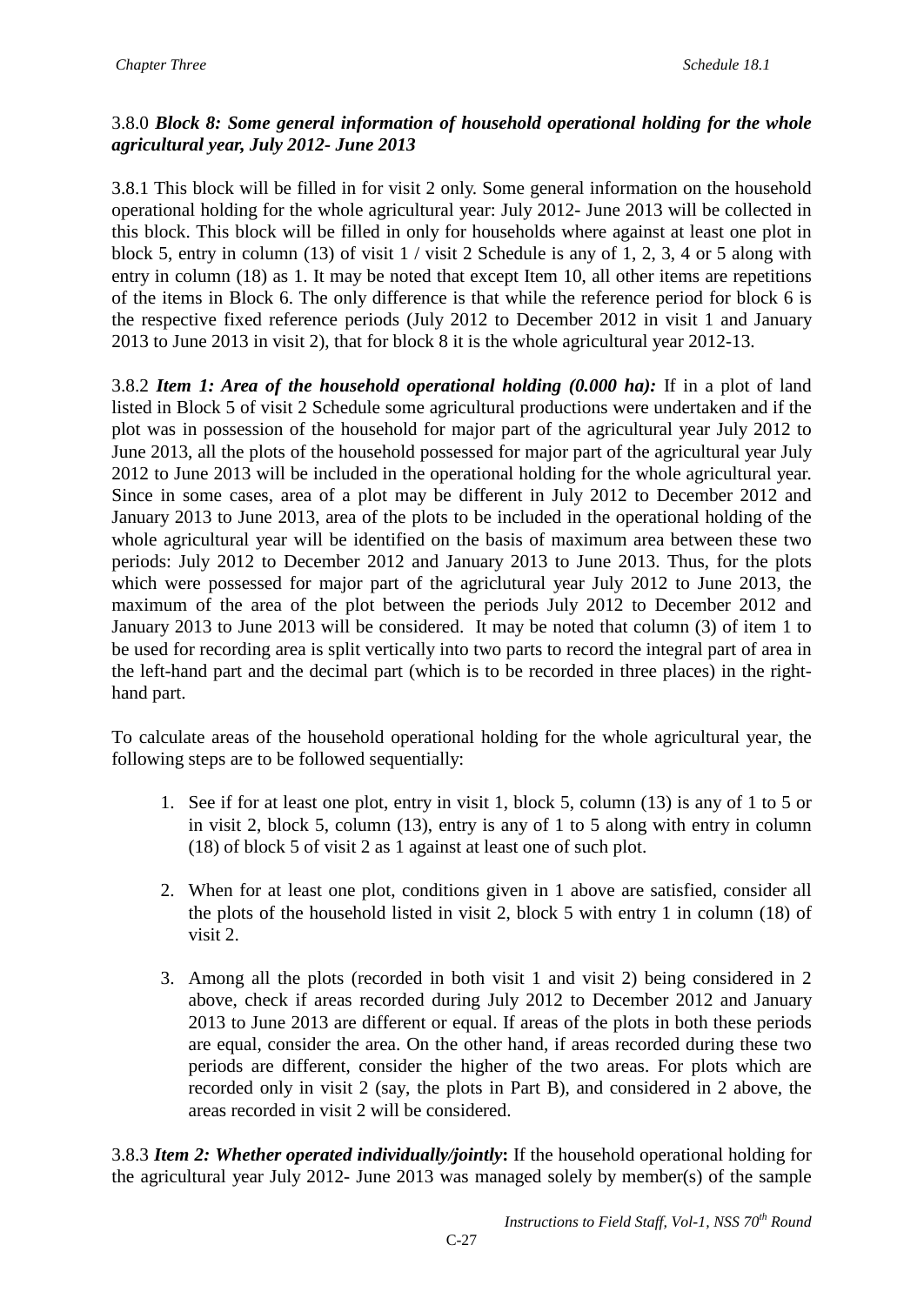household, it will be treated as an individually operated holding and code 1 will be recorded against this item. On the other hand, if the household operational holding is operated by members of two or more households, it will be treated as a jointly operated holding and code 2 will be entered. An operational holding will be considered as joint operational holding, if members of two or more households are involved in making major decisions on various aspects of agricultural operations carried out in the holding and are jointly responsible for running the holding.

3.8.4 *Items 3 and 4: Number of partner households and percentage share of land of the household:* Items 3 and 4 will be filled in if the household operational holding for the agricultural year July 2012 to June 2013 is operated jointly, i.e., for those households with code 2 in item 2. When the household operational holding is jointly operated, (i.e., entry is 2 against item 2), the number of partner households, including the sample household, will be recorded in item 3. In item 4, the percentage share of land of the sample household will be recorded in whole number. For the households with code 1 in Item 2, Items 3 and 4 will be left blank.

3.8.5 *Item 5: Type of holding:* As stated earlier, an operational holding may be constituted of land owned and/or land leased-in by the household and, in a few cases, may be constituted only of otherwise possessed land. Considering the type of possession of land included in the holding in the agricultural year July 2012 to June 2013, an operational holding will be classified in the manner described below and the entry will be made in terms of code specified for different types of holdings:

holding constituted entirely of owned land (holdings constituted of owned land and otherwise possessed land will be treated as entirely owned holdings)………………..... <sup>1</sup>

holding constituted entirely of leased-in land (holdings constituted of leased-in land and otherwise possessed land will be treated as entirely leased-in holdings) ……………... 2

| holding constituted of both owned and leased-in land (holdings constituted of owned, $\overline{2}$ |  |
|-----------------------------------------------------------------------------------------------------|--|
| leased-in and otherwise possessed land will also be classified under this class)                    |  |

holding constituted entirely of otherwise possessed land ………...................................... 4

3.8.6 *Item 6: Main use of the holding***:** The main use to which the operational holding of the agricultural year July 2012 to June 2013 is put will be recorded against this item in terms of code. The codes are:

| only crop production:                               |               |
|-----------------------------------------------------|---------------|
|                                                     |               |
|                                                     | $\mathcal{D}$ |
|                                                     | 3             |
| both crop production and farming of animal /fishery | 4             |
|                                                     |               |

The holding will be classified according to the main use it is put to during agricultural year July 2012 to June 2013. If in the agricultural year July 2012 to June 2013, the household operational holding was put to more than one use, the use that generated the largest value of produce during the agricultural year July 2012 to June 2013 will be treated as the main use of the holding and the corresponding code will be recorded against this item. However, when a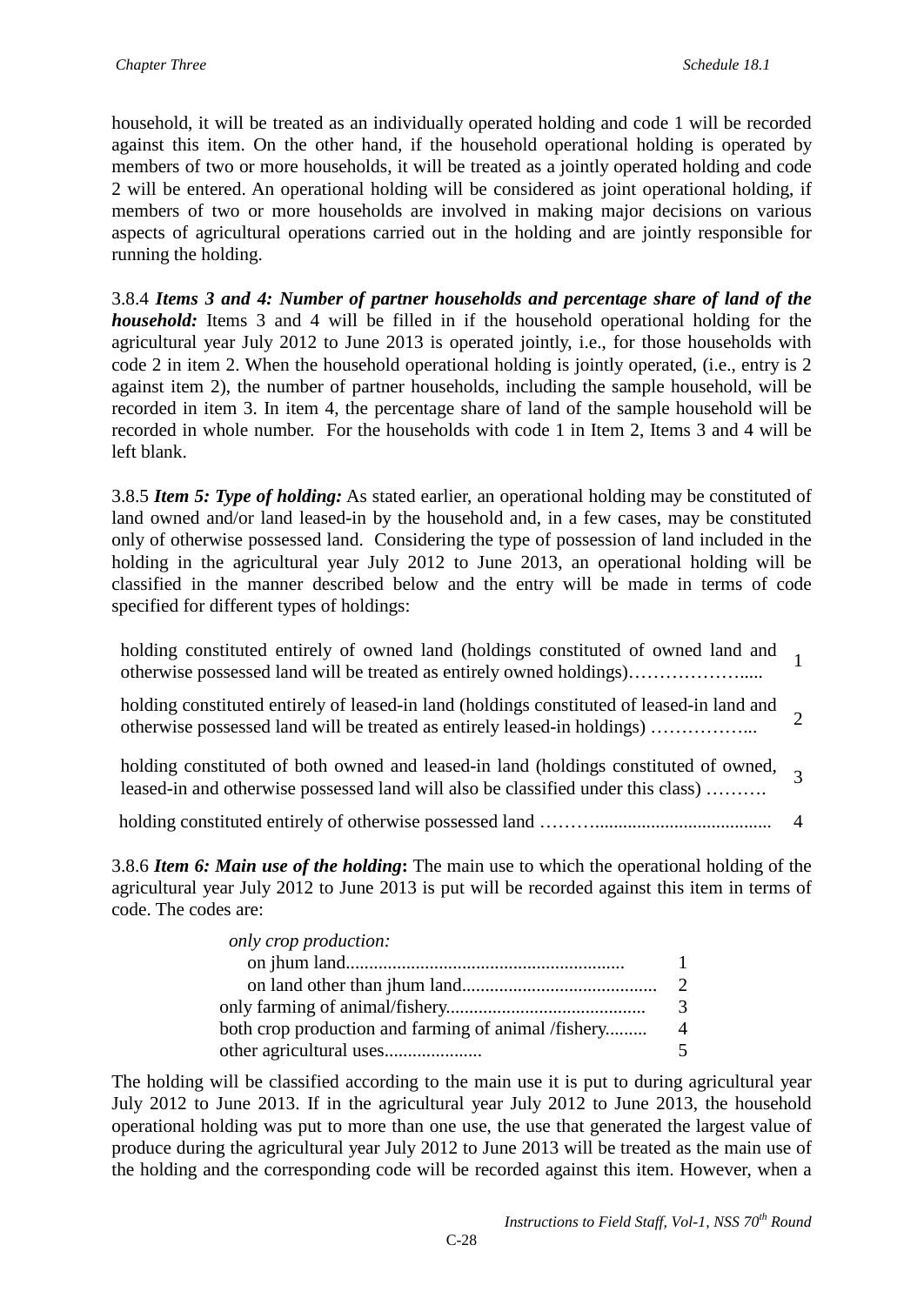holding is used for both crop production (either in *jhum* land or on land other than *jhum* land) and farming of animal/fishery, code 4 will be recorded irrespective of value of produce from these activities.

3.8.7 *Item 7: No. of parcels in the holding***:** The number of parcels constituting the household operational holding for the whole agricultural year will be recorded in this item. A parcel of the household operational holding is a piece of land surrounded by land not included in the household operational holding. A parcel of land may consist of one or more plots. Instructions to determine number of parcels in the holding is given in para. 3.6.6, the only difference is that in item 7 of block 8, number of parcels will be determined for the operational holding of the household for the whole agricultural year.

3.8.8 *Items 8 and 9: Number of attached farm workers during the agricultural year July 2013 to June 2013***:** The number of permanent attached farm workers engaged in the operational holding during the agricultural year July 2013 to June 2013 will be ascertained for making entries in these items. The number of attached farm workers will be classified into two groups depending on the mode of payment. If the payment is a fixed amount to be paid in cash or kind, the attached farm worker will be enumerated against item 8. On the other hand, if a worker gets a share of produce in lieu of the services rendered by him/her, he/she will be accounted for against item 9.

### 3.8.9 *Item 10: Whether the household carried out agricultural operation in July 2012 to December 2012/January 2013 to June 2013 (code):* The code structure for this item is as follows:

| both in July 2012 to December 2012 and January 2013 to June 20133 |  |
|-------------------------------------------------------------------|--|

When a household with operational holding in the agricultural year July 2012 to June 2013 had operational holding only for July 2012 to December 2012 and no operational holding for January 2013 to June 2013, code 1 will be recorded. When a household with operational holding during the agricultural year July 2012 to June 2013 had operational holding only for January 2013 to June 2013 and no operational holding for July 2012 to December 2012, code 2 will be recorded. In situations when the household had operational holding for both the periods July 2012 to December 2012 and January 2013 to June 20, code 3 will be recorded.

3.9.0 *Block 9: Remarks by investigators (FI/ASO):* This block is for giving remarks of the investigators. Besides giving remarks, for the items where code recorded in the Schedule refers to the residual category 'others', like in items, *terms of lease*, *land use*, *type of crop production/ livestock farming*, *source of irrigation*, etc., the description of the items considered in the category 'others' may be given in this block.

3.10.0 *Block 10: Comments by supervisory officer(s):* The supervisory officers may note their views on any aspect pertaining to the characteristics under enquiry in this schedule.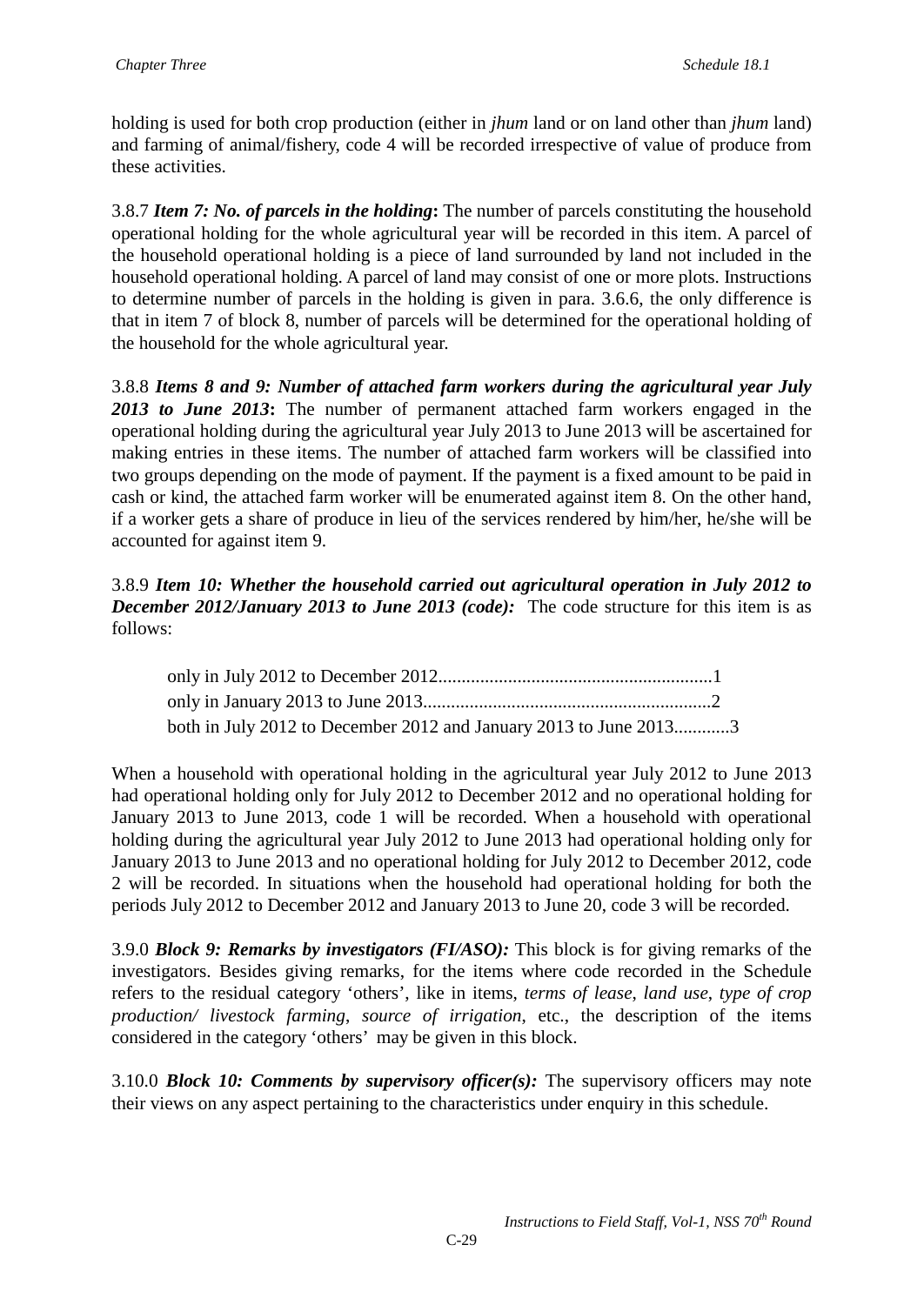| srl. no. | block | item           | col. | query                                                                                                                                                                                                                                                                                                                                                                                                                                                                            | clarification                                                                                                                                                                                                                                                                                                                                                                                                                                                                                                                                                                                                                                       |
|----------|-------|----------------|------|----------------------------------------------------------------------------------------------------------------------------------------------------------------------------------------------------------------------------------------------------------------------------------------------------------------------------------------------------------------------------------------------------------------------------------------------------------------------------------|-----------------------------------------------------------------------------------------------------------------------------------------------------------------------------------------------------------------------------------------------------------------------------------------------------------------------------------------------------------------------------------------------------------------------------------------------------------------------------------------------------------------------------------------------------------------------------------------------------------------------------------------------------|
| (1)      | (2)   | (3)            | (4)  | (5)                                                                                                                                                                                                                                                                                                                                                                                                                                                                              | (6)                                                                                                                                                                                                                                                                                                                                                                                                                                                                                                                                                                                                                                                 |
| 1.       |       | General        |      | When<br>selected<br>household<br>a<br>canvassed in visit 1 is found to be<br>partitioned in visit 2, in which<br>household the schedule will be<br>canvassed in visit 2?                                                                                                                                                                                                                                                                                                         | In case of partition of the selected<br>household canvassed in visit 1,<br>Schedule 18.1 will be canvassed in<br>visit 2 in the household where the<br>of<br>member<br>senior-most<br>the<br>original household lives, if the<br>senior-most member is in the<br>sample village. If the senior-most<br>member goes out of the sample<br>village due to partition, schedule<br>will be canvassed in visit 2 in the<br>household of the next senior-most<br>member residing in the village. If<br>member of the surveyed<br>no<br>household<br>resides<br>within<br>the<br>sample village, the household will<br>be treated as a casualty in visit 2. |
| 2.       |       | General        |      | If a household is surveyed in visit 1<br>but could not be surveyed in visit 2,<br>whether it should be substituted?                                                                                                                                                                                                                                                                                                                                                              | No.                                                                                                                                                                                                                                                                                                                                                                                                                                                                                                                                                                                                                                                 |
| 3.       |       | General        |      | Are the lands operated by Co-<br>operative<br>Societies/Self-Help<br>Groups (SHGs) covered in this<br>survey?                                                                                                                                                                                                                                                                                                                                                                    | Lands operated by Co-operative<br>Societies /SHGs are outside the<br>coverage of this survey.                                                                                                                                                                                                                                                                                                                                                                                                                                                                                                                                                       |
| 4.       | 3     | $\mathfrak{2}$ |      | A household has planted teak trees<br>in 5 acres 25 years back. Now he<br>is getting major income from the<br>sale of Teak trees. What will be the<br>household classification code?                                                                                                                                                                                                                                                                                             | Code will be 3 (other agricultural<br>activities)<br>for<br>household<br>classification.                                                                                                                                                                                                                                                                                                                                                                                                                                                                                                                                                            |
| 5.       | 4     |                | 7    | In a household, head of the<br>household is pursuing cultivation<br>and<br>his<br>brother is<br>activities<br>pursuing vermiculture. Head of the<br>household does not interfere in his<br>brother's economic activity in any<br>manner. Is it possible to provide<br>code 1 in column 7 of block 4 for<br>head of the household and his<br>brother?<br>In general, is it possible to record 1<br>in column 7 against two or more<br>different persons of the same<br>household? | Code 1 will be recorded against<br>οf<br>the<br>main<br>operator<br>the<br>household operational holding.<br>Even when different members are<br>engaged in different types of<br>activities, the person who takes<br>the major decisions will be the<br>main operator and code 1 will be<br>recorded only against one person<br>of the household. If no single<br>operator takes major decisions,<br>main operator will be the senior<br>most operator.                                                                                                                                                                                             |

### **Some selected queries on Schedule 18.1 (Land and Livestock Holdings)**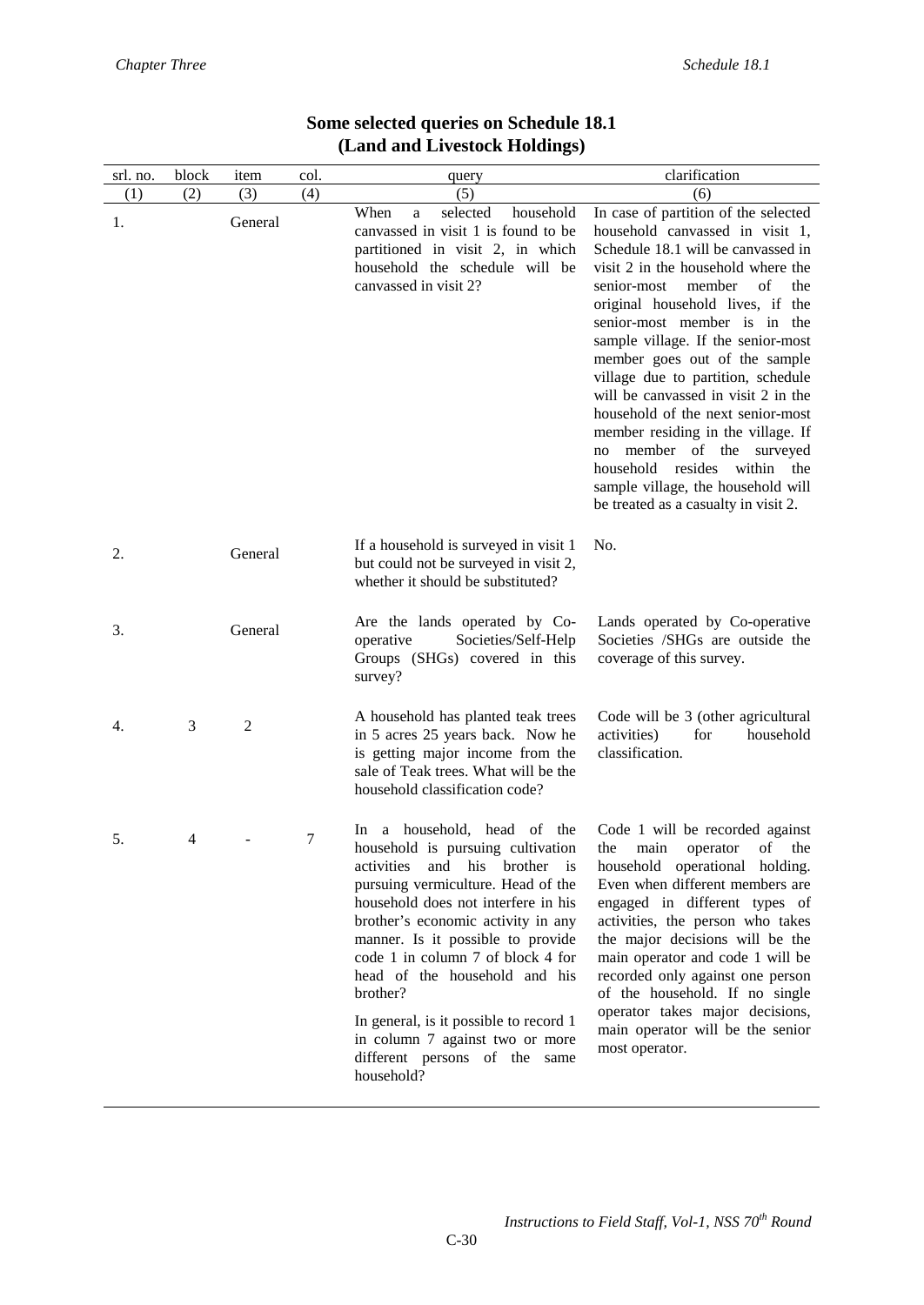| srl. no. | block          | item | col.           | query                                                                                                                                                                                                                                                                                       | clarification                                                                                                                                                                                                                                                                                                                                                                                |
|----------|----------------|------|----------------|---------------------------------------------------------------------------------------------------------------------------------------------------------------------------------------------------------------------------------------------------------------------------------------------|----------------------------------------------------------------------------------------------------------------------------------------------------------------------------------------------------------------------------------------------------------------------------------------------------------------------------------------------------------------------------------------------|
| (1)      | (2)            | (3)  | (4)            | (5)                                                                                                                                                                                                                                                                                         | (6)                                                                                                                                                                                                                                                                                                                                                                                          |
| 6.       | $\overline{4}$ |      | $\tau$         | A household is pursuing cultivation<br>along<br>with<br>activities<br>another<br>household. Who will be the main<br>operator in such cases for making<br>entry 1 in column 7?                                                                                                               | Decision on the main operator<br>will be taken with respect to the<br>household<br>and<br>selected<br>the<br>household member of the selected<br>household<br>who<br>takes major<br>decisions for the agricultural<br>operations will be the main<br>operator. If no single member in<br>the selected household takes<br>major decisions, main operator<br>will be the senior most operator. |
| 7.       | 5              |      |                | A plot was leased-in by the<br>household for 2 months and later<br>on this plot was owned by the<br>household for 2 months during the<br>reference period of July 2012 to<br>December 2012. Will such lands be<br>listed in Block 5 of visit 1<br>Schedule?                                 | Since the plot was not owned for<br>3 months or more or leased-in for<br>3 months or more during July<br>2012 to December 2012 in visit 1,<br>this plot will not be listed in visit<br>1.                                                                                                                                                                                                    |
| 8.       | 5              |      |                | A piece of land was taken on lease<br>for less than 3 months during July<br>2012 to December 2012 and crop<br>was raised on it. Will this piece of<br>land be listed in block 5 of visit 1<br>Schedule?                                                                                     | No.                                                                                                                                                                                                                                                                                                                                                                                          |
| 9.       | 5              |      | 1              | A household has a piece of land<br>which is constituted of several<br>survey numbers and use of the<br>whole plot is for crop production.<br>Will each survey number of the<br>land be treated as separate plot?                                                                            | If information on survey number<br>and area of each such plot is<br>available, these will be listed as<br>separate plots, even though the<br>use is same for such plots.<br>if<br>information on<br>However,<br>survey number and areas under<br>each survey number are not<br>available, this will be treated as<br>one plot since the 'land use' of<br>such land is the same.              |
| 10.      | 5              |      | $\mathbf{1}$   | In a piece of land there is a pond<br>and in the remaining areas of the<br>land surrounding the pond, crop is<br>produced. The pond is not used for<br>fishery/crop production activity,<br>but for irrigation of the crop grown<br>in the land. Will, this land be<br>treated as one plot? | No. In such cases, the area of the<br>pond will be treated as a separate<br>plot and the area used for growing<br>of crop will be treated as a<br>separate plot.                                                                                                                                                                                                                             |
| 11.      | 5              |      | $\overline{2}$ | When survey number/sub-survey<br>number is not available in the field,<br>then what will be recorded in<br>column 2 of block 5?                                                                                                                                                             | In such cases, name of the<br>plot/location of the plot, etc., may<br>be recorded.                                                                                                                                                                                                                                                                                                           |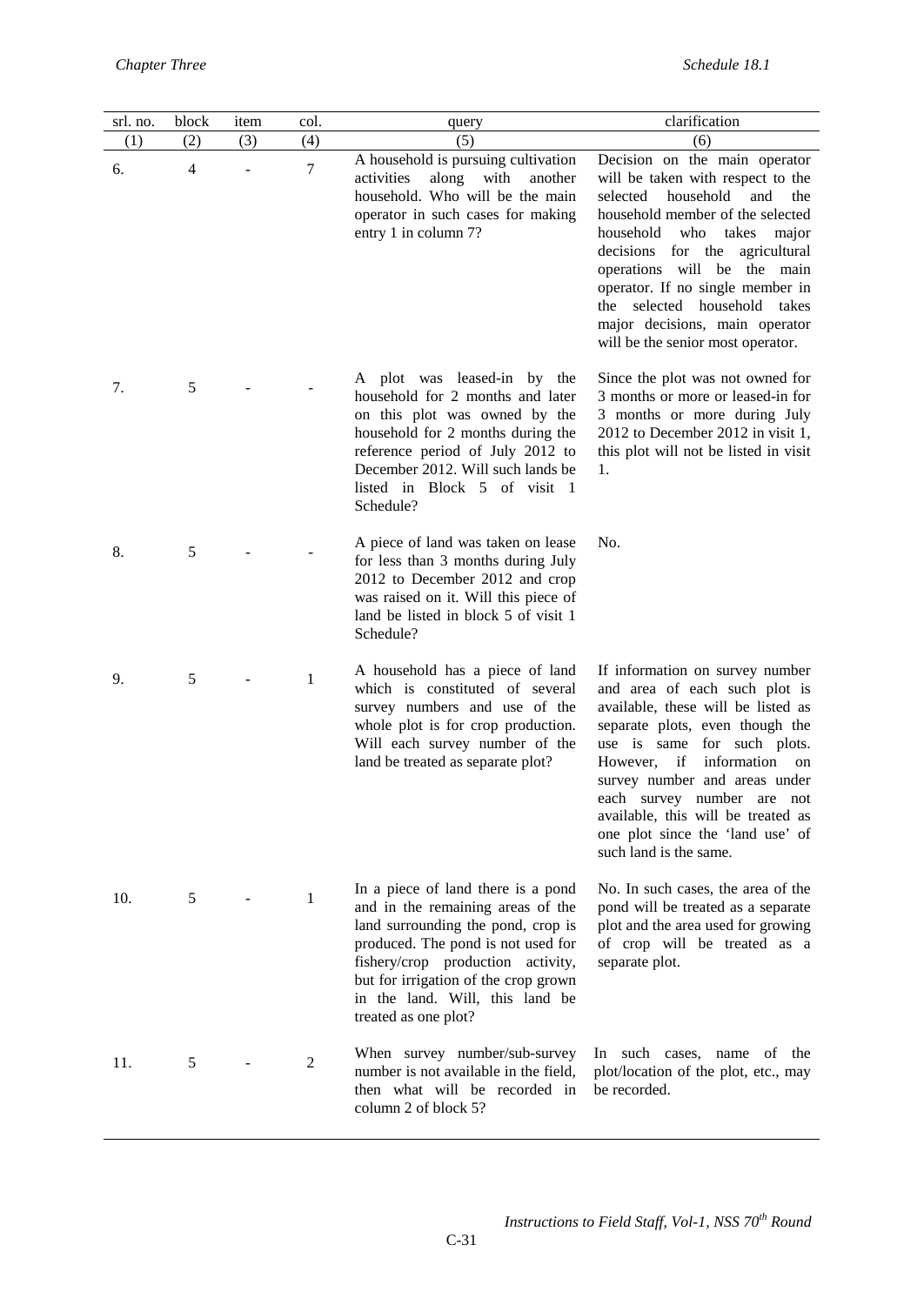| srl. no. | block | item | col.                         | query                                                                                                                                                                                                                                                                                                                             | clarification                                                                                                                                                                                                                                                                                                                                                                               |
|----------|-------|------|------------------------------|-----------------------------------------------------------------------------------------------------------------------------------------------------------------------------------------------------------------------------------------------------------------------------------------------------------------------------------|---------------------------------------------------------------------------------------------------------------------------------------------------------------------------------------------------------------------------------------------------------------------------------------------------------------------------------------------------------------------------------------------|
| (1)      | (2)   | (3)  | (4)                          | (5)                                                                                                                                                                                                                                                                                                                               | (6)                                                                                                                                                                                                                                                                                                                                                                                         |
| 12.      | 5     |      | $\overline{\mathcal{A}}$     | If a land jointly owned by two<br>brothers belonging to different<br>households is cultivated by the<br>elder brother then what will be the<br>kind of possession of land?                                                                                                                                                        | For the elder brother's household,<br>his share will be owned and share<br>of younger brother's land is to be<br>shown as leased-in. In case of<br>younger brother's household, his<br>share of the land will be treated as<br>leased out.                                                                                                                                                  |
| 13.      | 5     |      | $\overline{4}$               | A married daughter, who is not a<br>member of her paternal household,<br>has a share of paternal land. Will<br>the share of land be considered as<br>owned by the household where she<br>is presently a member?                                                                                                                   | If the married daughter has right<br>of ownership on a share of<br>paternal land, then her share of<br>land will be considered as owned<br>by the household where she is a<br>member.                                                                                                                                                                                                       |
| 14.      | 5     |      | 4                            | Ceiling surplus land has been<br>purchased, which has no hereditary<br>right. Can it be treated as owner<br>like possession?                                                                                                                                                                                                      | Such lands will be treated as<br>owned land.                                                                                                                                                                                                                                                                                                                                                |
| 15.      | 5     |      | $\overline{4}$               | Will the land possessed by the<br>sample household which is owned<br>by a family member who is not a<br>normal resident of the sample<br>household be taken into account<br>while enumerating land owned by<br>the household?                                                                                                     | No. Such lands will be considered<br>leased-in for the<br>sample<br>as<br>household in which the person is<br>not a household member.                                                                                                                                                                                                                                                       |
| 16.      | 5     |      | 5(visit)<br>2)               | One household did not carry out<br>any agricultural production in the<br>homestead land during July 2012 to<br>December 2012, but has carried out<br>production<br>in<br>agricultural<br>homestead land during January<br>2013 to June 2013. In such cases<br>what will be the entry in column 5,<br>block 5 of visit 2 Schedule? | Since the household did not carry<br>out any agricultural production in<br>the homestead land during July<br>2012 to December 2012 but<br>carried out agricultural production<br>in the homestead land during<br>January 2013 to June 2013, in visit<br>2, against plot srl. no. 97, entry<br>will be 1 in column 5 and the<br>corresponding<br>will<br>area<br>be<br>recorded in column 6. |
| 17.      | 5     |      | 13 and<br>$14$ of<br>visit 1 | One coconut tree is there in the<br>homestead land. What will be code<br>for land use (column 13) and what<br>will be code in column 14.                                                                                                                                                                                          | Code 2 (crop production on land<br>other than jhum land) will be<br>recorded in column 13. In column<br>14, code will be 06 (other crop).                                                                                                                                                                                                                                                   |
| 18.      | 5     |      | 13 and<br>$14$ of<br>visit 1 | (i) If a land is kept fallow during<br>July 2012 to December 2012, what<br>code should be given?<br>(ii) In case of fallow land during<br>July 2012 to December 2012, what<br>will be the code in column 14?                                                                                                                      | (i) Code 9 (other uses) will be<br>recorded in column 13.<br>(ii) Column 14 is only for codes<br>$1, 2, 3$ or 4 in column 13.                                                                                                                                                                                                                                                               |
| 19.      | 5     |      | $13$ of<br>visit 1           | Which code will be applicable for<br>growing of teak or sandal trees in<br>land other than jhum land?                                                                                                                                                                                                                             | Code will be 2.                                                                                                                                                                                                                                                                                                                                                                             |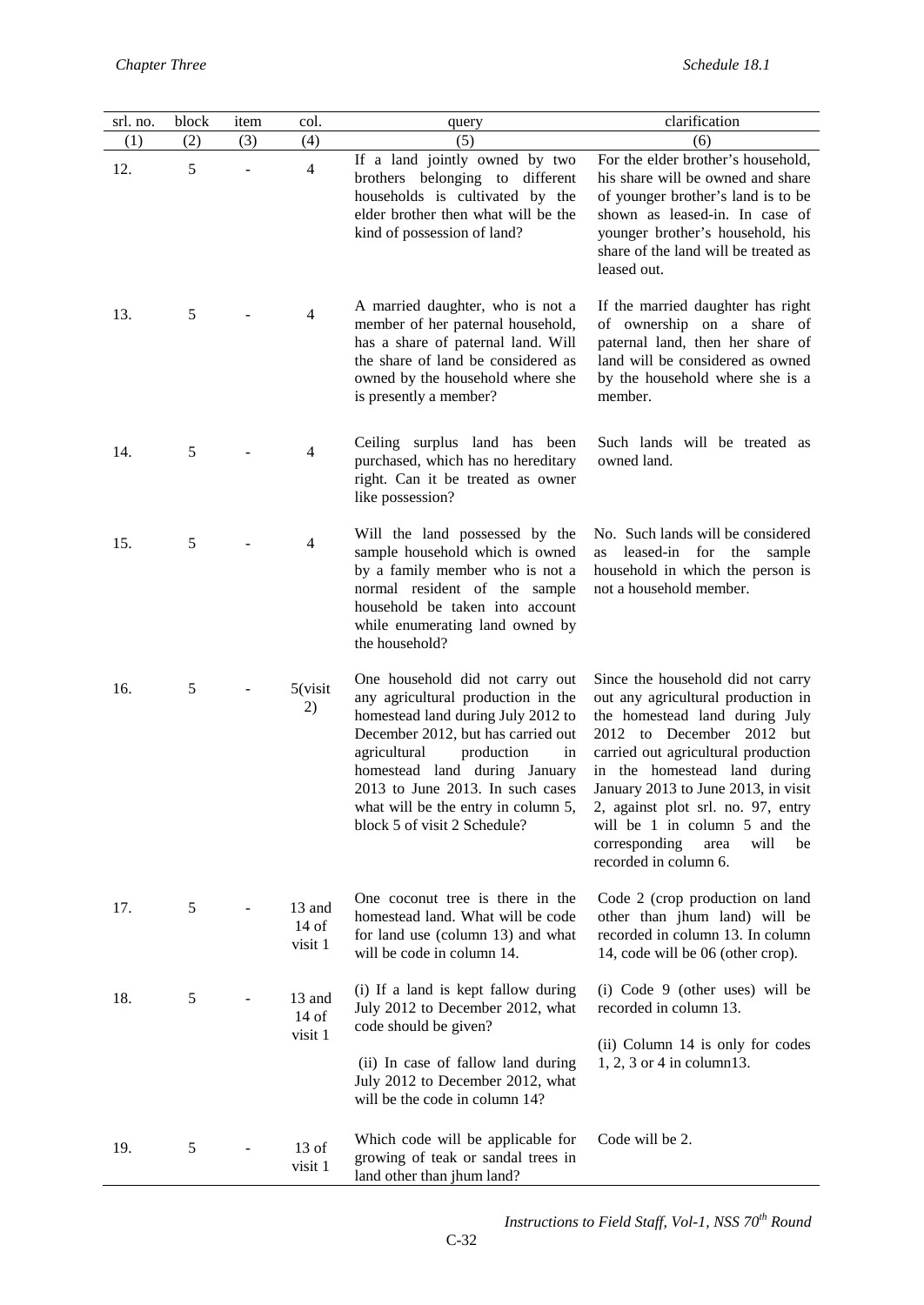| srl. no. | block | item | col.                         | query                                                                                                                                                                                                                                                                         | clarification                                                                                                                                                                                                                                                                             |
|----------|-------|------|------------------------------|-------------------------------------------------------------------------------------------------------------------------------------------------------------------------------------------------------------------------------------------------------------------------------|-------------------------------------------------------------------------------------------------------------------------------------------------------------------------------------------------------------------------------------------------------------------------------------------|
| (1)      | (2)   | (3)  | (4)                          | (5)                                                                                                                                                                                                                                                                           | (6)                                                                                                                                                                                                                                                                                       |
| 20.      | 5     |      | 13 and<br>$14$ of<br>visit 1 | In case of code 4 in column 13,<br>what code will be given in column<br>14?                                                                                                                                                                                                   | If in a plot of land two types of<br>activities<br>(crop<br>production/<br>animal farming) are undertaken,<br>the appropriate code in column 14<br>will be decided on the basis of<br>major value of produce.                                                                             |
| 21.      | 5     |      | $13$ of<br>visit 1           | What will be the 'land use' code<br>for a pond in which only singhara<br>(water-chestnut) is grown?                                                                                                                                                                           | Code 2 will be recorded.                                                                                                                                                                                                                                                                  |
| 22.      | 5     |      | $13$ of<br>visit 1           | A farmer had ploughed and sown<br>crop during July 2012 to December<br>2012 which was lost due to<br>drought. No other agricultural<br>production was carried out by the<br>household. Will the household be<br>considered<br>as<br>engaged<br>in<br>agricultural production? | Yes.                                                                                                                                                                                                                                                                                      |
| 23.      | 5     |      | $13$ of<br>visit 1           | If agricultural activity is carried out<br>on a particular plot but no yield is<br>being received can this be taken as<br>agricultural production carried out?                                                                                                                | Yes.                                                                                                                                                                                                                                                                                      |
| 24.      | 5     |      | $13$ of<br>visit 1           | In case of orchard, what code will<br>be given in column 13?                                                                                                                                                                                                                  | Code 1 or 2, as the case may be,<br>will be recorded in column 13 of<br>visit 1 Schedule.                                                                                                                                                                                                 |
| 25.      | 5     |      | $13$ of<br>visit 1           | What will be the 'land use' code<br>for a pond used for pisciculture?                                                                                                                                                                                                         | Code 3 will be recorded.                                                                                                                                                                                                                                                                  |
| 26.      | 5     |      | $13$ of<br>visit 1           | What are other agriculture uses?                                                                                                                                                                                                                                              | Coverage of 'other agricultural<br>uses' will be the activities other<br>than crop production and farming<br>of animal/fishery. Examples of<br>such activities are growing of<br>bamboo bushes, thatching grass,<br>casurina trees, plants for fuel,<br>plants used as reeds for matting. |
| 27.      | 5     |      | $13$ of<br>visit 1           | Will grass be treated as crop?                                                                                                                                                                                                                                                | Grass will be treated as a crop if it<br>is grown by the household.<br>However, growth of grass by the<br>natural processes will not be<br>considered as crop produciton<br>though the household may use it<br>for its livestock.                                                         |
| 28.      | 5     |      | 13 and<br>$14$ of<br>visit 1 | Paddy was transplanted in a plot<br>and because of drought, it didn't<br>grow up properly and was lost and<br>used as fodder. What code is to be<br>assigned?                                                                                                                 | In column 13 code 1 or 2 as the<br>case may be will be recorded and<br>in column 14, entry will be 01.                                                                                                                                                                                    |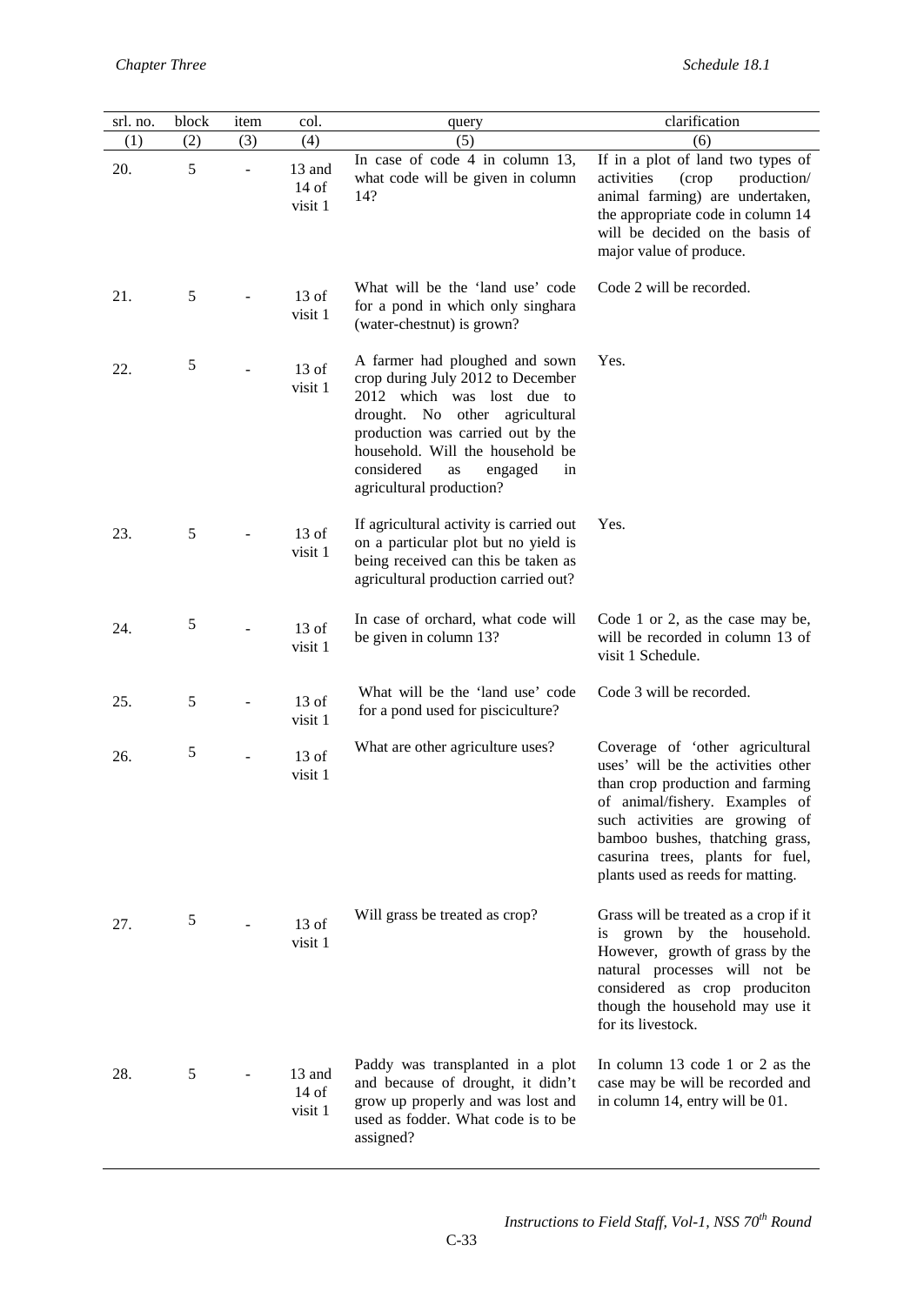| srl. no. | block | item | col.                         | query                                                                                                                                                                                                                                                                                           | clarification                                                                                                                                                                                                                                                                                  |
|----------|-------|------|------------------------------|-------------------------------------------------------------------------------------------------------------------------------------------------------------------------------------------------------------------------------------------------------------------------------------------------|------------------------------------------------------------------------------------------------------------------------------------------------------------------------------------------------------------------------------------------------------------------------------------------------|
| (1)      | (2)   | (3)  | (4)                          | (5)                                                                                                                                                                                                                                                                                             | (6)                                                                                                                                                                                                                                                                                            |
| 29.      | 5     |      | 13 and<br>$14$ of<br>visit 1 | If in a plot both 'crop production'<br>and 'other agricultural production'<br>activities are undertaken, what will<br>be the land use code?                                                                                                                                                     | Land use code in such cases will<br>be decided on the basis of value<br>of produce. Out of the two<br>activities of crop production and<br>other agricultural activities, the<br>one which produced the major<br>value of the produce will be the<br>appropriate 'land use' for such<br>plots. |
| 30.      | 5     |      | 13 and<br>$14$ of<br>visit 1 | Ιf<br>a plot is used for<br>both<br>which<br>agricultural<br>(for<br>uses<br>applicable codes are 1 to 5) and<br>non-agricultural uses (code 9),<br>what will be the land use code?                                                                                                             | The appropriate code of 'land<br>use' for the plot will be any of 1<br>to 5 and the use of the plot for<br>non-agricultural activities will not<br>be considered for assigning 'land<br>use' code in such cases.                                                                               |
| 31.      | 5     |      | $13$ of<br>visit 1           | For preparing scent, grass is sown.<br>What will be the 'land use' code?                                                                                                                                                                                                                        | Code will be 1 or 2 as the case<br>may be.                                                                                                                                                                                                                                                     |
| 32.      | 5     |      | $14$ of<br>visit 1           | (i) If crops like ginger, turmeric,<br>etc., are grown in between the<br>mango trees in mango orchards,<br>what code is to be given in this<br>column?<br>(ii) If two crops are grown one<br>after another in a plot during same<br>reference period, how entry will be<br>made in this column? | If in a plot more than one type of<br>crop is produced during the<br>reference period, the appropriate<br>code will correspond to the one<br>which<br>has<br>produced<br><b>or</b><br>is<br>expected<br>${\rm to}$<br>produce<br>the<br>maximum yield in terms of value.                       |
| 33.      | 5     |      | $14$ of<br>visit 2           | During January 2013 to June 2013,<br>a particular plot of land was under<br>gram for 3 months and onion for<br>the rest 3 months. What will be the<br>code for<br>the type<br>of<br>crop<br>production?                                                                                         | If in a plot more than one type of<br>crop is produced during the<br>reference period, the appropriate<br>code will correspond to the one<br>which<br>has produced<br><b>or</b><br>1S<br>expected to produce the<br>maximum yield in terms of value.                                           |
| 34.      | 5     |      | $16$ of<br>visit 1           | If irrigation facilities are available<br>to a plot of land which has not been<br>irrigated during the agricultural<br>year, will the plot be treated as<br>irrigated?                                                                                                                          | No.                                                                                                                                                                                                                                                                                            |
| 35.      | 5     |      | $16$ of<br>visit 1           | If a plot of the selected household<br>is irrigated by seepage of canal<br>water, will the plot of the selected<br>household be treated as irrigated?                                                                                                                                           | It will not to be considered as<br>irrigated.                                                                                                                                                                                                                                                  |
| 36.      | 5     |      | $16$ of<br>visit 1           | If a plot gets irrigated due to<br>percolation of water from the canal<br>will it be considered as having<br>irrigation facility?                                                                                                                                                               | No.                                                                                                                                                                                                                                                                                            |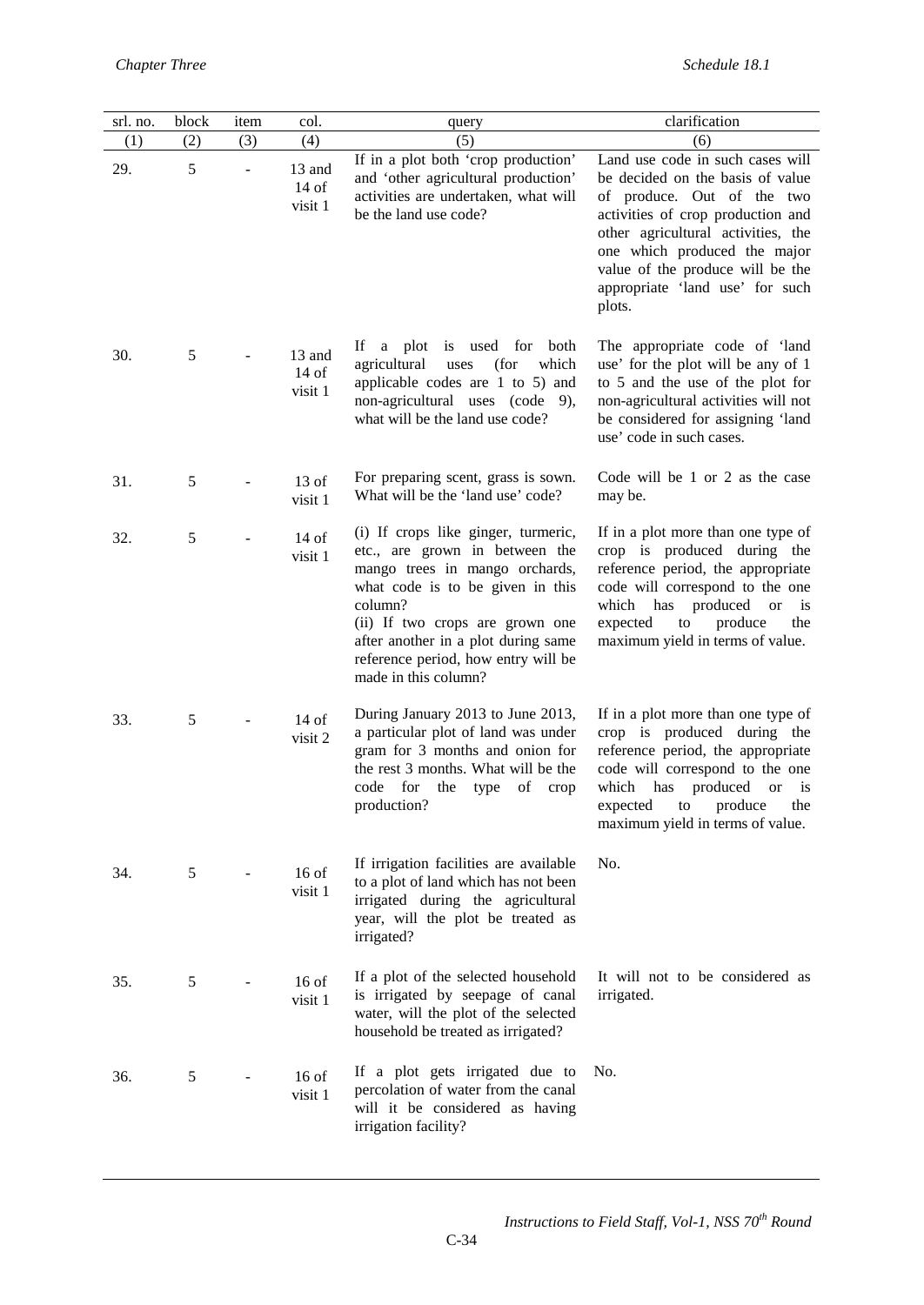| srl. no. | block         | item                     | col.               | query                                                                                                                                                                                                                                                                                       | clarification                                                                                                                                                                                                                                                                                                                                                                                                                                                                                                                                                                                                                                                                                                                                                                                                                                                                                                                                  |
|----------|---------------|--------------------------|--------------------|---------------------------------------------------------------------------------------------------------------------------------------------------------------------------------------------------------------------------------------------------------------------------------------------|------------------------------------------------------------------------------------------------------------------------------------------------------------------------------------------------------------------------------------------------------------------------------------------------------------------------------------------------------------------------------------------------------------------------------------------------------------------------------------------------------------------------------------------------------------------------------------------------------------------------------------------------------------------------------------------------------------------------------------------------------------------------------------------------------------------------------------------------------------------------------------------------------------------------------------------------|
| (1)      | (2)           | (3)                      | (4)                | (5)                                                                                                                                                                                                                                                                                         | (6)                                                                                                                                                                                                                                                                                                                                                                                                                                                                                                                                                                                                                                                                                                                                                                                                                                                                                                                                            |
| 37.      | 5             | $\overline{\phantom{a}}$ | $16$ of<br>visit 1 | There are some of the crops like<br>jowar, bajra, arhar which do not<br>need irrigation and in case these<br>are irrigated, its production is<br>adversely affected, and crops may<br>fall. When such crops are not<br>irrigated,<br>what code<br>will<br>be<br>assigned?                   | Code 2 (not irrigated) will be<br>recorded in column 16 of block 5<br>of visit 1 Schedule.                                                                                                                                                                                                                                                                                                                                                                                                                                                                                                                                                                                                                                                                                                                                                                                                                                                     |
| 38.      | $\mathfrak s$ |                          | $17$ of<br>visit 1 | A farmer has his lands above the<br>level of river. He lifts up water<br>from river since it is nearby his<br>land by using rope or other devices.<br>What is the source code?                                                                                                              | Source code 9 may be recorded.                                                                                                                                                                                                                                                                                                                                                                                                                                                                                                                                                                                                                                                                                                                                                                                                                                                                                                                 |
| 39.      | 5             | 97 &<br>98               | all                | What entry is to be made in<br>different columns if the household<br>does not have homestead land?                                                                                                                                                                                          | In visit 1, a dash $(-)$ may be put in<br>all the columns $3, 4, 6$ to $10, 12$<br>to 17 and in visit 2 a dash (-) may<br>be put in columns 4 to 10, 12 to<br>20. In such cases appropriate<br>remarks may be given in remarks<br>blocks.                                                                                                                                                                                                                                                                                                                                                                                                                                                                                                                                                                                                                                                                                                      |
| 40.      | 5             | 97<br>and<br>98          |                    | If a selected household has rented<br>out one of the two dwelling units<br>owned by it, whether the rented out<br>dwelling unit will be considered in<br>item srl. no. 97/98 of the selected<br>household.                                                                                  | Dwelling unit rented out by the<br>selected household will not be<br>treated as homestead land of the<br>selected household and will be<br>reported as leased- out land of the<br>selected household.                                                                                                                                                                                                                                                                                                                                                                                                                                                                                                                                                                                                                                                                                                                                          |
| 41.      | 6             | 1<br>(visit<br>1)        | 3                  | Will the grand total of area of land<br>recorded against srl. no. 99 of<br>block 5 of visit 1 be equal to the<br>area of the household operational<br>holding for July 2012 to December<br>2012 recorded in item 1 of block 6.<br>If not, then what are the cases<br>where it could differ? | For July 2012 to December 2012,<br>if in at least one plot, 'land use'<br>code in column 13 of block 5 is<br>any of 1, 2, 3, 4 or 5, the<br>household will be considered to<br>have an operational holding for<br>July 2012 to December 2012. For<br>such households, the area of the<br>operational holding (item 1 of<br>Block 6) for July 2012 to<br>December 2012 will be the total<br>of areas of all plots with codes<br>any of $1, 2$ or $3$ in column $4,$<br>irrespective of land use code in<br>column 13, for such plots.<br>Thus,<br>(i) some of the households may<br>not have any operational holding,<br>if entry in column 13 of Block 5<br>is not any of $1, 2, 3, 4$ or $5$ for any<br>of the plots.<br>(ii) for some of the households,<br>total of area in Block 5, column 5<br>against srl. no. 99 may not be<br>equal to the entry in item 1 of<br>Block 6, if some of the plots have<br>entry 4 in column 4 of block 5. |

*Instructions to Field Staff, Vol-1, NSS 70th Round*